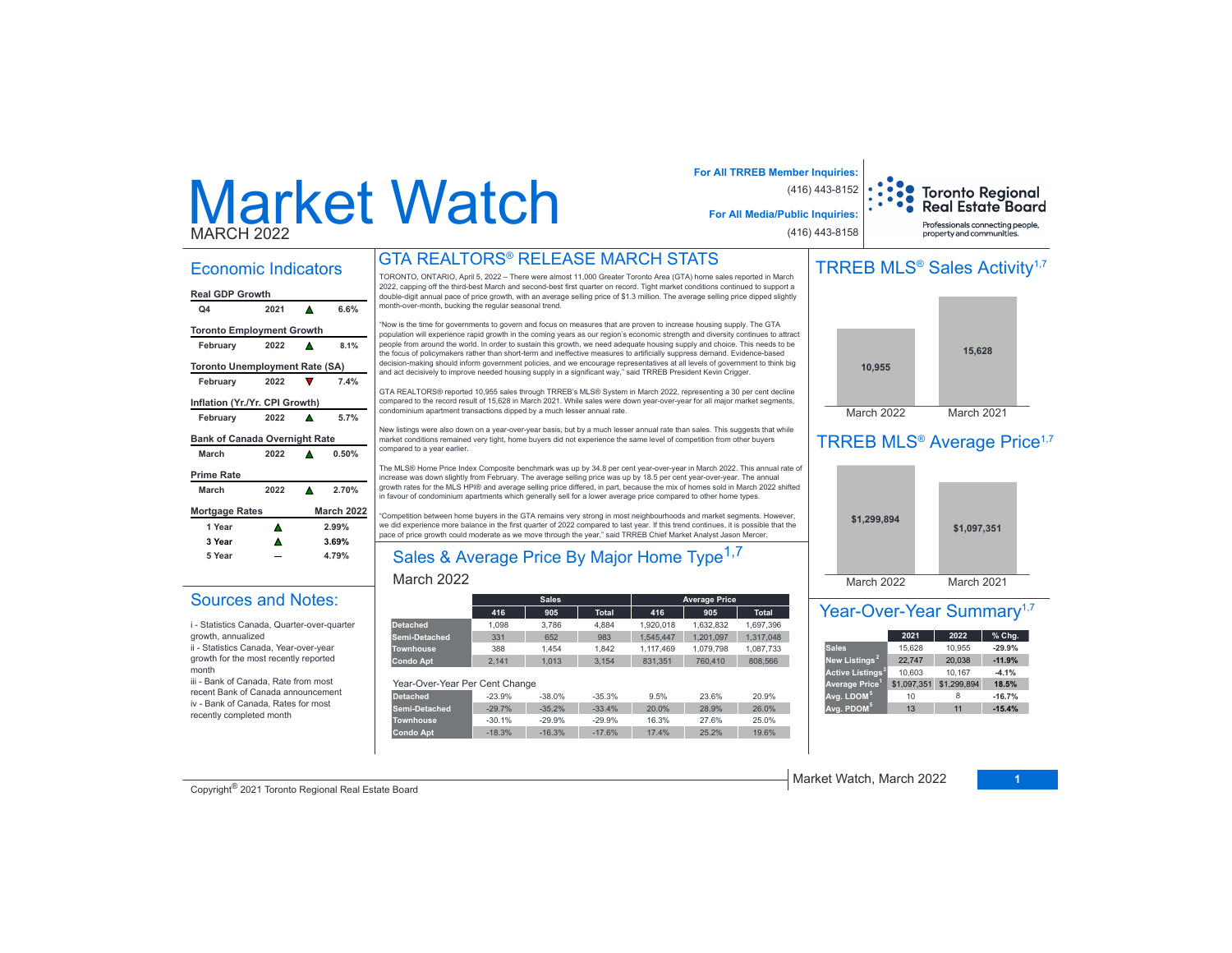|                                 | <b>Detached</b> | <b>Semi-Detached</b> |                | Att/Row/Twnhouse Condo Townhouse | <b>Condo Apt</b> | Link           | Co-Op Apt | <b>Det Condo</b> | <b>Co-Ownership Apt</b> | Total          |
|---------------------------------|-----------------|----------------------|----------------|----------------------------------|------------------|----------------|-----------|------------------|-------------------------|----------------|
| \$0 to \$99,999                 | $\mathbf{0}$    | $\mathbf{0}$         | $\mathbf{0}$   | $\mathbf{0}$                     | $\overline{2}$   | $\mathbf{0}$   | $\Omega$  | $\mathbf{0}$     | $\mathbf{0}$            | $\overline{2}$ |
| \$100,000 to \$199,999          | $\Omega$        |                      | $\Omega$       | $\Omega$                         | $\overline{2}$   | $\Omega$       | $\Omega$  | $\Omega$         | $\Omega$                | $\overline{2}$ |
| \$200,000 to \$299,999          | $\mathbf{0}$    | $\mathbf{0}$         | $\mathbf{0}$   | $\Omega$                         | $6\phantom{1}$   | $\overline{0}$ | $\Omega$  | $\overline{0}$   | $\mathbf{0}$            | $6\phantom{1}$ |
| \$300,000 to \$399,999          |                 |                      | $\mathbf 0$    | $\Omega$                         | 14               | $\Omega$       |           | $\Omega$         | $\Omega$                | 16             |
| \$400,000 to \$499,999          | $\overline{3}$  |                      | $\mathbf{0}$   | $\overline{3}$                   | 53               | $\mathbf{0}$   |           | $\overline{0}$   |                         | 67             |
| \$500,000 to \$599,999          | 12              |                      | $\mathfrak{p}$ | 14                               | 242              | $\Omega$       | $\Omega$  | $\Omega$         | $\Omega$                | 270            |
| \$600,000 to \$699,999          | 24              | $\overline{2}$       |                | 42                               | 830              | $\mathbf{0}$   |           | $\mathbf{0}$     | $\Omega$                | 900            |
| \$700,000 to \$799,999          | 59              | 15                   | 11             | 123                              | 858              |                | 3         | $\overline{0}$   |                         | 1,071          |
| \$800,000 to \$899,999          | 133             | 40                   | 51             | 211                              | 492              | 5              |           | $\overline{0}$   | $\Omega$                | 933            |
| \$900,000 to \$999,999          | 232             | 81                   | 173            | 226                              | 243              | 12             |           |                  | $^{\circ}$              | 969            |
| \$1,000,000 to \$1,249,999      | 723             | 320                  | 354            | 185                              | 237              | 17             | $\Omega$  | $\overline{4}$   | $\mathbf{0}$            | 1,840          |
| \$1,250,000 to \$1,499,999      | 1,115           | 342                  | 266            | 43                               | 95               | 20             | $\Omega$  | $\overline{2}$   | $\Omega$                | 1,883          |
| \$1,500,000 to \$1,749,999      | 936             | 100                  | 78             | 16                               | 32               | 11             | $\Omega$  | $\overline{2}$   | $\mathbf{0}$            | 1,175          |
| \$1,750,000 to \$1,999,999      | 572             | 36                   | 18             | 5                                | 22               | $\Omega$       | $\Omega$  |                  | $\Omega$                | 654            |
| $$2,000,000+$                   | 1,073           | 47                   | 18             | $\overline{2}$                   | 25               | $\mathbf{0}$   | $\Omega$  | $\mathbf{0}$     | $\mathbf{0}$            | 1,165          |
|                                 |                 |                      |                |                                  |                  |                |           |                  |                         |                |
| <b>Total Sales</b>              | 4.884           | 983                  | 972            | 870                              | 3.154            | 66             | 11        | 10               | 5                       | 10.955         |
| <b>Share of Total Sales (%)</b> | 44.6%           | 9.0%                 | 8.9%           | 7.9%                             | 28.8%            | 0.6%           | 0.1%      | 0.1%             | 0.0%                    | 100.0%         |
| Average Price (\$)              | \$1,697,396     | \$1,317,048          | \$1,212,542    | \$948,292                        | \$808,566        | \$1,197,978    | \$620,000 | \$1,332,200      | \$514,680               | \$1,299,894    |

# SALES BY PRICE RANGE AND HOUSE TYPE <sup>1,7</sup> MARCH 2022

# SALES BY PRICE RANGE AND HOUSE TYPE <sup>1,7</sup>

### YEAR-TO-DATE, 2022

|                            | <b>Detached</b> | <b>Semi-Detached</b> | <b>Att/Row/Twnhouse</b>  | <b>Condo Townhouse</b>   | <b>Condo Apt</b> | Link           | Co-Op Apt      | <b>Det Condo</b> | <b>Co-Ownership Apt</b> | <b>Total</b>   |
|----------------------------|-----------------|----------------------|--------------------------|--------------------------|------------------|----------------|----------------|------------------|-------------------------|----------------|
| \$0 to \$99,999            | $\mathbf{0}$    | $\mathbf{0}$         | $\mathbf{0}$             | $\overline{0}$           | 3                | $\mathbf{0}$   | $\Omega$       | $\mathbf{0}$     |                         | $\overline{3}$ |
| \$100,000 to \$199,999     | $\Omega$        | $\Omega$             | $\Omega$                 | $\Omega$                 |                  | $\Omega$       | $\Omega$       | $\mathbf 0$      |                         |                |
| \$200,000 to \$299,999     |                 | $\overline{0}$       | $\mathbf{0}$             |                          | 16               | $\mathbf{0}$   | $\mathbf{0}$   | $\mathbf{0}$     |                         | 18             |
| \$300,000 to \$399,999     | $\overline{4}$  | $\Omega$             | $\overline{\phantom{a}}$ | $\overline{\phantom{a}}$ | 37               | $\Omega$       |                | $\mathbf 0$      |                         | 52             |
| \$400,000 to \$499,999     | 15              | $\mathbf{0}$         | $\mathbf{0}$             | $5\overline{5}$          | 216              | $\mathbf{0}$   |                | $\mathbf{0}$     | 12                      | 255            |
| \$500,000 to \$599,999     | 17              | $\Omega$             | 3                        | 37                       | 824              | $\Omega$       | $\overline{2}$ | $\mathbf 0$      |                         | 887            |
| \$600,000 to \$699,999     | 50              | $\overline{3}$       | $\overline{2}$           | 121                      | 2,080            |                | 6              | $\mathbf{0}$     |                         | 2,267          |
| \$700,000 to \$799,999     | 130             | 23                   | 18                       | 269                      | 2,075            | $\mathfrak{p}$ |                | $\Omega$         |                         | 2,521          |
| \$800,000 to \$899,999     | 235             | 76                   | 88                       | 432                      | 1,180            | $\mathbf{8}$   |                |                  |                         | 2,022          |
| \$900,000 to \$999,999     | 459             | 151                  | 379                      | 557                      | 610              | 15             |                | 6                |                         | 2,179          |
| \$1,000,000 to \$1,249,999 | 1,478           | 654                  | 812                      | 430                      | 512              | 31             | $\Omega$       | 8                |                         | 3,925          |
| \$1,250,000 to \$1,499,999 | 2,427           | 853                  | 676                      | 110                      | 192              | 50             | $\Omega$       | 6                |                         | 4,314          |
| \$1,500,000 to \$1,749,999 | 2,239           | 246                  | 202                      | 34                       | 73               | 22             | $\Omega$       | 3                |                         | 2,820          |
| \$1,750,000 to \$1,999,999 | 1,337           | 76                   | 56                       | 13                       | 43               |                | $\Omega$       |                  |                         | 1,530          |
| $$2,000,000+$              | 2,635           | 93                   | 38                       | 8                        | 67               | $\mathbf{0}$   | $\mathbf{0}$   | $\theta$         |                         | 2,841          |
|                            |                 |                      |                          |                          |                  |                |                |                  |                         |                |
| <b>Total Sales</b>         | 11,028          | 2,175                | 2,277                    | 2,019                    | 7,934            | 133            | 24             | 25               | 27                      | 25,642         |
| Share of Total Sales (%)   | 43.0%           | 8.5%                 | 8.9%                     | 7.9%                     | 30.9%            | 0.5%           | 0.1%           | 0.1%             | 0.1%                    | 100.0%         |
| Average Price (\$)         | \$1,742,037     | \$1,330,409          | \$1,230,022              | \$951,156                | \$790,401        | \$1,259,397    | \$593,204      | \$1,224,366      | \$547,303               | \$1,299,591    |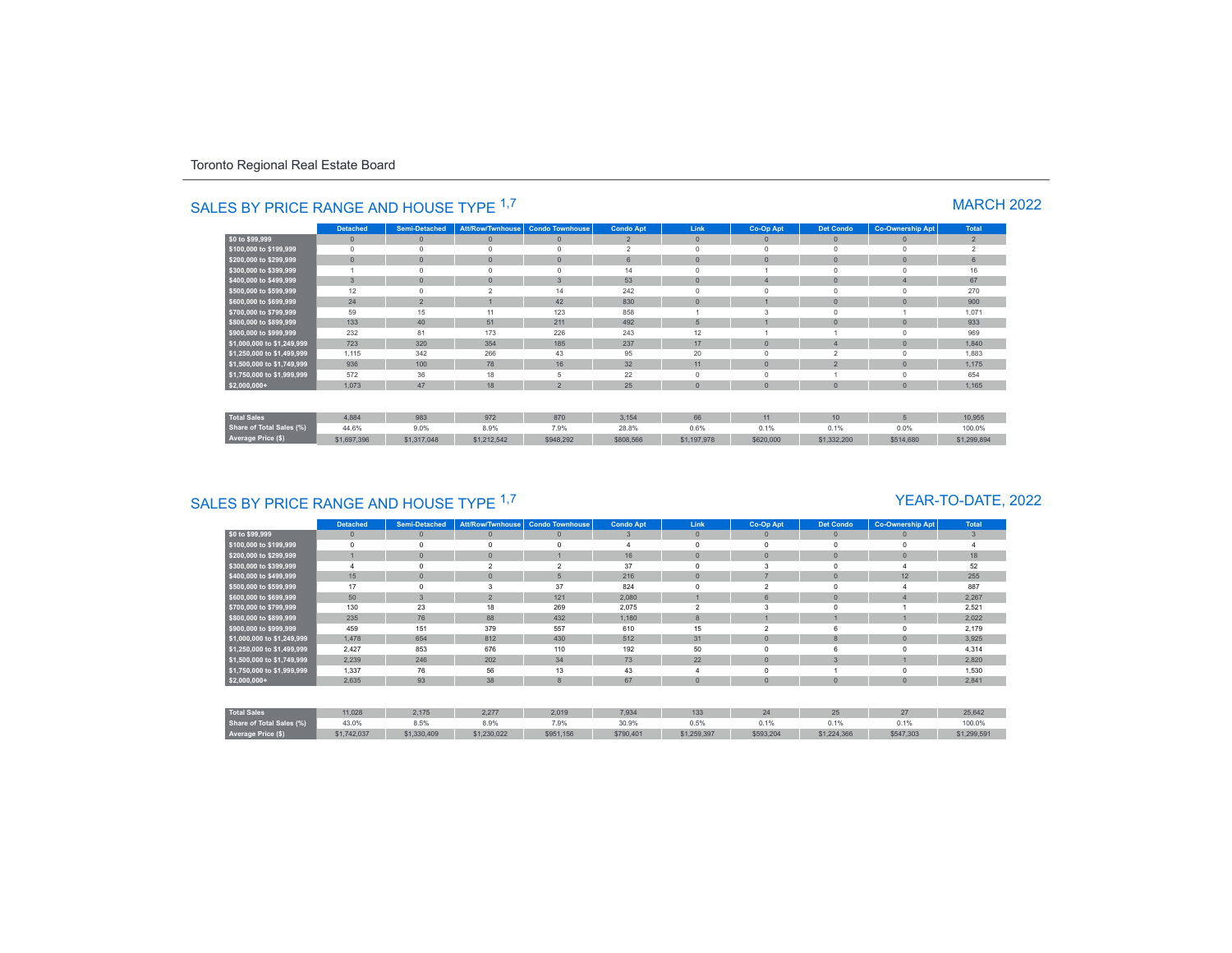#### SUMMARY OF EXISTING HOME TRANSACTIONS

### ALL TRREB AREAS ALL HOME TYPES, MARCH 2022

|                                  | # of Sales | <b>Dollar Volume</b> | <b>Average Price</b> | <b>Median Price</b> | New Listings <sup>2</sup> | <b>SNLR</b> (Trend) <sup>8</sup> | <b>Active Listings<sup>3</sup></b> | <b>Mos Inv (Trend)</b> | Avg. SP/LP <sup>4</sup> | Avg. LDOM <sup>5</sup> | Avg. PDOM <sup>5</sup> |
|----------------------------------|------------|----------------------|----------------------|---------------------|---------------------------|----------------------------------|------------------------------------|------------------------|-------------------------|------------------------|------------------------|
| <b>TRREB Total</b>               | 10,955     | \$14.240.341.973     | \$1,299,894          | \$1,165,000         | 20,038                    | 70.5%                            | 10,167                             | 0.9                    | 113%                    | 8                      | 11                     |
| <b>Halton Region</b>             | 1,135      | \$1,720,353,208      | \$1,515,730          | \$1,351,000         | 2,069                     | 76.0%                            | 921                                | 0.7                    | 111%                    | $\mathbf{8}$           | 10                     |
| Burlington                       | 364        | \$474,224,937        | \$1,302,816          | \$1,200,000         | 602                       | 79.3%                            | 247                                | 0.6                    | 113%                    | $\overline{7}$         | 8                      |
| <b>Halton Hills</b>              | 118        | \$169,897,770        | \$1,439,812          | \$1,248,000         | 209                       | 78.0%                            | 85                                 | 0.6                    | 111%                    | $6 \overline{6}$       | 9                      |
| Milton                           | 248        | \$324,446,022        | \$1,308,250          | \$1,250,000         | 530                       | 74.2%                            | 229                                | 0.6                    | 113%                    | $\overline{7}$         | 9                      |
| Oakville                         | 405        | \$751,784,479        | \$1,856,258          | \$1,650,000         | 728                       | 74.2%                            | 360                                | 0.8                    | 108%                    | 10                     | 12                     |
| <b>Peel Region</b>               | 2,107      | \$2,674,292,271      | \$1,269,242          | \$1,200,000         | 4,105                     | 72.5%                            | 1,897                              | 0.7                    | 112%                    | $\overline{7}$         | 9                      |
| Brampton                         | 928        | \$1,216,414,414      | \$1,310,791          | \$1,250,000         | 2,080                     | 71.9%                            | 953                                | 0.6                    | 112%                    | $\overline{7}$         | 10                     |
| Caledon                          | 120        | \$205,690,986        | \$1,714,092          | \$1,512,500         | 228                       | 66.6%                            | 151                                | 1.1                    | 108%                    | 9                      | 13                     |
| Mississauga                      | 1,059      | \$1,252,186,871      | \$1,182,424          | \$1,070,000         | 1,797                     | 73.9%                            | 793                                | 0.8                    | 113%                    | $\overline{7}$         | 8                      |
| <b>City of Toronto</b>           | 3,981      | \$4,851,031,962      | \$1,218,546          | \$979,000           | 6,537                     | 66.7%                            | 3,726                              | $1.1$                  | 113%                    | 10                     | 12                     |
| <b>Toronto West</b>              | 1,014      | \$1,187,102,528      | \$1,170,713          | \$1,070,000         | 1,668                     | 68.5%                            | 864                                | 1.0                    | 114%                    | 9                      | 11                     |
| <b>Toronto Central</b>           | 1,968      | \$2,466,855,388      | \$1,253,483          | \$871,500           | 3,299                     | 63.4%                            | 2,145                              | 1.4                    | 108%                    | 11                     | 14                     |
| <b>Toronto East</b>              | 999        | \$1,197,074,046      | \$1,198,272          | \$1,200,000         | 1,570                     | 72.5%                            | 717                                | 0.7                    | 121%                    | $\overline{7}$         | 9                      |
| <b>York Region</b>               | 1,921      | \$2,912,037,717      | \$1,515,897          | \$1,415,000         | 3,994                     | 68.5%                            | 2,217                              | 1.0                    | 111%                    | $\overline{9}$         | 12                     |
| Aurora                           | 133        | \$214,705,971        | \$1,614,331          | \$1,516,000         | 284                       | 70.4%                            | 145                                | 0.9                    | 111%                    | 8                      | 10                     |
| East Gwillimbury                 | 86         | \$130,966,225        | \$1,522,863          | \$1,467,500         | 183                       | 72.6%                            | 108                                | 0.9                    | 114%                    | 10                     | 13                     |
| Georgina                         | 111        | \$122,437,305        | \$1,103,039          | \$1,065,000         | 222                       | 71.4%                            | 116                                | 0.9                    | 114%                    | 12                     | 14                     |
| King                             | 41         | \$103,055,158        | \$2,513,540          | \$2,500,000         | 86                        | 64.0%                            | 72                                 | 2.0                    | 102%                    | 17                     | 24                     |
| Markham                          | 490        | \$702,299,480        | \$1,433,264          | \$1,400,000         | 990                       | 69.1%                            | 527                                | 0.9                    | 114%                    | 8                      | 11                     |
| Newmarket                        | 154        | \$212,802,789        | \$1,381,836          | \$1,315,000         | 304                       | 75.2%                            | 154                                | 0.6                    | 112%                    | 9                      | 11                     |
| <b>Richmond Hill</b>             | 319        | \$505,823,133        | \$1,585,652          | \$1,520,000         | 684                       | 64.4%                            | 429                                | 1.2                    | 111%                    | 9                      | 12                     |
| Vaughan                          | 505        | \$782,207,481        | \$1,548,926          | \$1,490,000         | 1,032                     | 67.7%                            | 550                                | 1.1                    | 109%                    | 8                      | 11                     |
| Whitchurch-Stouffville           | 82         | \$137,740,175        | \$1,679,758          | \$1,399,000         | 209                       | 68.8%                            | 116                                | 1.0                    | 109%                    | $6\phantom{1}$         | 10                     |
| <b>Durham Region</b>             | 1,390      | \$1,596,672,449      | \$1,148,685          | \$1,095,500         | 2,473                     | 78.4%                            | 978                                | 0.5                    | 123%                    | $\overline{7}$         | $\mathbf{8}$           |
| Ajax                             | 212        | \$259,222,125        | \$1,222,746          | \$1,167,500         | 395                       | 77.2%                            | 158                                | 0.5                    | 123%                    | $\overline{7}$         | $\overline{9}$         |
| <b>Brock</b>                     | 33         | \$34,894,700         | \$1,057,415          | \$925,000           | 50                        | 74.5%                            | 23                                 | 0.9                    | 113%                    | 8                      | 9                      |
| Clarington                       | 253        | \$272,429,917        | \$1,076,798          | \$1,025,000         | 452                       | 78.9%                            | 179                                | 0.5                    | 124%                    | 6                      | $\overline{7}$         |
| Oshawa                           | 408        | \$412,365,982        | \$1,010,701          | \$950,001           | 724                       | 79.4%                            | 280                                | 0.5                    | 124%                    | $\overline{7}$         | 8                      |
| Pickering                        | 164        | \$202,286,160        | \$1,233,452          | \$1,155,000         | 278                       | 77.1%                            | 117                                | 0.6                    | 122%                    | $\overline{7}$         | 10                     |
| Scugog                           | 31         | \$39,905,931         | \$1,287,288          | \$1,120,000         | 48                        | 79.5%                            | 24                                 | 0.9                    | 123%                    | $\overline{7}$         | $\overline{7}$         |
| Uxbridge                         | 37         | \$54,417,008         | \$1,470,730          | \$1,260,622         | 45                        | 78.8%                            | 18                                 | 0.8                    | 110%                    | 13                     | 15                     |
| Whitby                           | 252        | \$321,150,626        | \$1,274,407          | \$1,208,600         | 481                       | 78.3%                            | 179                                | 0.4                    | 123%                    | 6                      | $\overline{7}$         |
| <b>Dufferin County</b>           | 74         | \$75,184,416         | \$1,016,006          | \$982,500           | 139                       | 81.6%                            | 56                                 | 0.5                    | 112%                    | 6 <sup>1</sup>         | $\overline{z}$         |
| Orangeville                      | 74         | \$75,184,416         | \$1,016,006          | \$982,500           | 139                       | 81.6%                            | 56                                 | 0.5                    | 112%                    | 6                      | $\overline{7}$         |
| <b>Simcoe County</b>             | 347        | \$410,769,949        | \$1,183,775          | \$1,100,000         | 721                       | 72.7%                            | 372                                | 0.8                    | 109%                    | $\overline{9}$         | 11                     |
| Adjala-Tosorontio                | 11         | \$13,913,600         | \$1,264,873          | \$1,200,000         | 24                        | 71.1%                            | 17                                 | 1.1                    | 108%                    | $\overline{7}$         | 8                      |
| <b>Bradford West Gwillimbury</b> | 78         | \$107,476,889        | \$1,377,909          | \$1,281,750         | 197                       | 69.3%                            | 101                                | 0.8                    | 112%                    | 12                     | 15                     |
| Essa                             | 55         | \$56,274,625         | \$1,023,175          | \$952,000           | 105                       | 76.1%                            | 55                                 | 0.6                    | 109%                    | 6                      | 8                      |
| Innisfil                         | 99         | \$116,969,749        | \$1,181,513          | \$1,100,000         | 208                       | 71.2%                            | 111                                | 1.0                    | 108%                    | 10                     | 13                     |
| New Tecumseth                    | 104        | \$116,135,086        | \$1,116,684          | \$992,000           | 187                       | 76.5%                            | 88                                 | 0.7                    | 108%                    | 8                      | 10                     |

Copyright® 2021 Toronto Regional Real Estate Board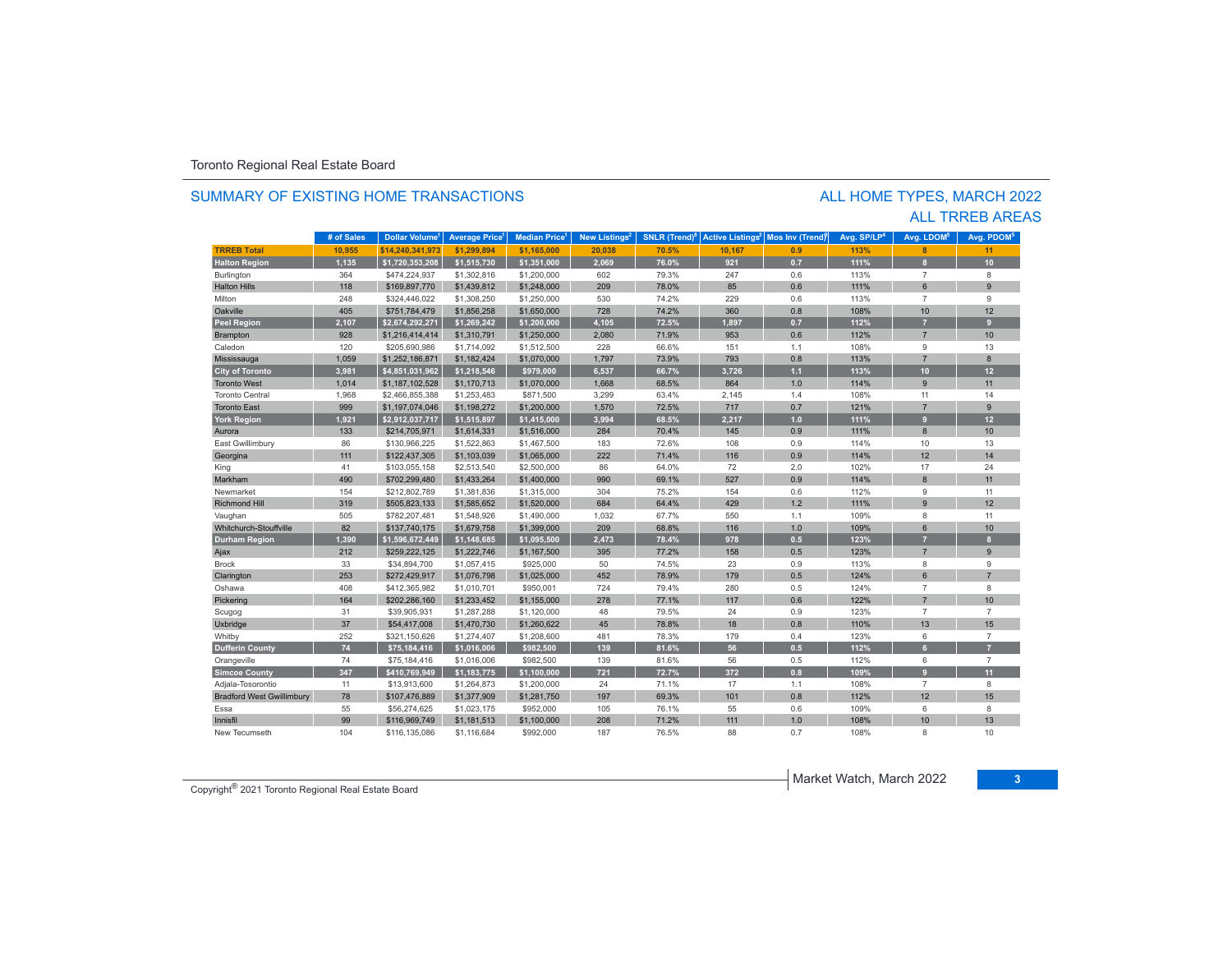#### SUMMARY OF EXISTING HOME TRANSACTIONS

### ALL HOME TYPES, MARCH 2022 CITY OF TORONTO MUNICIPAL BREAKDOWN

|                              | # of Sales | Dollar Volume <sup>1</sup> | <b>Average Price</b> | <b>Median Price</b> | New Listings <sup>2</sup> | SNLR (Trend) <sup>8</sup> | <b>Active Listings<sup>3</sup></b> | Mos Inv (Trendf | Avg. SP/LP <sup>4</sup> | Avg. LDOM <sup>5</sup> | Avg. PDOM <sup>5</sup> |
|------------------------------|------------|----------------------------|----------------------|---------------------|---------------------------|---------------------------|------------------------------------|-----------------|-------------------------|------------------------|------------------------|
| <b>TRREB Total</b>           | 10,955     | \$14.240.341.973           | \$1,299,894          | \$1,165,000         | 20,038                    | 70.5%                     | 10.167                             | 0.9             | 113%                    | $\mathbf{R}$           | 11                     |
| <b>City of Toronto Total</b> | 3,981      | \$4,851,031,962            | \$1,218,546          | \$979,000           | 6,537                     | 66.7%                     | 3,726                              | $1.1$           | 113%                    | $10$                   | 12                     |
| <b>Toronto West</b>          | 1,014      | \$1,187,102,528            | \$1,170,713          | \$1,070,000         | 1,668                     | 68.5%                     | 864                                | $1.0$           | 114%                    | $\overline{9}$         | 11                     |
| Toronto W01                  | 84         | \$124,740,993              | \$1,485,012          | \$1,225,000         | 117                       | 68.2%                     | 51                                 | 0.9             | 116%                    | 9                      | 11                     |
| Toronto W02                  | 117        | \$148,469,722              | \$1,268,972          | \$1,275,000         | 152                       | 68.6%                     | 60                                 | 0.7             | 119%                    | $\bf{8}$               | 10                     |
| Toronto W03                  | 61         | \$69,059,443               | \$1,132,122          | \$1,160,000         | 110                       | 66.7%                     | 61                                 | 1.0             | 122%                    | 8                      | 9                      |
| Toronto W04                  | 102        | \$109,630,446              | \$1,074,808          | \$1,110,250         | 174                       | 64.6%                     | 97                                 | 1.3             | 116%                    | 8                      | 10                     |
| Toronto W05                  | 119        | \$115,256,522              | \$968,542            | \$1,060,000         | 213                       | 69.9%                     | 137                                | 1.1             | 113%                    | 10                     | 11                     |
| Toronto W06                  | 176        | \$182,978,638              | \$1,039,651          | \$900,000           | 321                       | 63.3%                     | 199                                | 1.3             | 111%                    | 12                     | 13                     |
| Toronto W07                  | 36         | \$65,289,523               | \$1,813,598          | \$1,672,500         | 52                        | 71.2%                     | 20                                 | 0.8             | 118%                    | 6                      | 8                      |
| Toronto W08                  | 174        | \$224,506,084              | \$1,290,265          | \$932,500           | 286                       | 73.6%                     | 123                                | 0.9             | 110%                    | $\bf{8}$               | 10 <sup>1</sup>        |
| Toronto W09                  | 51         | \$60,454,347               | \$1,185,379          | \$1,050,000         | 88                        | 69.2%                     | 47                                 | 1.1             | 113%                    | 9                      | 10                     |
| Toronto W10                  | 94         | \$86,716,810               | \$922,519            | \$838,000           | 155                       | 72.1%                     | 69                                 | 0.8             | 114%                    | $\bf{8}$               | 9                      |
| <b>Toronto Central</b>       | 1,968      | \$2,466,855,388            | \$1,253,483          | \$871,500           | 3,299                     | 63.4%                     | 2,145                              | $1.4$           | 108%                    | 11                     | 14                     |
| Toronto C01                  | 592        | \$571,305,515              | \$965,043            | \$810,000           | 1,005                     | 64.6%                     | 619                                | 1.3             | 109%                    | 10                     | 13                     |
| Toronto C02                  | 100        | \$169,386,657              | \$1,693,867          | \$1,400,000         | 188                       | 57.0%                     | 153                                | 2.1             | 106%                    | 16                     | 21                     |
| Toronto C03                  | 79         | \$141,739,598              | \$1,794,172          | \$1,220,000         | 108                       | 58.0%                     | $74$                               | 1.5             | 108%                    | 11                     | 12                     |
| Toronto C04                  | 91         | \$225,723,329              | \$2,480,476          | \$2,295,000         | 148                       | 66.3%                     | 93                                 | 1.2             | 109%                    | 10                     | 14                     |
| Toronto C06                  | 30         | \$32,894,936               | \$1,096,498          | \$842,500           | 88                        | 61.3%                     | 51                                 | 1.2             | 114%                    | $\overline{9}$         | 12                     |
| Toronto C07                  | 118        | \$161,355,678              | \$1,367,421          | \$925,000           | 203                       | 63.1%                     | 132                                | 1.4             | 108%                    | 10                     | 11                     |
| Toronto C08                  | 303        | \$280,321,302              | \$925,153            | \$785,000           | 472                       | 61.1%                     | 297                                | 1.4             | 108%                    | 11                     | 13                     |
| Toronto C09                  | 32         | \$73,719,188               | \$2,303,725          | \$1,657,450         | 45                        | 65.1%                     | 41                                 | 1.8             | 107%                    | 20                     | 26                     |
| Toronto C10                  | 101        | \$128,890,508              | \$1,276,144          | \$980,000           | 161                       | 66.0%                     | 94                                 | 1.2             | 110%                    | 10                     | 12 <sup>12</sup>       |
| Toronto C11                  | 52         | \$63,481,925               | \$1,220,806          | \$735,000           | 72                        | 69.1%                     | 35                                 | 1.0             | 111%                    | 8                      | 10                     |
| Toronto C12                  | 36         | \$126,228,200              | \$3,506,339          | \$2,805,500         | 68                        | 50.5%                     | 92                                 | 3.2             | 101%                    | 22                     | 43                     |
| Toronto C13                  | 80         | \$103,650,759              | \$1,295,634          | \$1,062,000         | 119                       | 67.3%                     | 70                                 | 1.2             | 111%                    | 9                      | 11                     |
| Toronto C14                  | 162        | \$193,814,144              | \$1,196,384          | \$828,500           | 307                       | 63.1%                     | 208                                | 1.3             | 109%                    | 10                     | 13                     |
| Toronto C15                  | 192        | \$194,343,649              | \$1,012,207          | \$852,500           | 315                       | 67.4%                     | 186                                | $1.2$           | 113%                    | 11                     | 12                     |
| Toronto East                 | 999        | \$1,197,074,046            | \$1,198,272          | \$1,200,000         | 1,570                     | 72.5%                     | 717                                | 0.7             | 121%                    | $\overline{7}$         | 9 <sup>°</sup>         |
| Toronto E01                  | 103        | \$146,878,400              | \$1,426,004          | \$1,400,177         | 146                       | 70.5%                     | 56                                 | 0.7             | 125%                    | 6                      | 8                      |
| Toronto E02                  | 66         | \$105,222,791              | \$1,594,285          | \$1,506,500         | 105                       | 70.6%                     | 37                                 | 0.7             | 118%                    | $\overline{7}$         | $\bf{8}$               |
| Toronto E03                  | 112        | \$153,210,789              | \$1,367,953          | \$1,251,500         | 175                       | 66.1%                     | 78                                 | 0.9             | 122%                    | 6                      | 8                      |
| Toronto E04                  | 124        | \$132,969,000              | \$1,072,331          | \$1,138,500         | 182                       | 72.7%                     | 73                                 | 0.7             | 119%                    | $\overline{7}$         | 8                      |
| Toronto E05                  | 88         | \$92,947,475               | \$1,056,221          | \$959,400           | 152                       | 75.0%                     | 99                                 | 0.8             | 119%                    | 9                      | 10                     |
| Toronto E06                  | 50         | \$70,984,198               | \$1,419,684          | \$1,251,550         | 65                        | 64.5%                     | 33                                 | 1.0             | 110%                    | 10                     | 12                     |
| Toronto E07                  | 89         | \$93,585,728               | \$1,051,525          | \$958,888           | 171                       | 74.2%                     | 89                                 | 0.7             | 122%                    | $\overline{7}$         | 8                      |
| Toronto E08                  | 92         | \$102,308,330              | \$1,112,047          | \$1,136,000         | 122                       | 72.9%                     | 59                                 | 0.8             | 122%                    | $\overline{7}$         | $\bf{8}$               |
| Toronto E09                  | 93         | \$95,114,005               | \$1,022,731          | \$1,030,000         | 169                       | 77.2%                     | 82                                 | 0.6             | 122%                    | $\overline{7}$         | 9                      |
| Toronto E10                  | 90         | \$113,712,137              | \$1,263,468          | \$1,290,000         | 124                       | 75.1%                     | 36                                 | 0.7             | 122%                    | $\overline{7}$         | $\overline{9}$         |
| Toronto E11                  | 92         | \$90,141,193               | \$979,796            | \$930,944           | 159                       | 76.0%                     | 75                                 | 0.7             | 120%                    | 8                      | 9                      |

Copyright® 2021 Toronto Regional Real Estate Board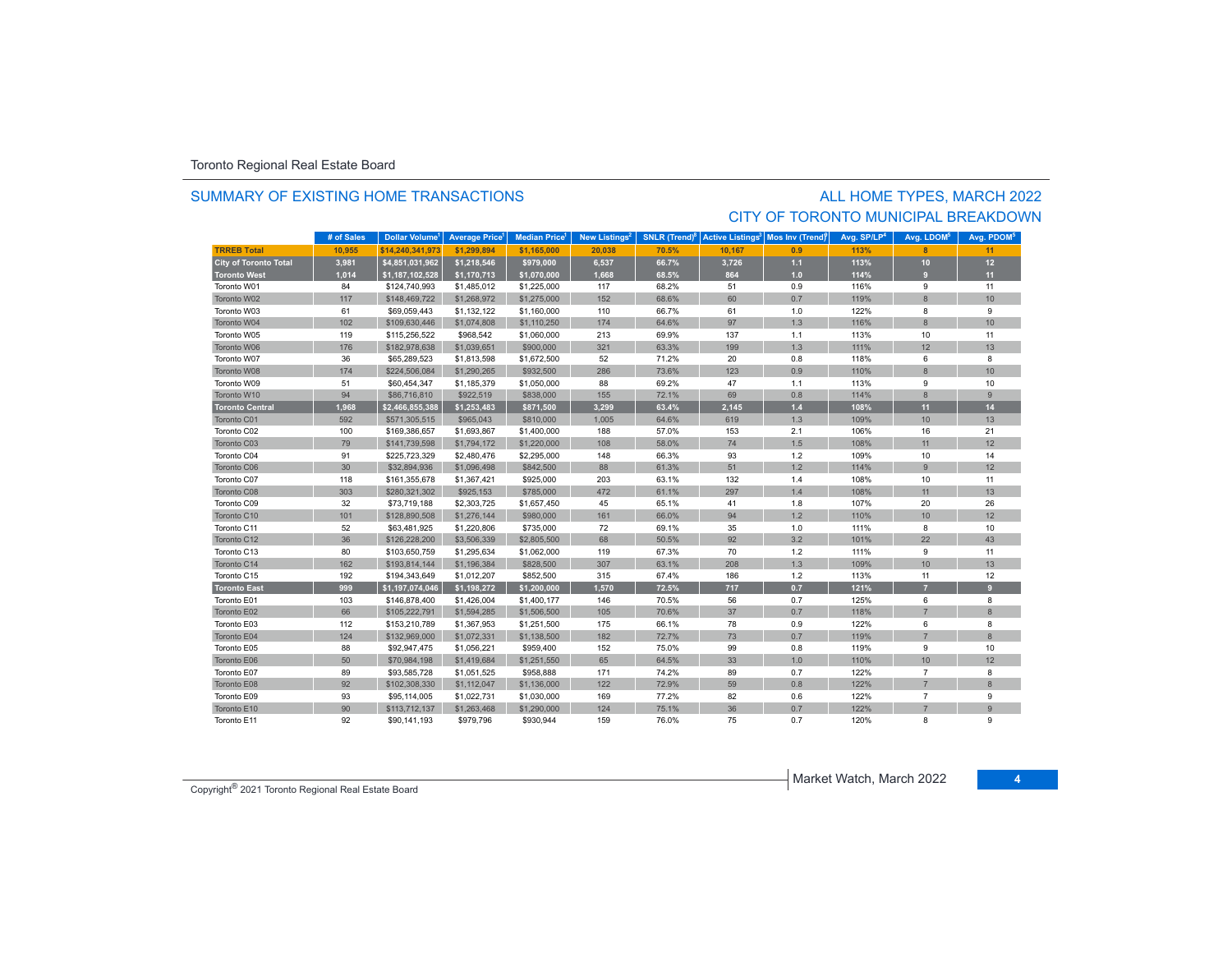#### SUMMARY OF EXISTING HOME TRANSACTIONS

### ALL TRREB AREAS ALL HOME TYPES, YEAR-TO-DATE 2022

|                                  | <b>Number of Sales</b> | Dollar Volume <sup>1</sup> | <b>Average Price</b> | <b>Median Price</b> | New Listings <sup>2</sup> | Avg. SP/LP <sup>4</sup> | Avg. LDOM <sup>5</sup> | Avg. PDOM <sup>6</sup>  |
|----------------------------------|------------------------|----------------------------|----------------------|---------------------|---------------------------|-------------------------|------------------------|-------------------------|
| <b>TRREB Total</b>               | 25,642                 | \$33,324,121,977           | \$1,299,591          | \$1,170,000         | 42,173                    | 114%                    | 10                     | 12                      |
| <b>Halton Region</b>             | 2,514                  | \$3,808,273,585            | \$1,514,826          | \$1,361,500         | 4,096                     | 113%                    | 8                      | 10                      |
| <b>Burlington</b>                | 764                    | \$1,041,763,902            | \$1,363,565          | \$1,254,000         | 1,164                     | 114%                    | 8                      | 9                       |
| <b>Halton Hills</b>              | 259                    | \$366,310,407              | \$1,414,326          | \$1,251,000         | 392                       | 114%                    | 8                      | 10                      |
| Milton                           | 617                    | \$811,513,556              | \$1,315,257          | \$1,280,000         | 1.069                     | 116%                    | 6                      | $\overline{8}$          |
| Oakville                         | 874                    | \$1,588,685,720            | \$1,817,718          | \$1,625,000         | 1,471                     | 110%                    | 9                      | 11                      |
| <b>Peel Region</b>               | 5,135                  | \$6,632,186,298            | \$1,291,565          | \$1,225,000         | 8.592                     | 114%                    | z                      | $\mathbf{q}$            |
| Brampton                         | 2,441                  | \$3,264,196,753            | \$1,337,238          | \$1,292,000         | 4,411                     | 114%                    | 6                      | 8                       |
| Caledon                          | 269                    | \$478,364,286              | \$1,778,306          | \$1,600,000         | 485                       | 108%                    | 10                     | 14                      |
| Mississauga                      | 2,425                  | \$2,889,625,259            | \$1,191,598          | \$1,020,000         | 3,696                     | 114%                    | 8                      | 10                      |
| <b>City of Toronto</b>           | 9,455                  | \$11,170,855,955           | \$1,181,476          | \$923,000           | 14,540                    | 112%                    | 12                     | 15                      |
| <b>Toronto West</b>              | 2,295                  | \$2,564,465,358            | \$1,117,414          | \$990,000           | 3,517                     | 114%                    | 11                     | 14                      |
| <b>Toronto Central</b>           | 4,889                  | \$5,900,986,974            | \$1,206,993          | \$850,000           | 7,655                     | 108%                    | 14                     | 19                      |
| <b>Toronto East</b>              | 2,271                  | \$2,705,403,623            | \$1,191,283          | \$1,200,000         | 3,368                     | 121%                    | 8                      | 10                      |
| <b>York Region</b>               | 4,495                  | \$6,936,477,015            | \$1,543,154          | \$1,445,000         | 8,318                     | 113%                    | 10                     | 13                      |
| Aurora                           | 317                    | \$508,472,183              | \$1,604,013          | \$1,500,000         | 600                       | 113%                    | 8                      | 11                      |
| <b>East Gwillimbury</b>          | 193                    | \$306,905,899              | \$1,590,186          | \$1,550,000         | 373                       | 115%                    | 9                      | 12                      |
| Georgina                         | 270                    | \$298,748,699              | \$1,106,477          | \$1,065,000         | 471                       | 117%                    | 11                     | 14                      |
| King                             | 97                     | \$260,682,481              | \$2,687,448          | \$2,600,000         | 185                       | 100%                    | 19                     | 29                      |
| Markham                          | 1,065                  | \$1,588,138,358            | \$1,491,210          | \$1,438,125         | 2,004                     | 116%                    | 9                      | 12                      |
| Newmarket                        | 367                    | \$511,493,317              | \$1,393,715          | \$1,330,000         | 650                       | 115%                    | $\overline{7}$         | $\overline{9}$          |
| Richmond Hill                    | 812                    | \$1,282,642,978            | \$1,579,610          | \$1,515,000         | 1,542                     | 113%                    | 10                     | 13                      |
| Vaughan                          | 1,179                  | \$1,842,197,889            | \$1,562,509          | \$1,498,000         | 2,094                     | 110%                    | 11                     | 13                      |
| Whitchurch-Stouffville           | 195                    | \$337,195,211              | \$1,729,206          | \$1,480,000         | 399                       | 110%                    | 11                     | 13                      |
| <b>Durham Region</b>             | 3,115                  | \$3,682,560,904            | \$1,182,203          | \$1,120,000         | 4,963                     | 126%                    | 7                      | $\overline{\mathbf{8}}$ |
| Ajax                             | 457                    | \$568,421,429              | \$1,243,811          | \$1,200,000         | 768                       | 127%                    | $\overline{7}$         | 8                       |
| <b>Brock</b>                     | 69                     | \$75,909,800               | \$1,100,142          | \$965,000           | 102                       | 113%                    | $\overline{8}$         | 12                      |
| Clarington                       | 550                    | \$614,811,876              | \$1,117,840          | \$1,066,000         | 899                       | 128%                    | 6                      | 8                       |
| Oshawa                           | 918                    | \$958,580,556              | \$1,044,205          | \$991,500           | 1,456                     | 128%                    | 6                      | $\overline{8}$          |
| Pickering                        | 398                    | \$501,323,337              | \$1,259,606          | \$1,200,000         | 594                       | 124%                    | 8                      | 9                       |
| Scugog                           | 62                     | \$82,640,531               | \$1,332,912          | \$1,172,500         | 88                        | 115%                    | 12                     | 19                      |
| Uxbridge                         | 79                     | \$119,123,495              | \$1,507,892          | \$1,290,000         | 106                       | 113%                    | 13                     | 14                      |
| Whitby                           | 582                    | \$761,749,880              | \$1,308,849          | \$1,255,500         | 950                       | 127%                    | $6\phantom{1}$         | $\overline{7}$          |
| <b>Dufferin County</b>           | 168                    | \$172,821,783              | \$1,028,701          | \$990,556           | 260                       | 115%                    | 6 <sup>1</sup>         | $\overline{z}$          |
| Orangeville                      | 168                    | \$172,821,783              | \$1,028,701          | \$990,556           | 260                       | 115%                    | 6                      | $\overline{7}$          |
| <b>Simcoe County</b>             | 760                    | \$920,946,437              | \$1,211,772          | \$1,101,000         | 1,404                     | 110%                    | 9                      | 12                      |
| Adjala-Tosorontio                | 35                     | \$55,839,400               | \$1,595,411          | \$1,350,000         | 51                        | 107%                    | 14                     | 17                      |
| <b>Bradford West Gwillimbury</b> | 161                    | \$228,016,837              | \$1,416,254          | \$1,310,000         | 357                       | 113%                    | 9                      | 14                      |
| Essa                             | 110                    | \$111,394,175              | \$1,012,674          | \$940,000           | 206                       | 111%                    | $\overline{7}$         | $\mathbf{8}$            |
| Innisfil                         | 230                    | \$265,777,308              | \$1,155,554          | \$1,100,000         | 420                       | 109%                    | 10                     | 12                      |
| New Tecumseth                    | 224                    | \$259,918,717              | \$1,160,351          | \$1,046,500         | 370                       | 110%                    | $\mathbf{Q}$           | 11                      |

Copyright® 2021 Toronto Regional Real Estate Board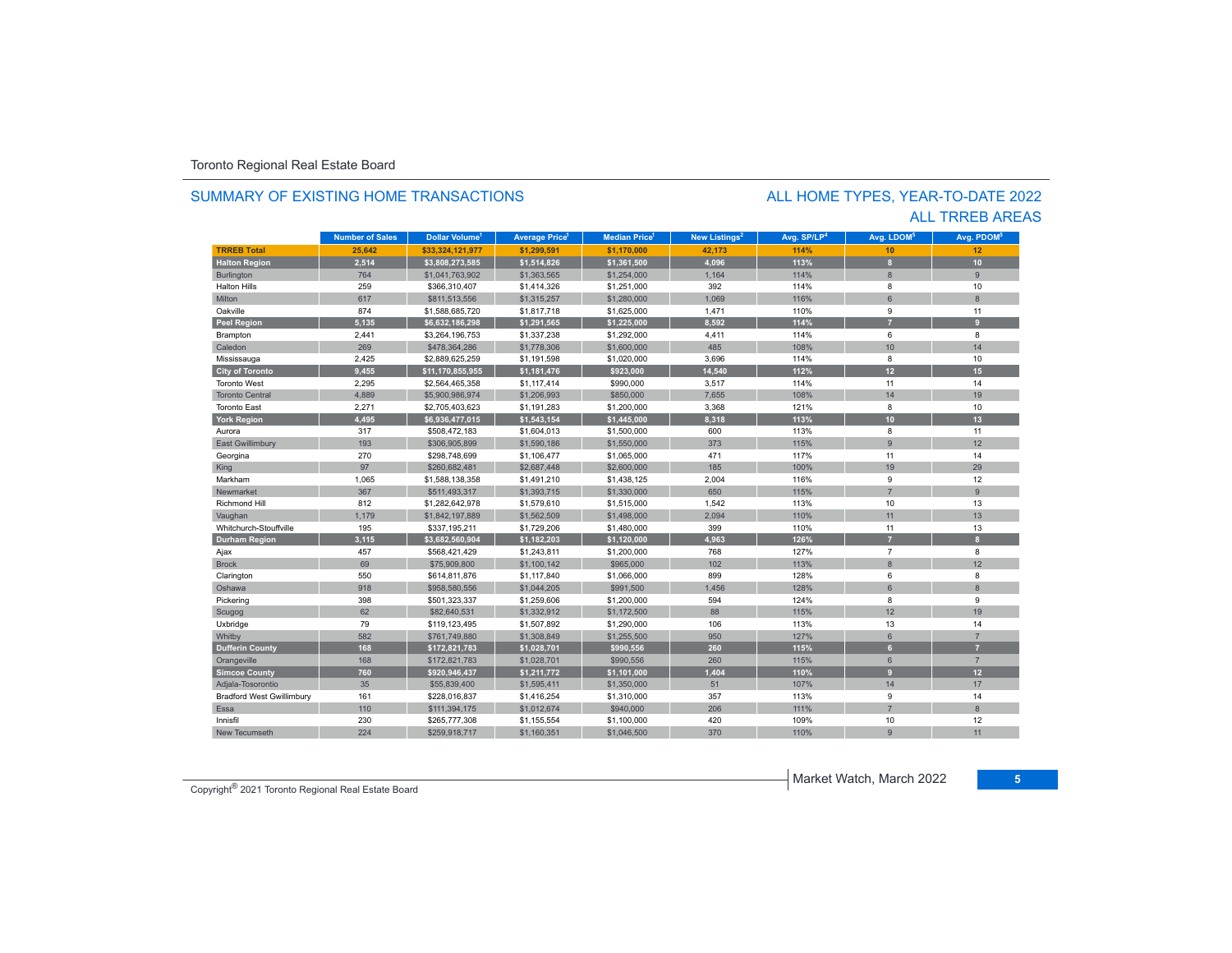#### SUMMARY OF EXISTING HOME TRANSACTIONS

### CITY OF TORONTO MUNICIPAL BREAKDOWNALL HOME TYPES, YEAR-TO-DATE 2022

|                              | <b>Number of Sales</b> | Dollar Volume <sup>1</sup> | <b>Average Price<sup>1</sup></b> | <b>Median Price</b> <sup>1</sup> | New Listings <sup>2</sup> | Avg. SP/LP <sup>4</sup> | Avg. LDOM <sup>5</sup> | Avg. PDOM <sup>5</sup> |
|------------------------------|------------------------|----------------------------|----------------------------------|----------------------------------|---------------------------|-------------------------|------------------------|------------------------|
| <b>TRREB Total</b>           | 25.642                 | \$33.324.121.977           | \$1.299.591                      | \$1.170.000                      | 42.173                    | 114%                    | 10                     | 12                     |
| <b>City of Toronto Total</b> | 9,455                  | \$11,170,855,955           | \$1,181,476                      | \$923,000                        | 14,540                    | 112%                    | 12                     | 15                     |
| <b>Toronto West</b>          | 2,295                  | \$2,564,465,358            | \$1,117,414                      | \$990,000                        | 3,517                     | 114%                    | 11                     | 14                     |
| Toronto W01                  | 166                    | \$237.967.806              | \$1,433,541                      | \$1,065,850                      | 246                       | 114%                    | 11                     | 13                     |
| Toronto W02                  | 236                    | \$302,884,986              | \$1,283,411                      | \$1,220,000                      | 334                       | 118%                    | $\overline{9}$         | 13                     |
| Toronto W03                  | 150                    | \$172,598,031              | \$1,150,654                      | \$1,200,000                      | 247                       | 120%                    | 9                      | 12                     |
| Toronto W04                  | 226                    | \$227,965,143              | \$1,008,695                      | \$897,500                        | 350                       | 114%                    | 13                     | 16                     |
| Toronto W05                  | 297                    | \$279,276,075              | \$940,323                        | \$940,000                        | 482                       | 113%                    | 11                     | 13                     |
| Toronto W06                  | 394                    | \$407,154,191              | \$1,033,386                      | \$893,500                        | 659                       | 109%                    | 14                     | 17                     |
| Toronto W07                  | 70                     | \$120,073,461              | \$1,715,335                      | \$1,630,000                      | 99                        | 115%                    | 10                     | 11                     |
| Toronto W08                  | 418                    | \$486,059,446              | \$1,162,822                      | \$810,000                        | 604                       | 111%                    | 10                     | 11                     |
| Toronto W09                  | 125                    | \$129,634,421              | \$1,037,075                      | \$979,000                        | 174                       | 113%                    | 13                     | 16                     |
| Toronto W10                  | 213                    | \$200,851,798              | \$942,966                        | \$820,000                        | 322                       | 115%                    | 8                      | 10                     |
| <b>Toronto Central</b>       | 4,889                  | \$5,900,986,974            | \$1,206,993                      | \$850,000                        | 7,655                     | 108%                    | 14                     | 19                     |
| Toronto C01                  | 1,548                  | \$1,438,101,554            | \$929,006                        | \$789,500                        | 2,335                     | 109%                    | 14                     | 19                     |
| Toronto C02                  | 247                    | \$445,897,293              | \$1,805,252                      | \$1,410,000                      | 439                       | 105%                    | 17                     | 24                     |
| Toronto C03                  | 160                    | \$309,300,939              | \$1,933,131                      | \$1,461,944                      | 265                       | 108%                    | 12                     | 17                     |
| Toronto C04                  | 185                    | \$442,645,303              | \$2,392,677                      | \$2,303,000                      | 311                       | 108%                    | 12                     | 17                     |
| Toronto C06                  | 111                    | \$123,271,824              | \$1,110,557                      | \$825,000                        | 186                       | 112%                    | 14                     | 16                     |
| Toronto C07                  | 292                    | \$380,621,302              | \$1,303,498                      | \$921,278                        | 473                       | 109%                    | 12                     | 15                     |
| Toronto C08                  | 792                    | \$678,995,024              | \$857,317                        | \$755,000                        | 1,159                     | 107%                    | 15                     | 21                     |
| Toronto C09                  | 78                     | \$147,482,045              | \$1,890,795                      | \$1,275,000                      | 122                       | 104%                    | 23                     | 30                     |
| Toronto C10                  | 217                    | \$247,703,119              | \$1,141,489                      | \$866,000                        | 353                       | 110%                    | 10                     | 14                     |
| Toronto C11                  | 116                    | \$127,651,097              | \$1,100,440                      | \$725,250                        | 165                       | 111%                    | 11                     | 12                     |
| Toronto C12                  | 90                     | \$341,668,864              | \$3,796,321                      | \$3,019,444                      | 180                       | 99%                     | 22                     | 38                     |
| Toronto C13                  | 198                    | \$266,735,846              | \$1,347,151                      | \$1,007,500                      | 287                       | 110%                    | 13                     | 18                     |
| Toronto C14                  | 380                    | \$464,809,339              | \$1,223,182                      | \$845,000                        | 671                       | 110%                    | 12                     | 17                     |
| Toronto C15                  | 475                    | \$486,103,425              | \$1,023,376                      | \$820,000                        | 709                       | 113%                    | 14                     | 16                     |
| <b>Toronto East</b>          | 2,271                  | \$2,705,403,623            | \$1,191,283                      | \$1,200,000                      | 3.368                     | 121%                    | $\mathbf{a}$           | 10 <sub>10</sub>       |
| Toronto E01                  | 212                    | \$286,997,375              | \$1,353,761                      | \$1,363,000                      | 300                       | 125%                    | $\overline{7}$         | 8                      |
| Toronto E02                  | 175                    | \$279,671,740              | \$1,598,124                      | \$1,520,000                      | 235                       | 117%                    | 8                      | 11                     |
| Toronto E03                  | 248                    | \$336,184,146              | \$1,355,581                      | \$1,280,444                      | 369                       | 121%                    | 11                     | 14                     |
| Toronto E04                  | 265                    | \$281,757,315              | \$1,063,235                      | \$1,161,000                      | 378                       | 121%                    | $\overline{7}$         | 8                      |
| Toronto E05                  | 238                    | \$260,084,325              | \$1,092,791                      | \$970,000                        | 364                       | 122%                    | 9                      | 10                     |
| Toronto E06                  | 107                    | \$142,509,854              | \$1,331,868                      | \$1,200,000                      | 164                       | 114%                    | 10                     | 12                     |
| Toronto E07                  | 190                    | \$201,804,390              | \$1,062,128                      | \$1,041,500                      | 329                       | 123%                    | $\overline{7}$         | 8                      |
| Toronto E08                  | 193                    | \$220,116,840              | \$1,140,502                      | \$1,166,000                      | 272                       | 118%                    | 11                     | 12                     |
| Toronto E09                  | 239                    | \$239,806,374              | \$1,003,374                      | \$900,000                        | 384                       | 123%                    | $\overline{7}$         | 8                      |
| Toronto E10                  | 185                    | \$232,930,074              | \$1,259,081                      | \$1,300,001                      | 252                       | 124%                    | 8                      | 9                      |
| Toronto E11                  | 219                    | \$223,541,190              | \$1,020,736                      | \$980,000                        | 321                       | 120%                    | 9                      | 10                     |

Copyright® 2021 Toronto Regional Real Estate Board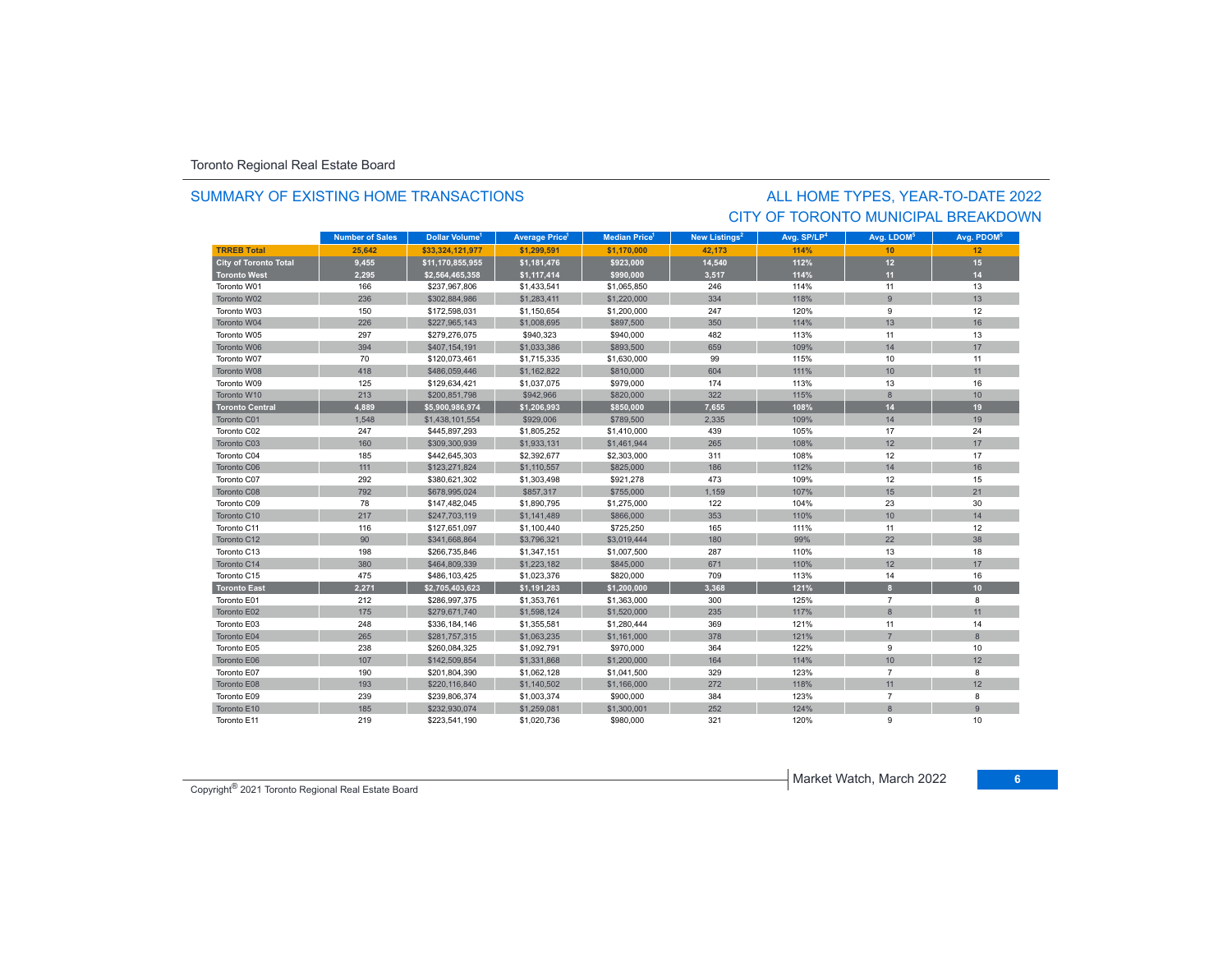#### **TR5EB Total 4,88 \$8,2000,761 \$1,697, \$1,525,000 9,429 4,895 112% 8 Halton Region 610 \$1,167,054,496 \$1,913,204 \$1,683,000 1,148 507 109% 8** Burlington 183 | \$299,761,369 | \$1,638,040 | \$1,505,000 | 300 | 117 | 112% | 6 Halton Hillss 95 \$148,605,674 \$1,564,270 \$1,401,000 167 65 110% 6 Miltonn 101 \$172,948,060 \$1,712,357 \$1,640,868 252 119 113% 6 Oakvillee 231 \$545,739,393 \$2,362,508 \$2,060,000 429 206 106% % 11 **Peel Region 880 \$1,474,422,528 \$1,675,480 \$1,575,000 1,834 929 110% 8** Brampton 460 \$723,808,429 \$1,573,497 \$1,486,500 1,069 510 111% 7 Caledonn 87 \$165,563,200 \$1,903,025 \$1,800,000 163 120 107% 107% 10 Mississauga 333 \$585,050,899 \$1,756,910 \$1,620,777 602 299 111% 8 **City of Toronto 1,09 \$2,1010137 \$1,920,01 \$1,600,000 1,908 1,110 113% 9** Toronto West 344 \$579,106,668 \$1,683,450 \$1,472,500 597 295 114% 9 Toronto Central 31.4 | \$855,933,215 \$2,725,902 | \$2,371,500 | 615 | 515 | 106% 106% 12 Toronto East 440 \$673,140,254 \$1,529,864 \$1,410,893 696 300 121% 8 **York Region 1,036 \$1,960,854,223 \$1,892,716 \$1,773,940 2,258 1,351 110% 9** Auroraa 77 \$152,584,483 \$1,981,617 \$1,927,777 170 98 109% 8 East Gwillimbury 69 \$111,869,624 \$1,621,299 \$1,640,000 151 98 114% 10 Georgina 96 \$108,494,905 \$1,130,155 \$1,110,000 204 104 114% 11 King 35 | \$95,821,358 | \$2,737,753 | \$2,725,000 | 78 | 67 | 102% | 19 Markhamm 182 \$363,581,676 \$1,997,702 \$1,865,000 440 273 113% 9 Newmarket 99\$153,731,202 \$1,552,840 \$1,510,000 198 107 107 110% 9 Richmond Hill 173 \$354,870,315 \$2,051,273 \$1,905,000 373 256 110%% 10 Vaughan 249 (1990), 249 (1990), 2509,098,760 (1990), 26,044,573 (1991), 261,861,000 (1991), 269 107% 107% 707% Whitchurch-Stouffville 56 \$110,801,900 \$1,978,605 \$1,620,000 128 79 108% 7 **Durham Region 953 \$1,195,537,167 \$1,254,499 \$1,200,000 1,640 662 122% 7** Ajax 129 \$177,181,030 \$1,373,496 \$1,339,000 240 104 123% 8 Brockk 33 \$34,894,700 \$1,057,415 \$925,000 49 22 113% 8 Clarington 190 \$218,534,580 \$1,150,182 \$1,118,500 341 140 124% 6 Oshawa 291 \$319,926,576 \$1,099,404 \$1,025,000 490 177 124% 7 60 \$120,916,716 \$1,511,459 \$1,403,000 130 60 \$1,23% 6 1,403,000 51,403,000 60 123% 60 Scugog 30 | \$38,955,931 | \$1,298,531 | \$1,135,000 | 47 | 24 | 123% | 7 Uxbridge 32 \$49,935,008 \$1,560,469 \$1,320,000 38 16 109% 14 Whitby 168 | \$235,192,626 \$1,399,956 \$1,350,000 | 305 | 119 | 123% | 6 **Dufferin County 39 \$46,586,936 \$1,194,537 \$1,175,000 72 28 109% 6** Orangeville 39 | \$46,586,936 \$1,194,537 \$1,175,000 72 | 28 | 109% | 6 **Simcoe County 268 \$337,445,274 \$1,259,124 \$1,177,500 569 308 109% 9** Adjala-Tosorontio 11 \$13,913,600 \$1,264,873 \$1,200,000 24 17 108% 7 Bradford West Gwillimbury 62 \$90,397,899 \$1,458,031 \$1,345,000 152 82 111% 131% 13 Essa 44 \$46,836,625 \$1,064,469 \$1,037,500 80 41 110%110% 7 Innisfil 83 \$102,151,850 \$1,230,745 \$1,155,000 176 92 108% 9 New Tecumsethh 68 \$84,145,300 \$1,237,431 \$1,100,000 137 76 107% % 9 **Municipality Number of Sales Dollar Volume Average Price Median Price New Listings Active Listings Avg. SP/LP Avg. LDOM Number of Sales<sup>1</sup>** 1 **Dollar Volume<sup>1</sup> Aversen Price<sup>1</sup> Median Price<sup>1</sup> Maw Listings<sup>2</sup> Active Listings<sup>3</sup> Ave SD/LD<sup>4</sup> Ave LDOM<sup>5</sup>**

#### SUMMARY OF EXISTING HOME TRANSACTIONS

#### DETACHED, MARCH 2022 ALL TRREB AREAS

Copyright® 2021 Toronto Regional Real Estate Board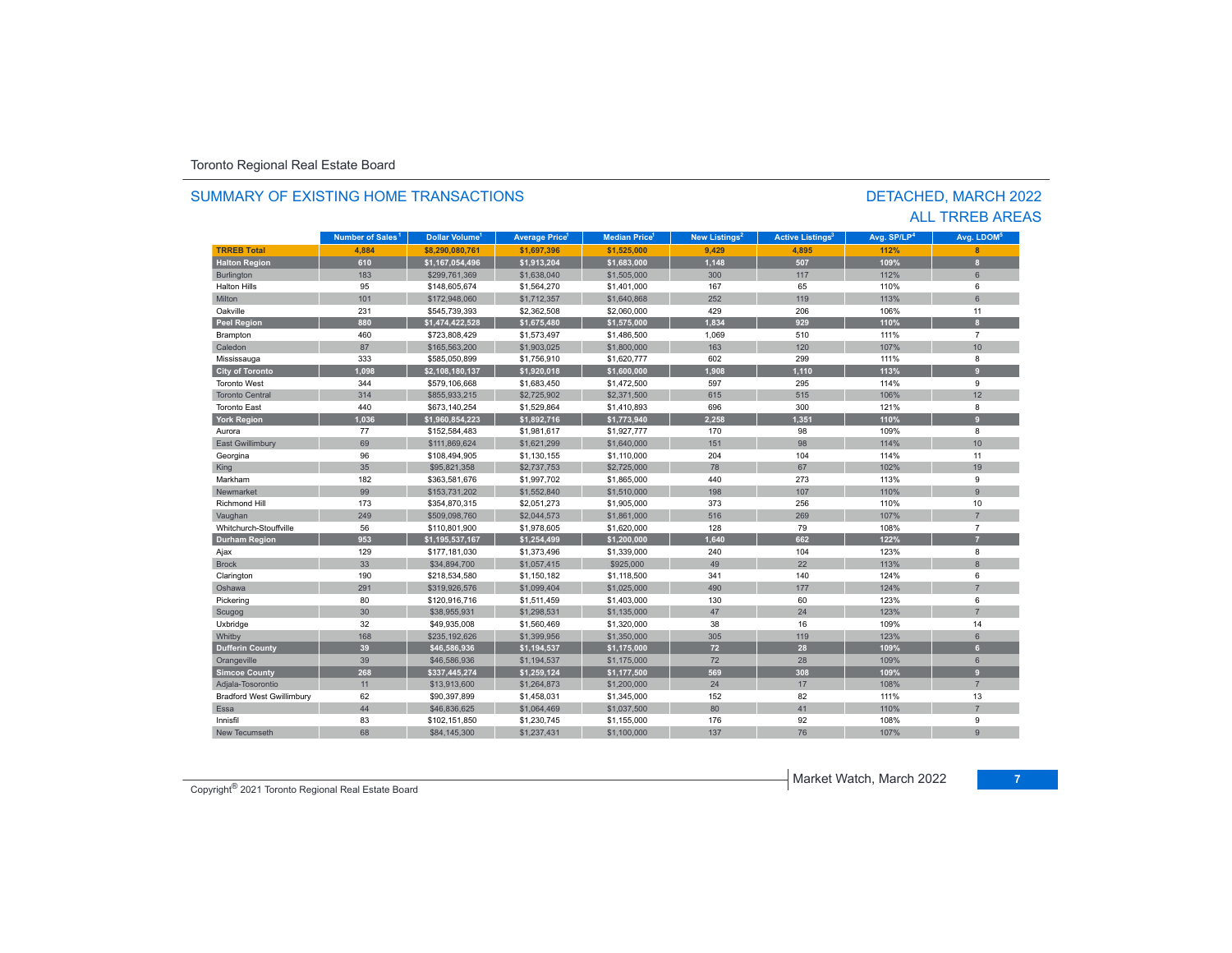#### SUMMARY OF EXISTING HOME TRANSACTIONS

# DETACHED, MARCH 2022 CITY OF TORONTO MUNICIPAL BREAKDOWN

|                        | Number of Sales <sup>1</sup> | <b>Dollar Volume<sup>1</sup></b> | <b>Average Price</b> | <b>Median Price</b> <sup>1</sup> | New Listings <sup>2</sup> | <b>Active Listings<sup>3</sup></b> | Avg. SP/LP <sup>4</sup> | Avg. LDOM <sup>5</sup> |
|------------------------|------------------------------|----------------------------------|----------------------|----------------------------------|---------------------------|------------------------------------|-------------------------|------------------------|
| <b>TRREB Total</b>     | 4.884                        | \$8,290,080,761                  | \$1,697.396          | \$1,525,000                      | 9.429                     | 4.895                              | 112%                    |                        |
| <b>City of Toronto</b> | 1,098                        | \$2,108,180,137                  | \$1,920,018          | \$1,600,000                      | 1,908                     | 1,110                              | 113%                    | o                      |
| <b>Toronto West</b>    | 344                          | \$579,106,668                    | \$1,683,450          | \$1,472,500                      | 597                       | 295                                | 114%                    | $\mathbf{q}$           |
| Toronto W01            | 22                           | \$55,896,000                     | \$2,540,727          | \$2,252,500                      | 33                        | 12                                 | 117%                    | 10                     |
| Toronto W02            | 21                           | \$39,366,400                     | \$1,874,590          | \$1,820,000                      | 47                        | 22                                 | 115%                    | $\overline{7}$         |
| Toronto W03            | 32                           | \$39,801,712                     | \$1,243,804          | \$1,267,500                      | 67                        | 37                                 | 123%                    | $\overline{7}$         |
| Toronto W04            | 53                           | \$72,203,946                     | \$1,362,339          | \$1,350,000                      | 88                        | 50                                 | 117%                    | 9                      |
| Toronto W05            | 28                           | \$41,474,577                     | \$1,481,235          | \$1,351,400                      | 54                        | 31                                 | 113%                    | 21                     |
| Toronto W06            | 33                           | \$52,642,388                     | \$1,595,224          | \$1,408,000                      | 61                        | 35                                 | 116%                    | 8                      |
| Toronto W07            | 28                           | \$57,286,523                     | \$2,045,947          | \$1,835,000                      | 37                        | 14                                 | 119%                    | 5                      |
| Toronto W08            | 63                           | \$132,291,465                    | \$2,099,865          | \$1,850,000                      | 111                       | 57                                 | 108%                    | 10                     |
| Toronto W09            | 26                           | \$40,726,547                     | \$1,566,406          | \$1,475,000                      | 44                        | 16                                 | 113%                    | 8                      |
| Toronto W10            | 38                           | \$47,417,110                     | \$1,247,819          | \$1,228,000                      | 55                        | 21                                 | 115%                    | $\overline{7}$         |
| <b>Toronto Central</b> | 314                          | \$855,933,215                    | \$2,725,902          | \$2,371,500                      | 615                       | 515                                | 106%                    | 12                     |
| Toronto C01            | 8                            | \$13,935,000                     | \$1,741,875          | \$1,617,500                      | 16                        | 15                                 | 112%                    | 12                     |
| Toronto C02            | $\overline{7}$               | \$25,951,800                     | \$3,707,400          | \$3,410,000                      | 16                        | 11                                 | 105%                    | 10                     |
| Toronto C03            | 45                           | \$104,336,718                    | \$2,318,594          | \$1,950,000                      | 61                        | 37                                 | 108%                    | 8                      |
| Toronto C04            | 63                           | \$185,976,952                    | \$2,952,015          | \$2,725,000                      | 109                       | 66                                 | 107%                    | 10                     |
| Toronto C06            | $\overline{9}$               | \$17,186,918                     | \$1,909,658          | \$1,700,000                      | 36                        | 26                                 | 114%                    | 6                      |
| Toronto C07            | 44                           | \$98,303,389                     | \$2,234,168          | \$2,002,500                      | 77                        | 57                                 | 105%                    | 12                     |
| Toronto C08            | $\overline{2}$               | \$7,840,000                      | \$3,920,000          | \$3,920,000                      | 5                         | 6                                  | 102%                    | 113                    |
| Toronto C09            | 9                            | \$38,299,288                     | \$4,255,476          | \$4,100,036                      | 11                        | 9                                  | 110%                    | 5                      |
| Toronto C10            | 20                           | \$48,879,021                     | \$2,443.951          | \$2,412,500                      | 34                        | 13                                 | 110%                    | 10                     |
| Toronto C11            | 13                           | \$34,958,125                     | \$2,689,087          | \$2,569,000                      | 16                        | 6                                  | 109%                    | 11                     |
| Toronto C12            | 21                           | \$105,257,500                    | \$5,012,262          | \$4,995,000                      | 46                        | 81                                 | 100%                    | 31                     |
| Toronto C13            | 27                           | \$57,729,816                     | \$2,138,141          | \$1,850,000                      | 38                        | 34                                 | 108%                    | 8                      |
| Toronto C14            | 28                           | \$76,334,688                     | \$2,726,239          | \$2,525,000                      | 89                        | 96                                 | 104%                    | 14                     |
| Toronto C15            | 18                           | \$40,944,000                     | \$2,274,667          | \$2,256,500                      | 61                        | 58                                 | 106%                    | 11                     |
| <b>Toronto East</b>    | 440                          | \$673,140,254                    | \$1,529,864          | \$1,410,893                      | 696                       | 300                                | 121%                    | $\mathbf{8}$           |
| Toronto E01            | 19                           | \$37,276,500                     | \$1,961,921          | \$2,011,000                      | 33                        | 12                                 | 121%                    | 6                      |
| Toronto E02            | 23                           | \$47,615,600                     | \$2,070,243          | \$1,825,000                      | 31                        | $\overline{7}$                     | 118%                    | $\bf 8$                |
| Toronto E03            | 65                           | \$99,921,326                     | \$1,537,251          | \$1,300,000                      | 106                       | 48                                 | 119%                    | 6                      |
| Toronto E04            | 57                           | \$78,202,699                     | \$1,371,977          | \$1,326,500                      | 87                        | 39                                 | 123%                    | 8                      |
| Toronto E05            | 25                           | \$39,403,925                     | \$1,576,157          | \$1,528,800                      | 49                        | 32                                 | 122%                    | 8                      |
| Toronto E06            | 38                           | \$60,363,199                     | \$1,588,505          | \$1,462,500                      | 50                        | 21                                 | 110%                    | 10                     |
| Toronto E07            | 34                           | \$50,647,488                     | \$1,489,632          | \$1,479,500                      | 62                        | 35                                 | 124%                    | 8                      |
| Toronto E08            | 48                           | \$71,965,077                     | \$1,499,272          | \$1,411,650                      | 64                        | 27                                 | 124%                    | 6                      |
| Toronto E09            | 45                           | \$60,983,304                     | \$1,355,185          | \$1,350,000                      | 77                        | 27                                 | 126%                    | 8                      |
| Toronto E10            | 59                           | \$89,142,137                     | \$1,510,884          | \$1,445,000                      | 88                        | 27                                 | 122%                    | $\overline{8}$         |
| Toronto E11            | 27                           | \$37,618,999                     | \$1,393,296          | \$1,401,000                      | 49                        | 25                                 | 122%                    | 10                     |

Copyright® 2021 Toronto Regional Real Estate Board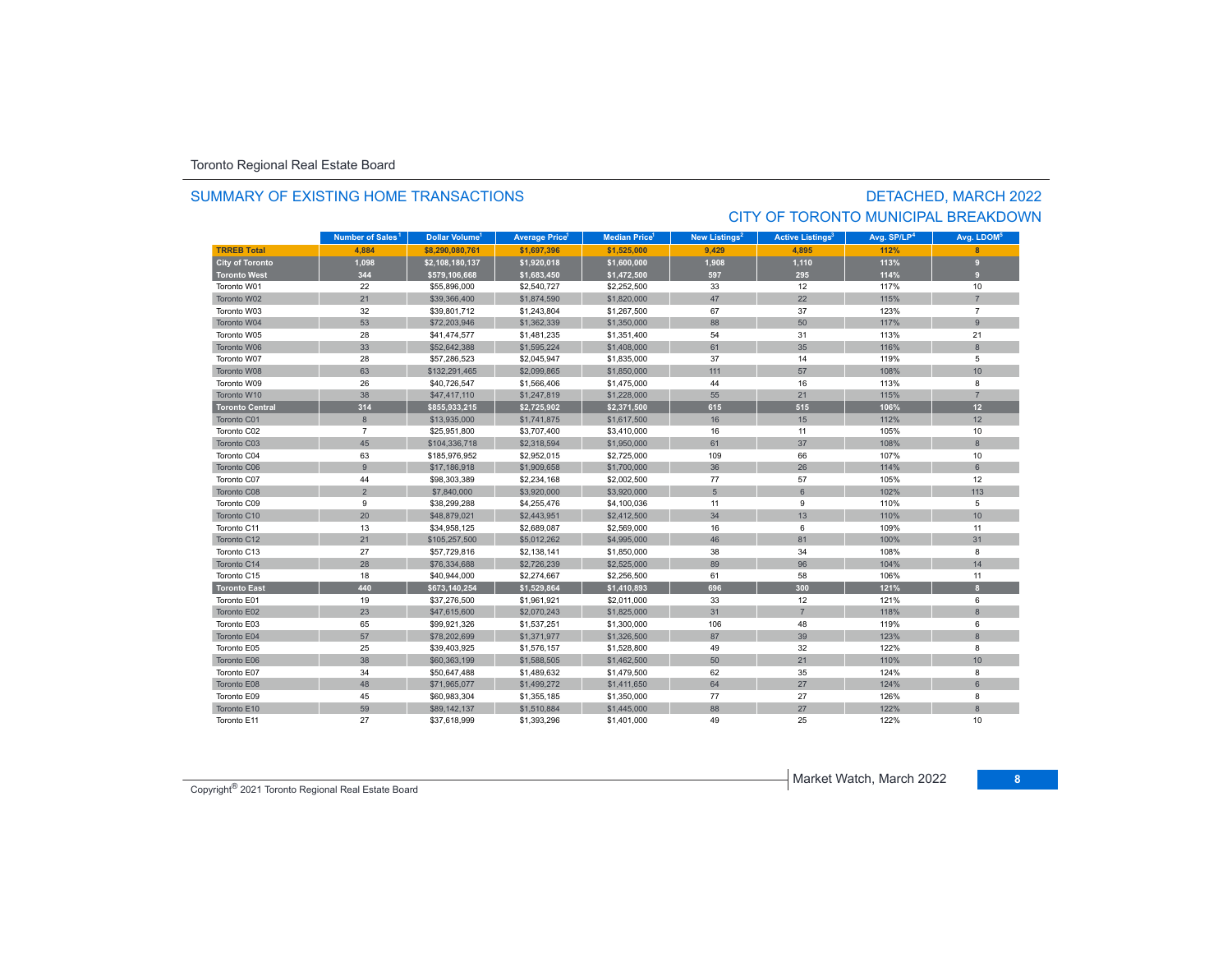#### **TR5EB Total 983 \$1,294,657,987 \$1,317,048 \$1,265,000 1,796 769 118% 7 Halton Region 67 \$83,854,387 \$1,251,558 \$1,255,000 113 47 117% 8** Burlington 17 = 17 \$20,055,400 \$1,179,729 \$1,176,000 34 16 16 16 116% 81,176,000 \$ Halton Hills $\sim$  7 \$6,775,000 \$967,857 \$965,000 9 4 127% 6 Miltonn 23 \$29,008,999 \$1,261,261 \$1,317,000 45 20 116% 8 Oakvillee 20 \$28,014,988 \$1,400,749 \$1,395,000 25 7 117% 7 **Peel Region 331 \$403,454,263 \$1,218,895 \$1,225,000 671 288 115% 7** Brampton 190 \$224,546,604 \$1,181,824 \$1,185,000 401 175 113% 7 Caledonn 15 \$18,964,000 \$1,264,267 \$1,325,000 22 9 111% 8 Mississauga 126 \$159,943,659 \$1,269,394 \$1,272,500 248 104 119% 6 **City of Toronto 331 \$511,543,019 \$1,545,447 \$1,411,000 526 244 121% 8** Toronto West 107 \$146,664,664 \$1,370,698 \$1,310,860 173 76 122% 7 Toronto Central 106\$196,712,707 \$1,855,780 \$1,637,500 174 97 97 116% 10 Toronto East 118 \$168,165,648 \$1,425,133 \$1,352,000 179 71 128% 6 **York Region 134 \$178,653,044 \$1,333,232 \$1,350,000 268 120 115% 8** Aurora10 \$11,750,488 \$1,175,049 \$1,134,944 16 \$16 5 116% 116% 9 East Gwillimbury 5 \$6,226,500 \$1,245,300 \$1,190,000 9 4 113% 5 Georgina 4 \$3,996,000 \$999,000 \$987,500 6 1 118% 6 King the second term of the second term of the second term of the second term of the second term of the second Markhamm 35 \$52,023,388 \$1,486,383 \$1,480,000 67 32 115% 115% 10 Newmarket 211 \$23,758,799 \$1,131,371 \$1,105,000 39 15 121% 8 Richmond Hill 11 \$15,018,000 \$1,365,273 \$1,350,000 32 19 109%% 11 Vaughan 44 \$60,752,869 \$1,380,747 \$1,378,500 81 36 114% 7 Whitchurch-Stouffvillee 4 \$5,127,000 \$1,281,750 \$1,303,500 18 8 128% 3 **Durham Region 102 \$99,680,274 \$977,258 \$975,504 173 51 126% 6** Ajax 26 \$28,090,296 \$1,080,396 \$1,057,500 42 11 124% 6 Brock 0. 0 50 \$0 \$0 - 1 - 1 - 1 - 1 - 1 - 1 Clarington 5 \$3,695,000 \$739,000 16 6 119% 5 Oshawa 42 \$35,823,972 \$852,952 \$850,000 71 24 130% 5 Pickering 15 \$16,510,008 \$1,100,667 \$1,100,000 21 4 7 Scugog 0 \$0 \$0 - 0 0 - - Uxbridge 1 \$1,206,000 \$1,206,000 \$1,206,000 1 0 153% 5 Whitby 13 (13 13 14,354,998 \$1,104,231 \$1,050,000 21 5 122% 6 **Dufferin County 7 \$5,993,000 \$856,143 \$851,000 17 7 111% 9** Orangeville 7 \$5,993,000 \$856,143 \$851,000 17 7 111% 9 **Simcoe County 11 \$11,480,000 \$1,043,636 \$1,050,000 28 12 113% 6** Adjala-Tosorontio 0 \$0 \$0 - 0 0 - - Bradford West Gwillimbury 3 \$3,495,000 \$1,165,000 \$1,210,000 14 8 125% 7 Essa 0 \$0 \$0 - 2 2 - - Innisfil 1 \$1,050,000 \$1,050,000 \$1,050,000 2 0 95% 7 **Municipality Number of Sales Dollar Volume Average Price Median Price New Listings Active Listings Avg. SP/LP Avg. LDOM** SEMI-DETACHED, MARCH 2022 SUMMARY OF EXISTING HOME TRANSACTIONS**Number of Sales<sup>1</sup> 1** Dollar Volume<sup>1</sup> | Average Price<sup>1</sup> | Median Price<sup>1</sup> | New Listings<sup>2</sup> | Active Listings<sup>3</sup> | Avg. SP/LP<sup>4</sup> | Avg. LDOM<sup>s</sup>

h 7 \$6,935,000 \$990,714 \$970,000 10 2 110%

### ALL TRREB AREAS

Copyright® 2021 Toronto Regional Real Estate Board

New Tecumseth

6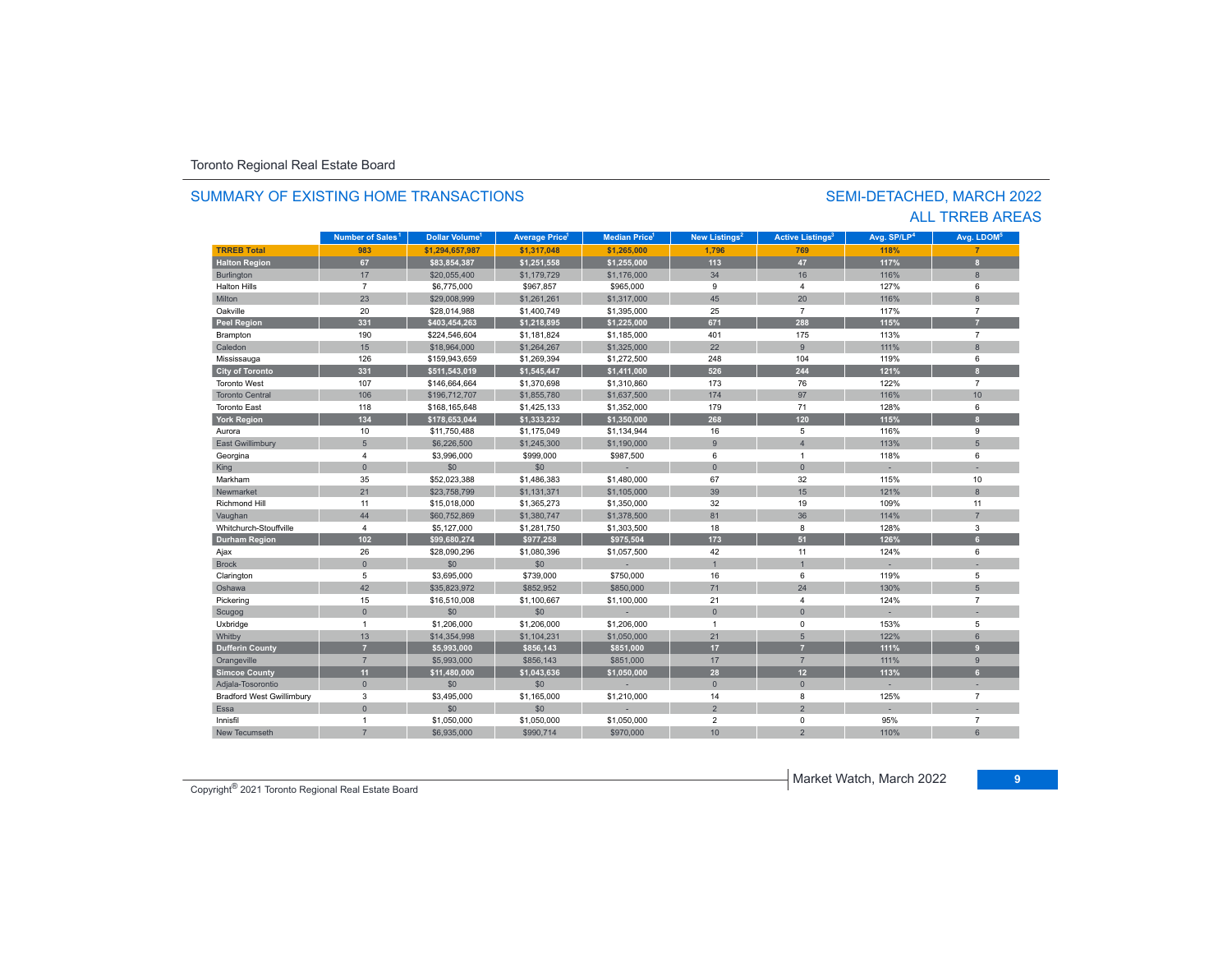#### SUMMARY OF EXISTING HOME TRANSACTIONS

# SEMI-DETACHED, MARCH 2022 CITY OF TORONTO MUNICIPAL BREAKDOWN

|                        | Number of Sales <sup>1</sup> | Dollar Volume <sup>1</sup> | <b>Average Price</b> | <b>Median Price<sup>1</sup></b> | New Listings <sup>2</sup> | <b>Active Listings<sup>3</sup></b> | Avg. SP/LP <sup>4</sup> | Avg. LDOM <sup>5</sup> |
|------------------------|------------------------------|----------------------------|----------------------|---------------------------------|---------------------------|------------------------------------|-------------------------|------------------------|
| <b>TRREB Total</b>     | 983                          | \$1.294.657.987            | \$1.317.048          | \$1,265,000                     | 1,796                     | 769                                | 118%                    |                        |
| <b>City of Toronto</b> | 331                          | \$511,543,019              | \$1,545,447          | \$1,411,000                     | 526                       | 244                                | 121%                    | $\mathbf{a}$           |
| <b>Toronto West</b>    | 107                          | \$146,664,664              | \$1,370,698          | \$1,310,860                     | 173                       | 76                                 | 122%                    |                        |
| Toronto W01            | 10                           | \$18,412,500               | \$1,841,250          | \$1,739,500                     | 15                        | 6                                  | 119%                    | 10                     |
| Toronto W02            | 33                           | \$50,258,107               | \$1,522,973          | \$1,500,000                     | 42                        | 11                                 | 127%                    | $6\phantom{1}$         |
| Toronto W03            | 18                           | \$21,706,798               | \$1,205,933          | \$1,226,874                     | 32                        | 17                                 | 122%                    | 8                      |
| Toronto W04            | $\mathbf{3}$                 | \$3,640,000                | \$1,213,333          | \$1,190,000                     | 10                        | $\overline{7}$                     | 130%                    | $\Delta$               |
| Toronto W05            | 30                           | \$35,268,659               | \$1,175,622          | \$1,178,500                     | 57                        | 27                                 | 117%                    | 6                      |
| Toronto W06            | $\mathbf{3}$                 | \$4,615,000                | \$1,538,333          | \$1,560,000                     | 8                         | 6                                  | 117%                    | 8                      |
| Toronto W07            | $\overline{2}$               | \$2,430,000                | \$1,215,000          | \$1,215,000                     | 3                         | $\overline{1}$                     | 128%                    | 5                      |
| Toronto W08            | $\mathbf{3}$                 | \$3,995,000                | \$1,331,667          | \$1,350,000                     | $\overline{2}$            | $\Omega$                           | 121%                    | 6                      |
| Toronto W09            | $\overline{2}$               | \$2,911,000                | \$1,455,500          | \$1,455,500                     | $\overline{1}$            | $\mathbf 0$                        | 127%                    | 5                      |
| Toronto W10            | $\mathbf{3}$                 | \$3,427,600                | \$1,142,533          | \$1,140,000                     | $\mathbf{3}$              | $\overline{1}$                     | 104%                    | 10                     |
| <b>Toronto Central</b> | 106                          | \$196,712,707              | \$1,855,780          | \$1,637,500                     | 174                       | 97                                 | 116%                    | 10                     |
| Toronto C01            | 23                           | \$45,624,381               | \$1,983,669          | \$1,858,000                     | 53                        | 32                                 | 115%                    | 6                      |
| Toronto C02            | 19                           | \$44,132,613               | \$2,322,769          | \$2,127,000                     | 21                        | 11                                 | 106%                    | 28                     |
| Toronto C03            | 8                            | \$11,928,000               | \$1,491,000          | \$1,509,500                     | 10                        | $\overline{4}$                     | 116%                    | 6                      |
| Toronto C04            | 10                           | \$21,215,026               | \$2,121,503          | \$2,113,513                     | 13                        | 5                                  | 127%                    | $\overline{4}$         |
| Toronto C06            | $\mathbf{0}$                 | \$0                        | \$0                  |                                 |                           | $\overline{1}$                     |                         |                        |
| Toronto C07            | $\overline{2}$               | \$2,920,000                | \$1,460,000          | \$1,460,000                     | 9                         | 8                                  | 125%                    | $\overline{4}$         |
| Toronto C08            | $\overline{2}$               | \$4,760,000                | \$2,380,000          | \$2,380,000                     | 8                         | 9                                  | 106%                    | $\overline{7}$         |
| Toronto C09            | 3                            | \$8,505,000                | \$2,835,000          | \$2,905,000                     | $\overline{4}$            | $\overline{4}$                     | 114%                    | 6                      |
| Toronto C10            | 8                            | \$15,233,000               | \$1,904,125          | \$1,852,000                     | 9                         | $\overline{4}$                     | 124%                    | 6                      |
| Toronto C11            | $\overline{2}$               | \$3,410,000                | \$1,705,000          | \$1,705,000                     | 5                         | $\overline{4}$                     | 114%                    | 5                      |
| Toronto C12            | $\overline{2}$               | \$2,901,000                | \$1,450,500          | \$1,450,500                     | $\overline{2}$            | $\mathbf{0}$                       | 107%                    | $\overline{9}$         |
| Toronto C13            | 8                            | \$10,330,689               | \$1,291,336          | \$1,297,551                     | 15                        | $\overline{7}$                     | 122%                    | 8                      |
| Toronto C14            | $\overline{1}$               | \$1,580,000                | \$1,580,000          | \$1,580,000                     |                           | $\Omega$                           | 114%                    | 18                     |
| Toronto C15            | 18                           | \$24,172,998               | \$1,342,944          | \$1,392,500                     | 23                        | 8                                  | 125%                    | $\overline{7}$         |
| <b>Toronto East</b>    | 118                          | \$168,165,648              | \$1,425,133          | \$1,352,000                     | 179                       | 71                                 | 128%                    | $\bullet$              |
| Toronto E01            | 40                           | \$62,275,901               | \$1,556,898          | \$1,564,000                     | 47                        | 14                                 | 132%                    | 5                      |
| Toronto E02            | 24                           | \$36,862,191               | \$1,535,925          | \$1,492,596                     | 39                        | 14                                 | 122%                    | $\overline{7}$         |
| Toronto E03            | 22                           | \$32,080,268               | \$1,458,194          | \$1,347,500                     | 32                        | 17                                 | 132%                    | 5                      |
| Toronto E04            | 9                            | \$9,810,400                | \$1,090,044          | \$1,070,000                     | 14                        | $\mathbf{3}$                       | 118%                    | 6                      |
| Toronto E05            | $\overline{4}$               | \$4,639,888                | \$1,159,972          | \$1,163,000                     | 13                        | 8                                  | 131%                    | 6                      |
| Toronto E06            | $\overline{2}$               | \$2,225,000                | \$1,112,500          | \$1,112,500                     | $\mathbf{3}$              | $\mathbf{0}$                       | 114%                    | $\mathbf{8}$           |
| Toronto E07            | $\overline{4}$               | \$4,896,000                | \$1,224,000          | \$1,270,000                     | 10                        | 6                                  | 125%                    | 8                      |
| Toronto E08            | $\mathbf{0}$                 | \$0                        | \$0                  |                                 | $\mathbf{3}$              | $\overline{2}$                     |                         |                        |
| Toronto E09            | $\overline{1}$               | \$1,275,000                | \$1,275,000          | \$1,275,000                     | 3                         | $\overline{1}$                     | 102%                    | 8                      |
| Toronto E10            | $\overline{4}$               | \$4,746,000                | \$1,186,500          | \$1,189,000                     | 5                         | $\overline{2}$                     | 132%                    | 5                      |
| Toronto E11            | 8                            | \$9,355,000                | \$1,169,375          | \$1,140,000                     | 10                        |                                    | 126%                    | ĥ                      |

Copyright® 2021 Toronto Regional Real Estate Board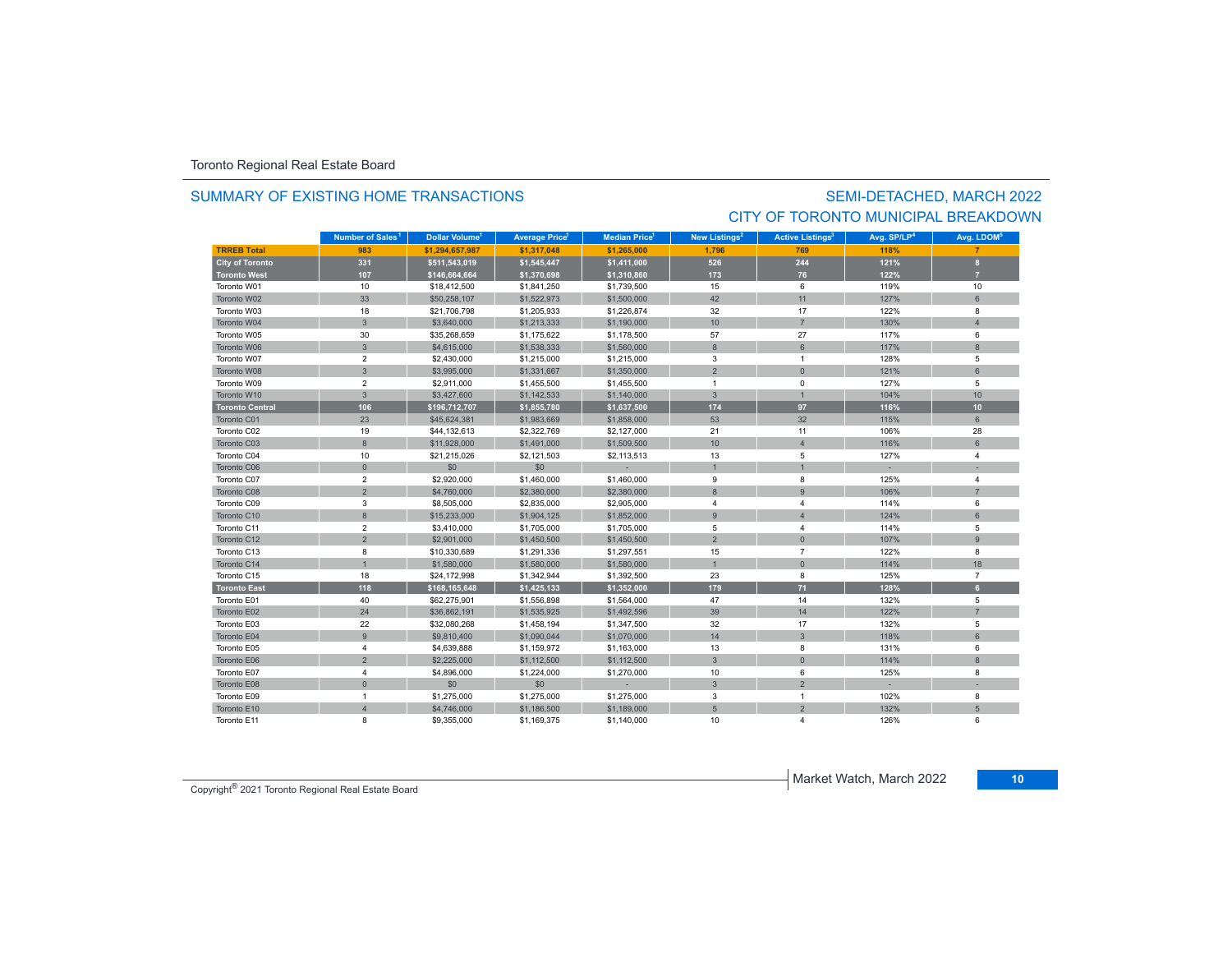#### SUMMARY OF EXISTING HOME TRANSACTIONS

#### ATT/ROW/TWNHOUSE, MARCH 2022 ALL TRREB AREAS

|                                  | Number of Sales <sup>1</sup> | Dollar Volume <sup>1</sup> | <b>Average Price</b> | <b>Median Price</b> | New Listings <sup>2</sup> | <b>Active Listings<sup>3</sup></b> | Avg. SP/LP <sup>4</sup> | Avg. LDOM <sup>5</sup> |
|----------------------------------|------------------------------|----------------------------|----------------------|---------------------|---------------------------|------------------------------------|-------------------------|------------------------|
| <b>TRREB Total</b>               | 972                          | \$1,178,590,879            | \$1,212,542          | \$1,175,000         | 2,084                     | 912                                | 116%                    |                        |
| <b>Halton Region</b>             | 190                          | \$235.630.341              | \$1,240,160          | \$1,200,000         | 366                       | 148                                | 115%                    | $\overline{7}$         |
| <b>Burlington</b>                | 39                           | \$46,892,340               | \$1,202,368          | \$1,155,000         | 58                        | 16                                 | 120%                    | 6                      |
| <b>Halton Hills</b>              | $\overline{4}$               | \$4,241,100                | \$1,060,275          | \$1,052,500         | 14                        | 6                                  | 121%                    | 8                      |
| Milton                           | 78                           | \$86,132,333               | \$1,104,261          | \$1,095,000         | 166                       | 69                                 | 114%                    |                        |
| Oakville                         | 69                           | \$98,364,568               | \$1,425,573          | \$1,382,000         | 128                       | 57                                 | 113%                    | $\overline{7}$         |
| <b>Peel Region</b>               | 186                          | \$210,939,122              | \$1,134,081          | \$1,135,000         | 428                       | 188                                | 114%                    | $\mathbf{R}$           |
| Brampton                         | 134                          | \$148,394,249              | \$1,107,420          | \$1,092,000         | 320                       | 140                                | 112%                    | 8                      |
| Caledon                          | 17                           | \$20,163,786               | \$1,186,105          | \$1,230,000         | 40                        | 20                                 | 113%                    | $\overline{7}$         |
| Mississauga                      | 35                           | \$42,381,087               | \$1,210,888          | \$1,200,000         | 68                        | 28                                 | 119%                    | 6                      |
| <b>City of Toronto</b>           | 119                          | \$175,354,654              | \$1,473,569          | \$1,368,000         | 215                       | 106                                | 115%                    | 7                      |
| <b>Toronto West</b>              | 24                           | \$33,051,886               | \$1,377,162          | \$1,405,500         | 49                        | 25                                 | 115%                    | 6                      |
| <b>Toronto Central</b>           | 41                           | \$73.964.130               | \$1,804,003          | \$1,580,000         | 69                        | 46                                 | 108%                    | $\overline{9}$         |
| <b>Toronto East</b>              | 54                           | \$68,338,638               | \$1,265,530          | \$1,235,000         | 97                        | 35                                 | 123%                    | 6                      |
| <b>York Region</b>               | 251                          | \$331,528,242              | \$1,320,830          | \$1,325,000         | 605                       | 289                                | 116%                    | $\mathbf{R}$           |
| Aurora                           | 23                           | \$30,188,000               | \$1,312,522          | \$1,300,000         | 57                        | 24                                 | 117%                    | 8                      |
| <b>East Gwillimbury</b>          | 11                           | \$11,940,101               | \$1,085,464          | \$1,111,101         | 23                        | 6                                  | 115%                    | 6                      |
| Georgina                         | 9                            | \$8,841,500                | \$982,389            | \$980,000           | 10                        | 5                                  | 117%                    | 6                      |
| King                             | $\overline{4}$               | \$5,635,000                | \$1,408,750          | \$1,425,000         | $\overline{4}$            | $\overline{2}$                     | 105%                    | $\overline{7}$         |
| Markham                          | 69                           | \$96,270,777               | \$1,395,229          | \$1,385,000         | 147                       | 75                                 | 118%                    | 8                      |
| Newmarket                        | 21                           | \$24,713,888               | \$1,176,852          | \$1,185,000         | 41                        | 20                                 | 113%                    | 11                     |
| <b>Richmond Hill</b>             | 41                           | \$55,566,201               | \$1,355,273          | \$1,360,000         | 107                       | 59                                 | 114%                    | 9                      |
| Vaughan                          | 61                           | \$84,034,000               | \$1,377,607          | \$1,375,000         | 171                       | 78                                 | 116%                    | 7                      |
| Whitchurch-Stouffville           | 12                           | \$14,338,775               | \$1,194,898          | \$1,181,388         | 45                        | 20                                 | 113%                    | 5                      |
| <b>Durham Region</b>             | 171                          | \$172,451,233              | \$1,008,487          | \$999,000           | 361                       | 139                                | 124%                    | 6 <sup>1</sup>         |
| Ajax                             | 32                           | \$33,612,887               | \$1,050,403          | \$1,062,500         | 77                        | 32                                 | 125%                    | 6                      |
| <b>Brock</b>                     | $\mathbf{0}$                 | \$0                        | \$0                  |                     | $\overline{0}$            | $\overline{0}$                     |                         |                        |
| Clarington                       | 35                           | \$32,384,247               | \$925,264            | \$940,000           | 60                        | 20                                 | 122%                    | 6                      |
| Oshawa                           | 28                           | \$25,655,000               | \$916,250            | \$940,000           | 68                        | 36                                 | 124%                    | 6                      |
| Pickering                        | 24                           | \$26,563,500               | \$1,106,813          | \$1,110,001         | 41                        | 13                                 | 124%                    | $\overline{7}$         |
| Scugog                           | $\mathbf{0}$                 | \$0                        | \$0                  |                     | $\overline{0}$            | $\overline{0}$                     |                         |                        |
| Uxbridge                         | 0                            | \$0                        | \$0                  |                     | $\overline{2}$            | $\overline{2}$                     |                         |                        |
| Whitby                           | 52                           | \$54,235,599               | \$1,042,992          | \$1,002,500         | 113                       | 36                                 | 124%                    | $6\,$                  |
| <b>Dufferin County</b>           | 14                           | \$13,705,612               | \$978,972            | \$972,500           | 33                        | 15                                 | 120%                    | 6                      |
| Orangeville                      | 14                           | \$13,705,612               | \$978,972            | \$972,500           | 33                        | 15                                 | 120%                    | 6                      |
| <b>Simcoe County</b>             | 41                           | \$38,981,675               | \$950,773            | \$910,000           | 76                        | 27                                 | 111%                    | 6 <sup>1</sup>         |
| Adjala-Tosorontio                | $\mathbf{0}$                 | \$0                        | \$0                  |                     | $\mathbf{0}$              | $\mathbf{0}$                       |                         |                        |
| <b>Bradford West Gwillimbury</b> | 11                           | \$11,595,990               | \$1,054,181          | \$1,060,000         | 24                        | 8                                  | 119%                    | 8                      |
| Essa                             | 8                            | \$6,499,000                | \$812,375            | \$812,500           | 16                        | 8                                  | 108%                    | $\overline{A}$         |
| Innisfil                         | $\overline{7}$               | \$7.641.899                | \$1.091.700          | \$917,000           | 16                        | 8                                  | 105%                    | 10                     |
| New Tecumseth                    | 15                           | \$13,244,786               | \$882,986            | \$890,000           | 20                        | $\overline{3}$                     | 111%                    |                        |

Copyright® 2021 Toronto Regional Real Estate Board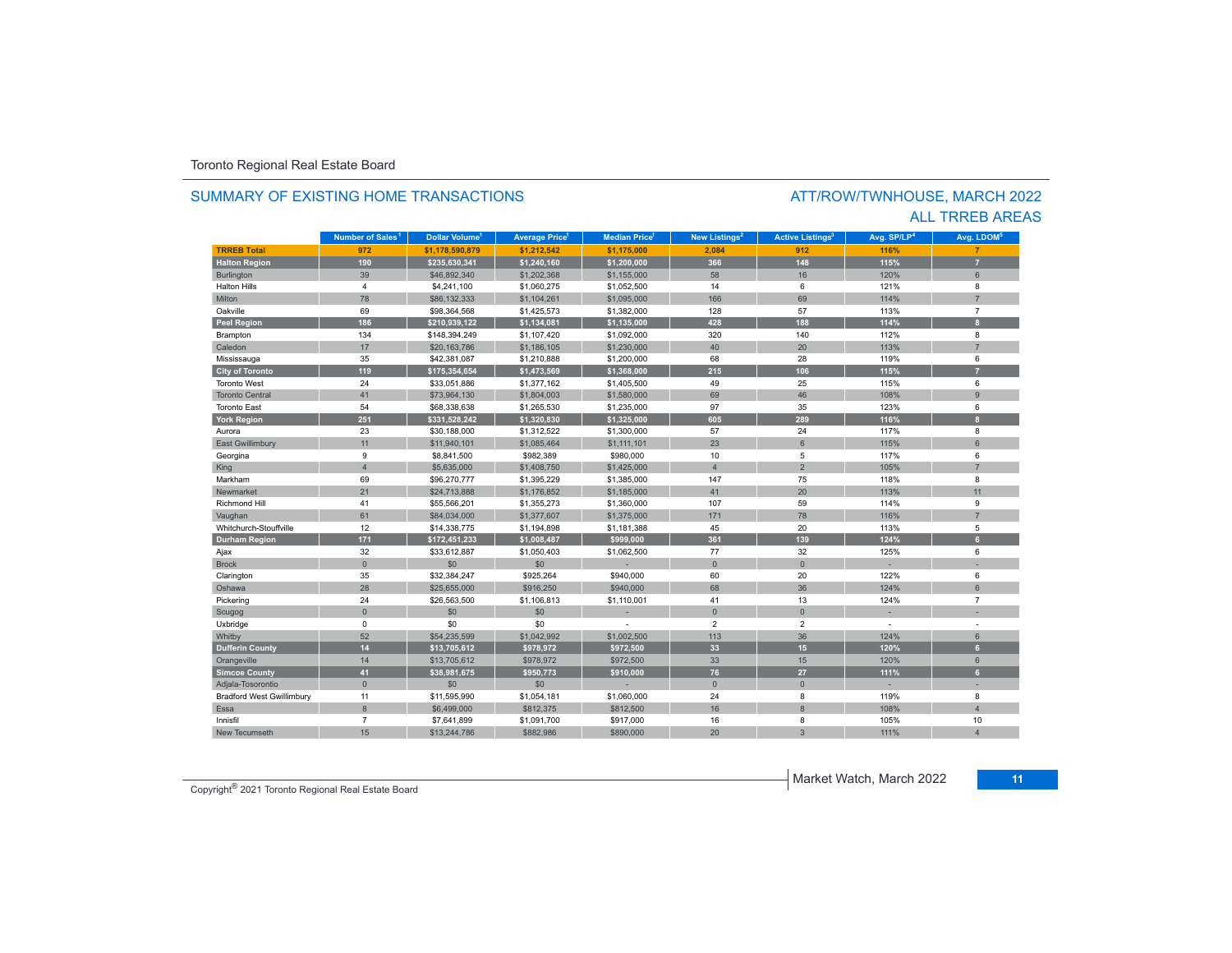#### SUMMARY OF EXISTING HOME TRANSACTIONS

### ATT/ROW/TWNHOUSE, MARCH 2022 CITY OF TORONTO MUNICIPAL BREAKDOWN

|                        | Number of Sales <sup>1</sup> | Dollar Volume <sup>1</sup> | <b>Average Price<sup>1</sup></b> | <b>Median Price</b> <sup>1</sup> | New Listings <sup>2</sup> | <b>Active Listings<sup>3</sup></b> | Avg. SP/LP <sup>4</sup> | Avg. LDOM <sup>5</sup> |
|------------------------|------------------------------|----------------------------|----------------------------------|----------------------------------|---------------------------|------------------------------------|-------------------------|------------------------|
| <b>TRREB Total</b>     | 972                          | \$1.178.590.879            | \$1.212.542                      | \$1.175.000                      | 2.084                     | 912                                | 116%                    |                        |
| <b>City of Toronto</b> | 119                          | \$175,354,654              | \$1,473,569                      | \$1,368,000                      | 215                       | 106                                | 115%                    | $\overline{7}$         |
| <b>Toronto West</b>    | 24                           | \$33,051,886               | \$1,377,162                      | \$1,405,500                      | 49                        | 25                                 | 115%                    | 6 <sup>1</sup>         |
| Toronto W01            | 3                            | \$5,475,000                | \$1,825,000                      | \$1,900,000                      | 5                         | 3                                  | 134%                    | 6                      |
| Toronto W02            | 5                            | \$6,478,000                | \$1,295,600                      | \$1,411,000                      | $\overline{4}$            | 3                                  | 123%                    | 10                     |
| Toronto W03            | 0                            | \$0                        | \$0                              | $\sim$                           | $\overline{4}$            | 4                                  | $\sim$                  |                        |
| Toronto W04            | $\mathbf{3}$                 | \$3,845,000                | \$1,281,667                      | \$1,305,000                      | 3                         | $\Omega$                           | 126%                    | $\overline{4}$         |
| Toronto W05            | $\overline{4}$               | \$4,678,887                | \$1,169,722                      | \$1,139,444                      | 11                        | 5                                  | 110%                    | $\overline{4}$         |
| Toronto W06            | 6                            | \$8,665,000                | \$1,444,167                      | \$1,508,500                      | 9                         | $5\phantom{.0}$                    | 104%                    | 8                      |
| Toronto W07            | $\mathbf{1}$                 | \$1,435,000                | \$1,435,000                      | \$1,435,000                      | 3                         | $\mathbf{1}$                       | 103%                    | 6                      |
| Toronto W08            | $\overline{1}$               | \$1,624,999                | \$1,624,999                      | \$1,624,999                      | $\overline{4}$            | $\overline{2}$                     | 116%                    | $\overline{4}$         |
| Toronto W09            | $\mathbf 0$                  | \$0                        | \$0                              | $\sim$                           | 3                         | $\overline{2}$                     | $\sim$                  |                        |
| Toronto W10            | $\overline{1}$               | \$850,000                  | \$850,000                        | \$850,000                        | $\mathbf{3}$              | $\mathbf{0}$                       | 89%                     |                        |
| <b>Toronto Central</b> | 41                           | \$73,964,130               | \$1,804,003                      | \$1,580,000                      | 69                        | 46                                 | 108%                    | 9                      |
| Toronto C01            | 15                           | \$24,800,714               | \$1,653,381                      | \$1,475,000                      | 24                        | 16                                 | 107%                    | 9                      |
| Toronto C02            | 5                            | \$12,370,000               | \$2,474,000                      | \$2,400,000                      | 13                        | 6                                  | 112%                    | 5                      |
| Toronto C03            | $\mathbf{1}$                 | \$4,700,000                | \$4,700,000                      | \$4,700,000                      | $\mathbf{3}$              | 3                                  | 94%                     | $\overline{3}$         |
| Toronto C04            | $\mathsf 0$                  | \$0                        | \$0                              | $\sim$                           | $\overline{1}$            | $\mathbf{1}$                       | $\sim$                  |                        |
| Toronto C06            | $\mathbf{0}$                 | \$0                        | \$0                              |                                  | $\mathbf{0}$              |                                    |                         |                        |
| Toronto C07            | 3                            | \$4,431,000                | \$1,477,000                      | \$1,445,000                      | 6                         | 5                                  | 127%                    | 4                      |
| Toronto C08            | 11                           | \$17,254,750               | \$1,568,614                      | \$1,495,000                      | 11                        | $\overline{7}$                     | 105%                    | 14                     |
| Toronto C09            | $\mathsf 0$                  | \$0                        | \$0                              | $\sim$                           | $\mathbf 0$               | $\mathbf 0$                        | ÷                       |                        |
| Toronto C10            | $\mathsf{O}\xspace$          | \$0                        | \$0                              | $\overline{\phantom{a}}$         |                           |                                    |                         |                        |
| Toronto C11            | $\mathsf 0$                  | \$0                        | \$0                              | $\sim$                           | $\overline{1}$            | $\overline{2}$                     | ÷                       |                        |
| Toronto C12            | $\mathsf{O}\xspace$          | \$0                        | \$0                              |                                  | $\mathbf{0}$              | $\overline{0}$                     |                         |                        |
| Toronto C13            | $\overline{2}$               | \$2,780,000                | \$1,390,000                      | \$1,390,000                      | 3                         | 1                                  | 121%                    | 3                      |
| Toronto C14            | $\overline{4}$               | \$7,627,666                | \$1,906,917                      | \$1,905,500                      | 6                         | 3                                  | 106%                    | $6\phantom{1}$         |
| Toronto C15            | 0                            | \$0                        | \$0                              | $\sim$                           | $\mathbf 0$               | $\mathbf 0$                        | $\sim$                  |                        |
| <b>Toronto East</b>    | 54                           | \$68,338,638               | \$1,265,530                      | \$1,235,000                      | 97                        | 35                                 | 123%                    | 6 <sup>1</sup>         |
| Toronto E01            | 12                           | \$17,163,000               | \$1,430,250                      | \$1,420,000                      | 17                        | 6                                  | 132%                    | 5                      |
| Toronto E02            | $5\phantom{.0}$              | \$8,412,000                | \$1,682,400                      | \$1,552,000                      | 9                         | $\mathbf{3}$                       | 121%                    | 5                      |
| Toronto E03            | 6                            | \$8,410,000                | \$1,401,667                      | \$1,325,500                      | $\overline{7}$            | $\mathbf{1}$                       | 135%                    | $\overline{4}$         |
| Toronto E04            | 11                           | \$12,888,000               | \$1,171,636                      | \$1,180,000                      | 15                        | $\overline{4}$                     | 109%                    | 9                      |
| Toronto E05            | 3                            | \$3,485,000                | \$1,161,667                      | \$1,180,000                      | 3                         | 2                                  | 113%                    | 10                     |
| Toronto E06            | $\mathbf{0}$                 | \$0                        | \$0                              | u.                               | $\mathbf{0}$              | $\overline{0}$                     |                         |                        |
| Toronto E07            | $\mathbf 0$                  | \$0                        | \$0                              |                                  | 8                         | 5                                  | $\sim$                  |                        |
| Toronto E08            | $\overline{1}$               | \$1,200,000                | \$1,200,000                      | \$1,200,000                      | $6\phantom{1}$            | $\overline{4}$                     | 122%                    | $\overline{3}$         |
| Toronto E09            | 3                            | \$2,967,000                | \$989,000                        | \$997,000                        | $\overline{2}$            | 0                                  | 112%                    | 5                      |
| Toronto E10            | $\mathbf{3}$                 | \$3,698,000                | \$1,232,667                      | \$1,300,000                      | 6                         |                                    | 131%                    | $\overline{3}$         |
| Toronto E11            | 10                           | \$10,115,638               | \$1,011,564                      | \$986,875                        | 24                        | 9                                  | 123%                    | $\overline{7}$         |

Copyright® 2021 Toronto Regional Real Estate Board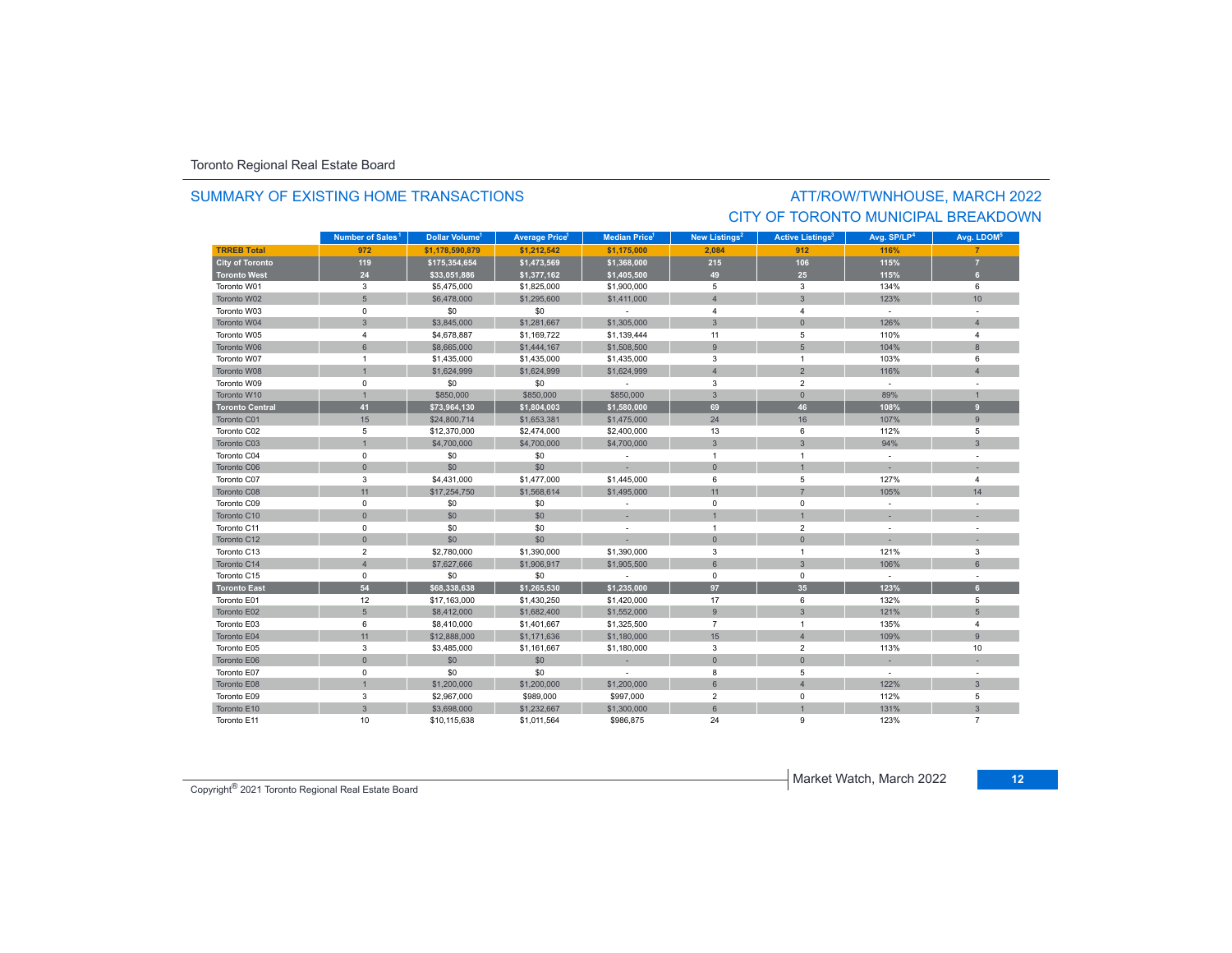#### **TRREB Total 870 \$825,013,792 \$948,292 \$910,500 1,515 700 115% 8 Halton Region 107 \$100,589,952 \$940,093 \$900,000 168 72 114% 7** Burlington 58 58 \$55,747,340 \$961,161 \$910,500 \$97 \$97 35 | 114% | 7 Halton Hillss 9 \$7,752,200 \$861,356 \$855,000 17 9 123% 3 Miltonn 12 \$10,315,770 \$859,648 \$870,250 14 5 113% 113% 7 Oakvillee 28 \$26,774,642 \$956,237 \$941,000 40 23 113% 9 **Peel Region 291 \$275,154,838 \$945,549 \$935,000 521 221 114% 7** Brampton 78 \$69,661,299 \$893,094 \$876,500 175 82 113% 7 Caledonn 1 \$1,000,000 \$1,000,000 \$1,000,000 3 2 111% 7 Mississauga 212 \$204,493,539 \$964,592 \$950,000 343 137 114% 7 **City of Toronto 269 \$258,223,355 \$959,938 \$905,000 458 249 115% 9** Toronto West 94 \$88,950,349 \$946,280 \$895,000 156 80 115% 8 Toronto Central 87 \$94,006,375 \$1,080,533 \$991,000 155 93 111%111% 10 Toronto East 88 \$75,266,631 \$855,303 \$876,000 147 76 119% 8 **York Region 110 \$116,980,717 \$1,063,461 \$1,036,500 196 85 119% 9** Aurora12 \$11,980,000 \$998,333 \$965,000 \$965,000 \$965,000 46 115 116% 116% 8 East Gwillimbury | 1 \$930,000 \$930,000 \$930,000 0 109 Georgina 0 \$0 \$0 - 1 1 - - King the second term of the second term of the second term of the second term of the second term of the second Markhamm 51 \$54,237,800 \$1,063,486 \$1,038,000 86 31 118% 8 Newmarket 5 \$5,054,900 \$1,010,980 \$980,000 16 9 120% 8 Richmond Hill 19 \$21,499,317 \$1,131,543 \$1,150,000 25 7 121% 8 Vaughan 20 10 22 \$23,278,700 \$1,058,123 \$1,025,500 \$38 19 19 120% 120% 10 Whitchurch-Stouffville 0 \$0 \$0 - 4 3 - - **Durham Region 82 \$65,902,375 \$803,688 \$838,250 157 67 123% 7** Ajax 9 \$7,529,412 \$836,601 \$845,000 11 3 130% 6 Brock 0 \$0 \$0 - 0 0 - - Clarington 7 \$5,504,000 \$786,286 \$815,000 7 1 125% 5 Oshawaa 32 \$23,589,927 \$737,185 \$710,000 60 26 128% 8 Pickering 25 \$21,853,036 \$874,121 \$870,000 58 28 118% 7 Scugog 0 \$0 \$0 - 0 0 - - Uxbridge 3 \$2,126,000 \$708,667 \$745,800 3 0 105% 6 Whitby 6 \$5,300,000 \$883,333 \$860,000 18 9 124% 6 **Dufferin County 8 \$5,777,555 \$722,194 \$732,500 8 3 116% 5** Orangeville 8 \$5,777,555 \$722,194 \$732,500 8 3 116% 5 **Simcoe County 3 \$2,385,000 \$795,000 \$800,000 7 3 106% 5** Adjala-Tosorontio 0 \$0 \$0 - 0 0 - - Bradford West Gwillimbury 0 \$0 \$0 - 2 1 - - Essaa dia 1980 - Aniso ao amin'ny faritr'i Nouvelle-Aquitaine, ao amin'ny faritr'i Nouvelle-Aquitaine, ao amin'ny Innisfil 0 \$0 \$0 - 2 2 - - New Tecumsethh | 3 \$2,385,000 \$795,000 | \$800,000 | 3 0 106% 5 **Municipality Number of Sales Dollar Volume Average Price Median Price New Listings Active Listings Avg. SP/LP Avg. LDOM Number of Sales<sup>1</sup> 1** Dollar Volume<sup>1</sup> | Average Price<sup>1</sup> | Median Price<sup>1</sup> | New Listings<sup>2</sup> | Active Listings<sup>3</sup> | Avg. SP/LP<sup>4</sup> | Avg. LDOM<sup>s</sup>

#### SUMMARY OF EXISTING HOME TRANSACTIONS

#### CONDO TOWNHOUSE, MARCH 2022 ALL TRREB AREAS

Copyright® 2021 Toronto Regional Real Estate Board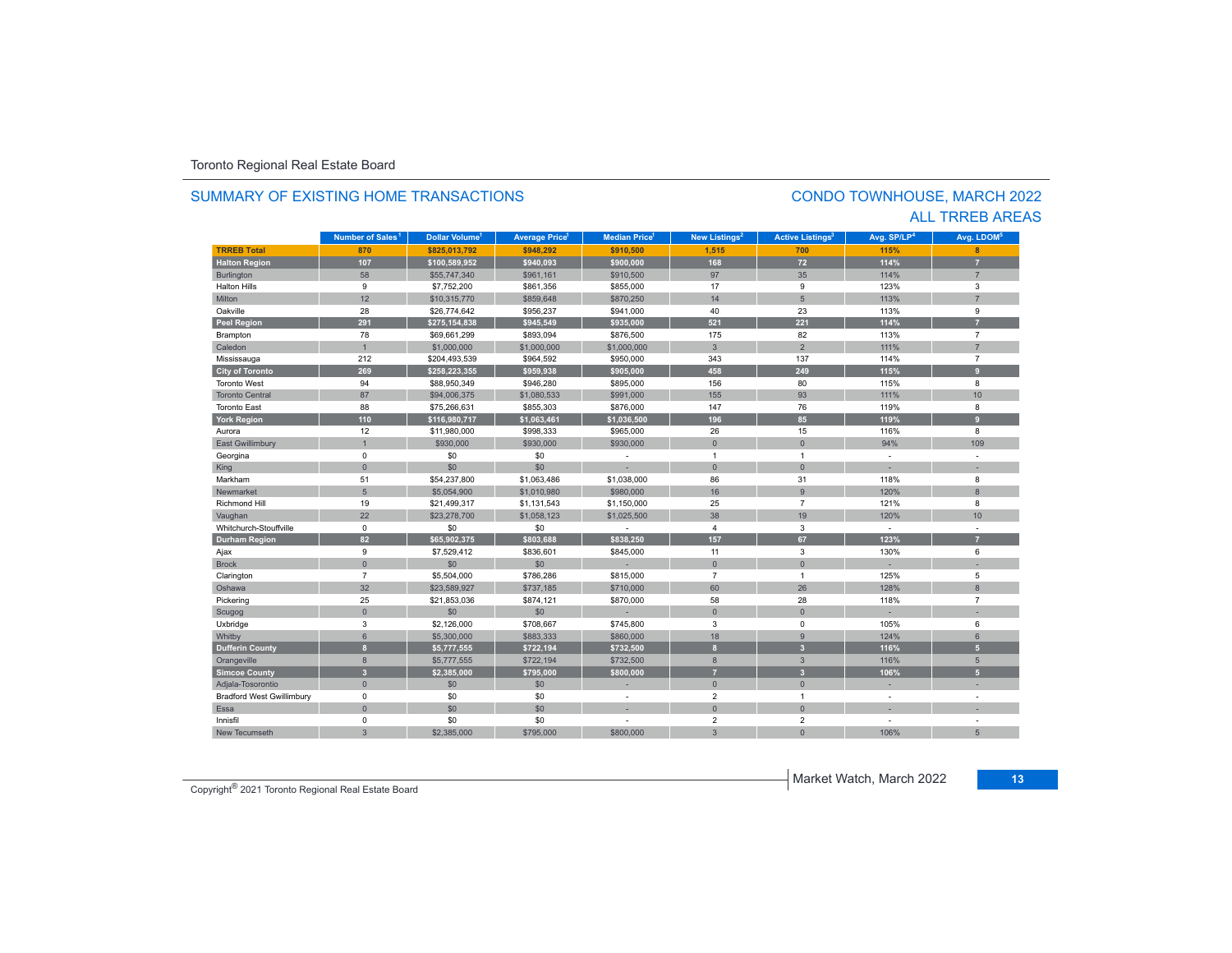#### SUMMARY OF EXISTING HOME TRANSACTIONS

### CONDO TOWNHOUSE, MARCH 2022 CITY OF TORONTO MUNICIPAL BREAKDOWN

|                        | Number of Sales <sup>1</sup> | Dollar Volume <sup>1</sup> | <b>Average Price</b> | Median Price <sup>1</sup> | New Listings <sup>2</sup> | <b>Active Listings<sup>3</sup></b> | Avg. SP/LP <sup>4</sup> | Avg. LDOM <sup>5</sup> |
|------------------------|------------------------------|----------------------------|----------------------|---------------------------|---------------------------|------------------------------------|-------------------------|------------------------|
| <b>TRREB Total</b>     | 870                          | \$825,013,792              | \$948.292            | \$910,500                 | 1,515                     | 700                                | 115%                    |                        |
| <b>City of Toronto</b> | 269                          | \$258,223,355              | \$959,938            | \$905,000                 | 458                       | 249                                | 115%                    | 9                      |
| <b>Toronto West</b>    | 94                           | \$88,950,349               | \$946,280            | \$895,000                 | 156                       | 80                                 | 115%                    | $\mathbf{a}$           |
| Toronto W01            | 8                            | \$7,906,750                | \$988,344            | \$956,250                 | 14                        | $\overline{4}$                     | 107%                    | 8                      |
| Toronto W02            | 15                           | \$16,353,500               | \$1,090,233          | \$994,000                 | 16                        | 10                                 | 121%                    | 9                      |
| Toronto W03            | $\overline{2}$               | \$1,365,000                | \$682,500            | \$682,500                 | 0                         | $\mathbf 0$                        | 119%                    | 5                      |
| Toronto W04            | 13                           | \$10,308,100               | \$792,931            | \$760,000                 | 15                        | 6                                  | 113%                    |                        |
| Toronto W05            | 16                           | \$12,230,200               | \$764,388            | \$775,000                 | 29                        | 13                                 | 117%                    | 6                      |
| Toronto W06            | 13                           | \$13,223,999               | \$1,017,231          | \$995,000                 | 27                        | 19                                 | 112%                    | 10                     |
| Toronto W07            | $\mathbf 0$                  | \$0                        | \$0                  | $\sim$                    | $\mathbf 0$               | $\Omega$                           | $\sim$                  | ÷,                     |
| Toronto W08            | 13                           | \$14,169,800               | \$1,089,985          | \$1,085,000               | 32                        | 15                                 | 114%                    | 5                      |
| Toronto W09            | $\overline{7}$               | \$7,246,000                | \$1,035,143          | \$1,011,000               | $\overline{7}$            | 3                                  | 111%                    | 16                     |
| Toronto W10            | $\overline{7}$               | \$6,147,000                | \$878,143            | \$850,000                 | 16                        | 10                                 | 119%                    | $\mathbf{3}$           |
| <b>Toronto Central</b> | 87                           | \$94,006,375               | \$1,080,533          | \$991,000                 | 155                       | 93                                 | 111%                    | 10 <sup>10</sup>       |
| Toronto C01            | 16                           | \$15,238,899               | \$952,431            | \$940,500                 | 31                        | 21                                 | 114%                    | 5                      |
| Toronto C02            | 6                            | \$10,894,888               | \$1,815,815          | \$1,425,444               | 10                        | 8                                  | 100%                    | 19                     |
| Toronto C03            | $\mathbf{0}$                 | \$0                        | \$0                  |                           | $\overline{2}$            |                                    |                         |                        |
| Toronto C04            | $\mathsf 0$                  | \$0                        | \$0                  | $\sim$                    | $\overline{1}$            | $\overline{1}$                     | $\sim$                  |                        |
| Toronto C06            | $\mathbf{0}$                 | \$0                        | \$0                  |                           | $\mathbf{0}$              | $\mathbf{0}$                       |                         |                        |
| Toronto C07            | $\overline{7}$               | \$6,010,000                | \$858,571            | \$850,000                 | 17                        | 11                                 | 110%                    | 8                      |
| Toronto C08            | $\overline{4}$               | \$4,420,000                | \$1,105,000          | \$1,060,000               | $\overline{9}$            | $\overline{4}$                     | 98%                     | 21                     |
| Toronto C09            | $\mathbf{1}$                 | \$1,639,900                | \$1,639,900          | \$1,639,900               | $\overline{1}$            | $\overline{2}$                     | 100%                    | 33                     |
| Toronto C10            | $\overline{2}$               | \$2,705,000                | \$1,352,500          | \$1,352,500               | $\overline{4}$            | $\mathbf{3}$                       | 109%                    | 6                      |
| Toronto C11            | $\overline{2}$               | \$2,110,000                | \$1,055,000          | \$1,055,000               | 6                         | $\overline{4}$                     | 121%                    | 3                      |
| Toronto C12            | $\overline{4}$               | \$6,430,700                | \$1,607,675          | \$1,535,350               | 10                        | $\overline{4}$                     | 113%                    | $\overline{7}$         |
| Toronto C13            | $\overline{4}$               | \$3,965,000                | \$991,250            | \$995,000                 | $\overline{4}$            | $\overline{1}$                     | 121%                    | 8                      |
| Toronto C14            | 11                           | \$11,170,500               | \$1,015,500          | \$790,000                 | 19                        | 15                                 | 113%                    | 16                     |
| Toronto C15            | 30                           | \$29,421,488               | \$980,716            | \$959,500                 | 41                        | 18                                 | 116%                    | 10                     |
| <b>Toronto East</b>    | 88                           | \$75,266,631               | \$855,303            | \$876,000                 | 147                       | 76                                 | 119%                    | $\mathbf{a}$           |
| Toronto E01            | 5                            | \$3,690,000                | \$738,000            | \$775,000                 | 9                         | 6                                  | 112%                    | 6                      |
| Toronto E02            | $\overline{1}$               | \$1,050,000                | \$1,050,000          | \$1,050,000               | $\mathbf{3}$              | $\overline{2}$                     | 131%                    | $\overline{2}$         |
| Toronto E03            | $\mathbf{1}$                 | \$850,000                  | \$850,000            | \$850,000                 | $\overline{1}$            | $\mathbf 0$                        | 115%                    | $\mathbf{1}$           |
| Toronto E04            | 5                            | \$4,737,000                | \$947,400            | \$990,000                 | 17                        | 8                                  | 132%                    | $6 \overline{6}$       |
| Toronto E05            | 21                           | \$19,851,687               | \$945,318            | \$948,000                 | 30                        | 20                                 | 117%                    | 10                     |
| Toronto E06            | $\overline{1}$               | \$880,000                  | \$880,000            | \$880,000                 |                           |                                    | 98%                     | $\overline{4}$         |
| Toronto E07            | 9                            | \$8,582,776                | \$953,642            | \$960,000                 | 11                        | 5                                  | 122%                    | 9                      |
| Toronto E08            | $\overline{7}$               | \$5,679,500                | \$811,357            | \$850,000                 | 10                        | $\bf 8$                            | 118%                    | 10                     |
| Toronto E09            | $\overline{7}$               | \$5,461,000                | \$780,143            | \$820,000                 | 13                        | 6                                  | 119%                    | 8                      |
| Toronto E10            | 12                           | \$9,234,000                | \$769,500            | \$817,500                 | 12                        | 3                                  | 123%                    | 9                      |
| Toronto E11            | 19                           | \$15,250,668               | \$802,667            | \$805,000                 | 40                        | 17                                 | 116%                    | $\overline{7}$         |

Copyright® 2021 Toronto Regional Real Estate Board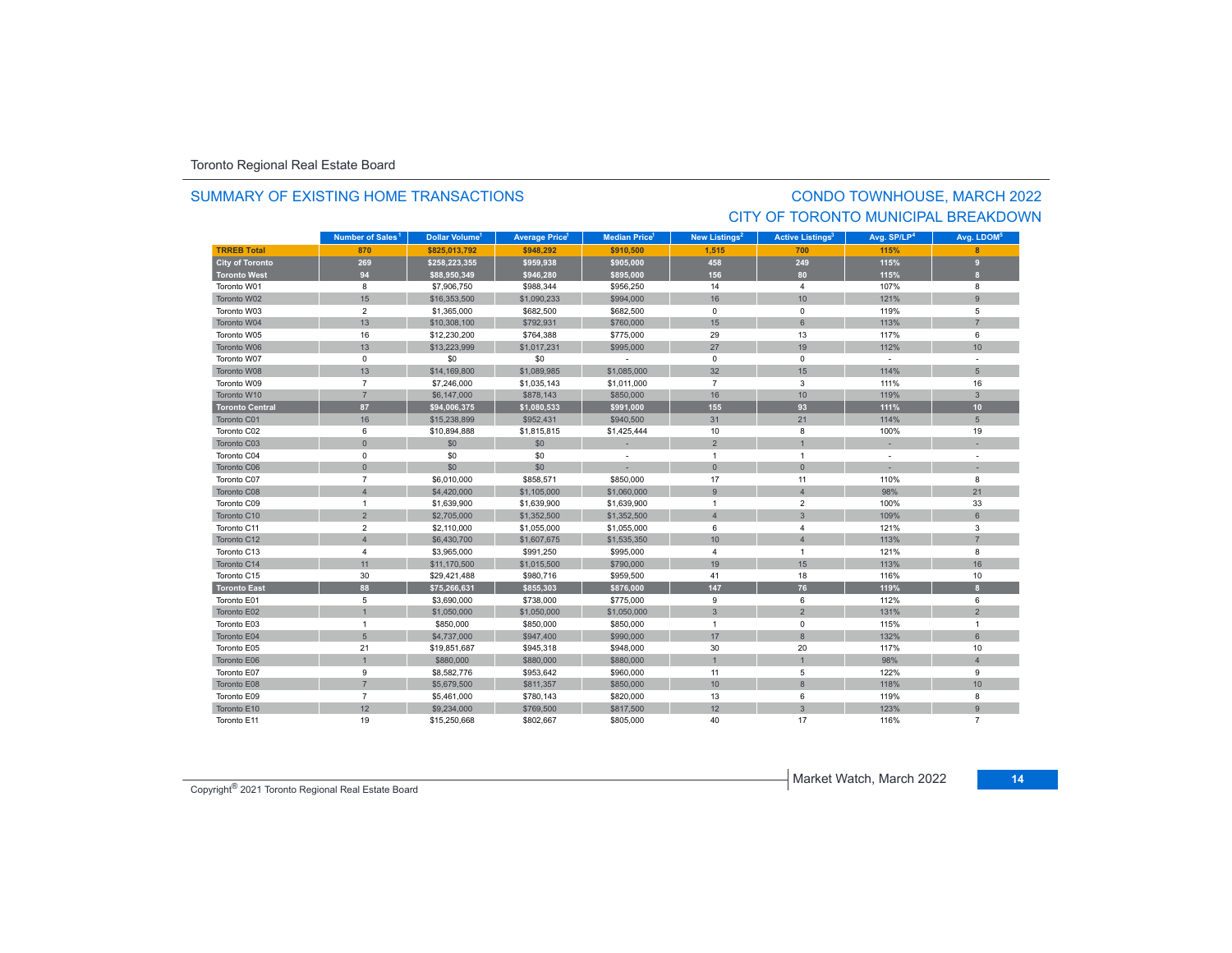| SUMMARY OF FXISTING HOMF TRANSACTIONS |                              |                                  |                      |                     |                           |                                    | <b>CONDO APT, MARCH 2022</b> | <b>ALL TRREB AREAS</b> |
|---------------------------------------|------------------------------|----------------------------------|----------------------|---------------------|---------------------------|------------------------------------|------------------------------|------------------------|
|                                       | Number of Sales <sup>1</sup> | <b>Dollar Volume<sup>1</sup></b> | <b>Average Price</b> | <b>Median Price</b> | New Listings <sup>2</sup> | <b>Active Listings<sup>3</sup></b> | Avg. SP/LP <sup>4</sup>      | Avg. LDOM <sup>5</sup> |
| <b>TRREB Total</b>                    | 3,154                        | \$2,550,216,576                  | \$808,566            | \$740,000           | 5,040                     | 2,790                              | 110%                         | 9                      |
| <b>Halton Region</b>                  | 155                          | \$125,243,032                    | \$808.020            | \$752,000           | 255                       | 136                                | 108%                         | $\overline{9}$         |
| Burlington                            | 65                           | \$49,453,488                     | \$760,823            | \$720,000           | 106                       | 58                                 | 110%                         | 9                      |
| <b>Halton Hills</b>                   | 3                            | \$2,523,796                      | \$841,265            | \$720,000           | $\overline{2}$            | $\overline{1}$                     | 97%                          | 10                     |
| Milton                                | 33                           | \$24,840,860                     | \$752,753            | \$740,000           | 50                        | 15                                 | 109%                         | $\overline{7}$         |
| Oakville                              | 54                           | \$48,424,888                     | \$896,757            | \$800,000           | 97                        | 62                                 | 106%                         | 10                     |
| <b>Peel Region</b>                    | 410                          | \$298.906.520                    | \$729.040            | \$705.500           | 638                       | 266                                | 112%                         | $\overline{7}$         |
| Brampton                              | 58                           | \$39.948.833                     | \$688,773            | \$675,000           | 106                       | 43                                 | 111%                         | 6                      |
| Caledon                               | $\mathbf{0}$                 | \$0                              | \$0                  |                     | $\Omega$                  | $\mathbf{0}$                       |                              | ×.                     |
| Mississauga                           | 352                          | \$258,957,687                    | \$735,675            | \$710,000           | 532                       | 223                                | 113%                         | $\overline{7}$         |
| <b>City of Toronto</b>                | 2.141                        | \$1,779,921,508                  | \$831,351            | \$750,000           | 3.393                     | 1.982                              | 110%                         | 10 <sup>10</sup>       |
| <b>Toronto West</b>                   | 440                          | \$336,203,961                    | \$764,100            | \$722,000           | 688                       | 381                                | 111%                         | 10                     |
| <b>Toronto Central</b>                | 1.407                        | \$1,236,955,560                  | \$879,144            | \$780,000           | 2.269                     | 1.374                              | 109%                         | 11                     |
| <b>Toronto East</b>                   | 294                          | \$206,761,987                    | \$703,272            | \$665,000           | 436                       | 227                                | 114%                         | $\overline{7}$         |
| <b>York Region</b>                    | 367                          | \$290,417,603                    | \$791.329            | \$750.000           | 617                       | 341                                | 111%                         | 9                      |
| Aurora                                | 11                           | \$8,203,000                      | \$745,727            | \$695,000           | 15                        | 3                                  | 112%                         | $\overline{4}$         |
| East Gwillimbury                      | $\mathbf{0}$                 | \$0                              | \$0                  |                     | $\mathbf{0}$              | $\overline{0}$                     |                              | ÷.                     |
| Georgina                              | $\overline{2}$               | \$1,104,900                      | \$552,450            | \$552,450           | $\overline{1}$            | 5                                  | 103%                         | 99                     |
| King                                  | $\overline{2}$               | \$1,598,800                      | \$799,400            | \$799,400           | $\overline{4}$            | $\overline{3}$                     | 108%                         | 6                      |
| Markham                               | 138                          | \$114,100,839                    | \$826,818            | \$765,000           | 214                       | 92                                 | 114%                         | 8                      |
| Newmarket                             | 8                            | \$5,544,000                      | \$693,000            | \$649,500           | 10                        | $\overline{3}$                     | 112%                         | $\overline{8}$         |
| <b>Richmond Hill</b>                  | 71                           | \$52,964,300                     | \$745,976            | \$732,000           | 136                       | 82                                 | 110%                         | 8                      |
| Vaughan                               | 125                          | \$99,429,264                     | \$795.434            | \$750,000           | 223                       | 147                                | 108%                         | 12                     |
| Whitchurch-Stouffville                | 10                           | \$7,472,500                      | \$747,250            | \$701,000           | 14                        | 6                                  | 106%                         | $\overline{7}$         |
| <b>Durham Region</b>                  | 65                           | \$45,359,600                     | \$697,840            | \$680,000           | 112                       | 51                                 | 120%                         | $\mathbf{a}$           |
| Ajax                                  | 10                           | \$6,584,500                      | \$658,450            | \$677,500           | 16                        | 5                                  | 125%                         | 6                      |
| <b>Brock</b>                          | $\mathbf{0}$                 | \$0                              | \$0                  |                     | $\mathbf{0}$              | $\overline{0}$                     |                              |                        |
| Clarington                            | 11                           | \$7,219,090                      | \$656,281            | \$655,000           | 16                        | 9                                  | 119%                         | $\overline{7}$         |
| Oshawa                                | 15                           | \$7,370,507                      | \$491.367            | \$475,000           | 34                        | 16                                 | 120%                         | 6                      |
| Pickering                             | 19                           | \$15,392,900                     | \$810,153            | \$760,000           | 27                        | 12                                 | 114%                         | 12                     |
| Scugog                                | $\mathbf{0}$                 | \$0                              | \$0                  |                     | $\mathbf{0}$              | $\overline{0}$                     |                              |                        |
| Uxbridge                              | $\Omega$                     | \$0                              | \$0                  |                     | $\Omega$                  | $\Omega$                           | $\sim$                       | $\sim$                 |
| Whitby                                | 10                           | \$8,792,603                      | \$879,260            | \$828,000           | 19                        | 9                                  | 127%                         | 5                      |
| <b>Dufferin County</b>                | 5 <sup>5</sup>               | \$2.311.313                      | \$462.263            | \$449.000           | $\mathbf{a}$              | $\overline{3}$                     | 106%                         | 6 <sup>1</sup>         |
| Orangeville                           | 5                            | \$2,311,313                      | \$462,263            | \$449,000           | 8                         | $\overline{3}$                     | 106%                         | 6                      |
| <b>Simcoe County</b>                  | 11                           | \$8,057,000                      | \$732,455            | \$739,000           | 17                        | 11                                 | 103%                         | 17                     |
| Adjala-Tosorontio                     | $\Omega$                     | \$0                              | \$0                  |                     | $\mathbf{0}$              | $\Omega$                           | ٠                            | ÷.                     |
| <b>Bradford West Gwillimbury</b>      | 0                            | \$0                              | \$0                  |                     | 0                         | 0                                  | $\sim$                       | $\sim$                 |
| Essa                                  | $\mathbf{0}$                 | \$0                              | \$0                  |                     | $\overline{0}$            | $\Omega$                           |                              |                        |
| Innisfil                              | $\overline{7}$               | \$5,214,000                      | \$744,857            | \$739,000           | 11                        | 8                                  | 101%                         | 21                     |
| New Tecumseth                         | $\overline{4}$               | \$2.843.000                      | \$710,750            | \$720,500           | 6                         | $\overline{3}$                     | 105%                         | 10 <sup>1</sup>        |

#### SUMMARY OF EXISTING HOME TRANSACTIONS

Copyright® 2021 Toronto Regional Real Estate Board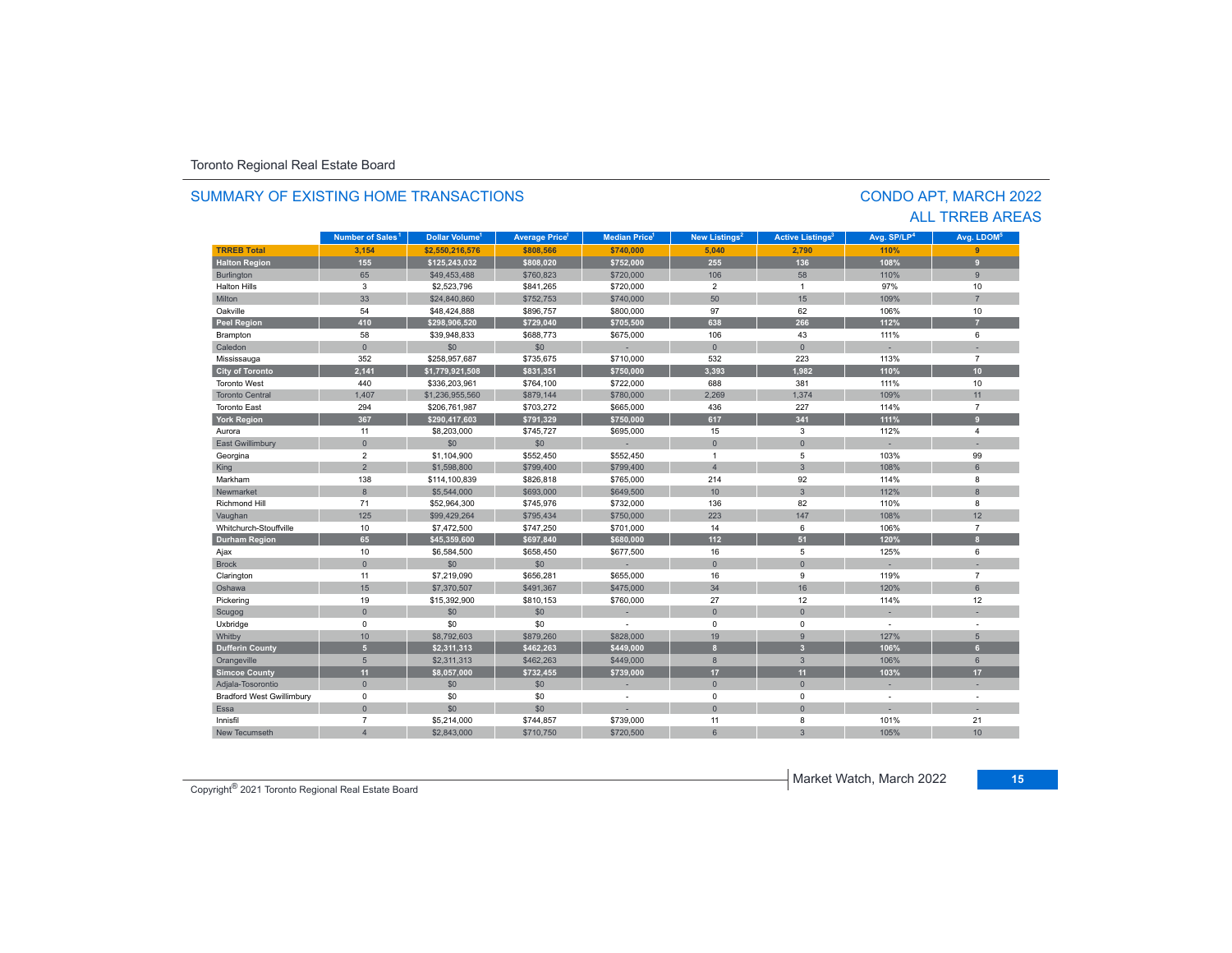#### SUMMARY OF EXISTING HOME TRANSACTIONS

# CONDO APT, MARCH 2022 CITY OF TORONTO MUNICIPAL BREAKDOWN

|                        | Number of Sales <sup>1</sup> | Dollar Volume <sup>1</sup> | New Listings <sup>2</sup><br><b>Average Price</b><br><b>Median Price</b> <sup>1</sup> |             | <b>Active Listings<sup>3</sup></b> | Avg. SP/LP <sup>4</sup> | Avg. LDOM <sup>5</sup> |                |
|------------------------|------------------------------|----------------------------|---------------------------------------------------------------------------------------|-------------|------------------------------------|-------------------------|------------------------|----------------|
| <b>TRREB Total</b>     | 3.154                        | \$2,550,216,576            | \$808,566                                                                             | \$740,000   | 5.040                              | 2.790                   | 110%                   | 9              |
| <b>City of Toronto</b> | 2,141                        | \$1,779,921,508            | \$831,351                                                                             | \$750,000   | 3,393                              | 1,982                   | 110%                   | 10             |
| <b>Toronto West</b>    | 440                          | \$336,203,961              | \$764,100                                                                             | \$722,000   | 688                                | 381                     | 111%                   | 10             |
| Toronto W01            | 40                           | \$36,450,743               | \$911,269                                                                             | \$876,500   | 50                                 | 26                      | 113%                   | 8              |
| Toronto W02            | 42                           | \$35,283,715               | \$840,088                                                                             | \$745,500   | 43                                 | 14                      | 113%                   | 9              |
| Toronto W03            | 9                            | \$6,185,933                | \$687,326                                                                             | \$630,000   | $\overline{7}$                     | 3                       | 114%                   | 11             |
| Toronto W04            | 30                           | \$19,633,400               | \$654,447                                                                             | \$657,500   | 58                                 | 34                      | 107%                   | 8              |
| Toronto W05            | 41                           | \$21,604,199               | \$526,932                                                                             | \$570,000   | 61                                 | 60                      | 108%                   | 9              |
| Toronto W06            | 120                          | \$103,462,251              | \$862,185                                                                             | \$800,000   | 216                                | 131                     | 108%                   | 13             |
| Toronto W07            | 5                            | \$4,138,000                | \$827,600                                                                             | \$751,000   | 9                                  | $\overline{4}$          | 114%                   | 14             |
| Toronto W08            | 94                           | \$72,424,820               | \$770,477                                                                             | \$731,750   | 137                                | 48                      | 114%                   | $\overline{7}$ |
| Toronto W09            | 14                           | \$8,145,800                | \$581,843                                                                             | \$522,500   | 31                                 | 26                      | 108%                   | 9              |
| Toronto W10            | 45                           | \$28,875,100               | \$641,669                                                                             | \$645,000   | 76                                 | 35                      | 114%                   | 9              |
| <b>Toronto Central</b> | 1,407                        | \$1,236,955,560            | \$879,144                                                                             | \$780,000   | 2.269                              | 1,374                   | 109%                   | 11             |
| Toronto C01            | 528                          | \$470,732,633              | \$891,539                                                                             | \$781,000   | 880                                | 535                     | 108%                   | 10             |
| Toronto C02            | 62                           | \$75,625,356               | \$1,219,764                                                                           | \$934,750   | 125                                | 114                     | 105%                   | 14             |
| Toronto C03            | 23                           | \$19,651,880               | \$854,430                                                                             | \$765,000   | 30                                 | 27                      | 104%                   | 19             |
| Toronto C04            | 18                           | \$18,531,351               | \$1,029,520                                                                           | \$1,053,500 | 24                                 | 19                      | 109%                   | 13             |
| Toronto C06            | 21                           | \$15,708,018               | \$748,001                                                                             | \$715,000   | 51                                 | 23                      | 113%                   | 10             |
| Toronto C07            | 60                           | \$47,666,289               | \$794,438                                                                             | \$767,500   | 93                                 | 51                      | 112%                   | 8              |
| Toronto C08            | 284                          | \$246,046,552              | \$866,361                                                                             | \$762,500   | 439                                | 270                     | 109%                   | 10             |
| Toronto C09            | 16                           | \$22,681,000               | \$1,417,563                                                                           | \$993,500   | 24                                 | 18                      | 103%                   | 27             |
| Toronto C10            | 71                           | \$62.073.487               | \$874,274                                                                             | \$810,000   | 113                                | 73                      | 106%                   | 11             |
| Toronto C11            | 35                           | \$23,003,800               | \$657,251                                                                             | \$615,000   | 44                                 | 19                      | 112%                   | 8              |
| Toronto C12            | 9                            | \$11,639,000               | \$1,293,222                                                                           | \$1,088,000 | 10                                 | $\overline{7}$          | 104%                   | 9              |
| Toronto C13            | 37                           | \$27,899,741               | \$754,047                                                                             | \$721,786   | 59                                 | 27                      | 110%                   | 9              |
| Toronto C14            | 118                          | \$97,101,290               | \$822,892                                                                             | \$800,000   | 189                                | 90                      | 112%                   | 9              |
| Toronto C15            | 125                          | \$98,595,163               | \$788,761                                                                             | \$738,000   | 188                                | 101                     | 112%                   | 12             |
| <b>Toronto East</b>    | 294                          | \$206,761,987              | \$703,272                                                                             | \$665,000   | 436                                | 227                     | 114%                   | $\overline{7}$ |
| Toronto E01            | 27                           | \$26,472,999               | \$980,481                                                                             | \$900,000   | 40                                 | 18                      | 114%                   | $\overline{7}$ |
| Toronto E02            | 13                           | \$11,283,000               | \$867,923                                                                             | \$772,000   | 23                                 | 11                      | 107%                   | 6              |
| Toronto E03            | 18                           | \$11,949,195               | \$663,844                                                                             | \$632,500   | 29                                 | 12                      | 111%                   | 6              |
| Toronto E04            | 42                           | \$27,330,901               | \$650,736                                                                             | \$632,500   | 48                                 | 18                      | 114%                   | $\overline{7}$ |
| Toronto E05            | 32                           | \$21,861,087               | \$683,159                                                                             | \$693,500   | 52                                 | 35                      | 115%                   | 10             |
| Toronto E06            | 9                            | \$7,515,999                | \$835,111                                                                             | \$720,000   | 11                                 | 11                      | 104%                   | 10             |
| Toronto E07            | 41                           | \$28,209,464               | \$688,036                                                                             | \$685,000   | 75                                 | 35                      | 118%                   | 6              |
| Toronto E08            | 36                           | \$23,463,753               | \$651,771                                                                             | \$634,000   | 37                                 | 17                      | 117%                   | 8              |
| Toronto E09            | 37                           | \$24,427,701               | \$660,208                                                                             | \$660,000   | 74                                 | 48                      | 115%                   | $\overline{7}$ |
| Toronto E10            | 11                           | \$6,447,000                | \$586,091                                                                             | \$585,000   | 12                                 | 3                       | 121%                   | $\overline{7}$ |
| Toronto E11            | 28                           | \$17,800,888               | \$635,746                                                                             | \$622,500   | 35                                 | 19                      | 115%                   | 8              |

Copyright® 2021 Toronto Regional Real Estate Board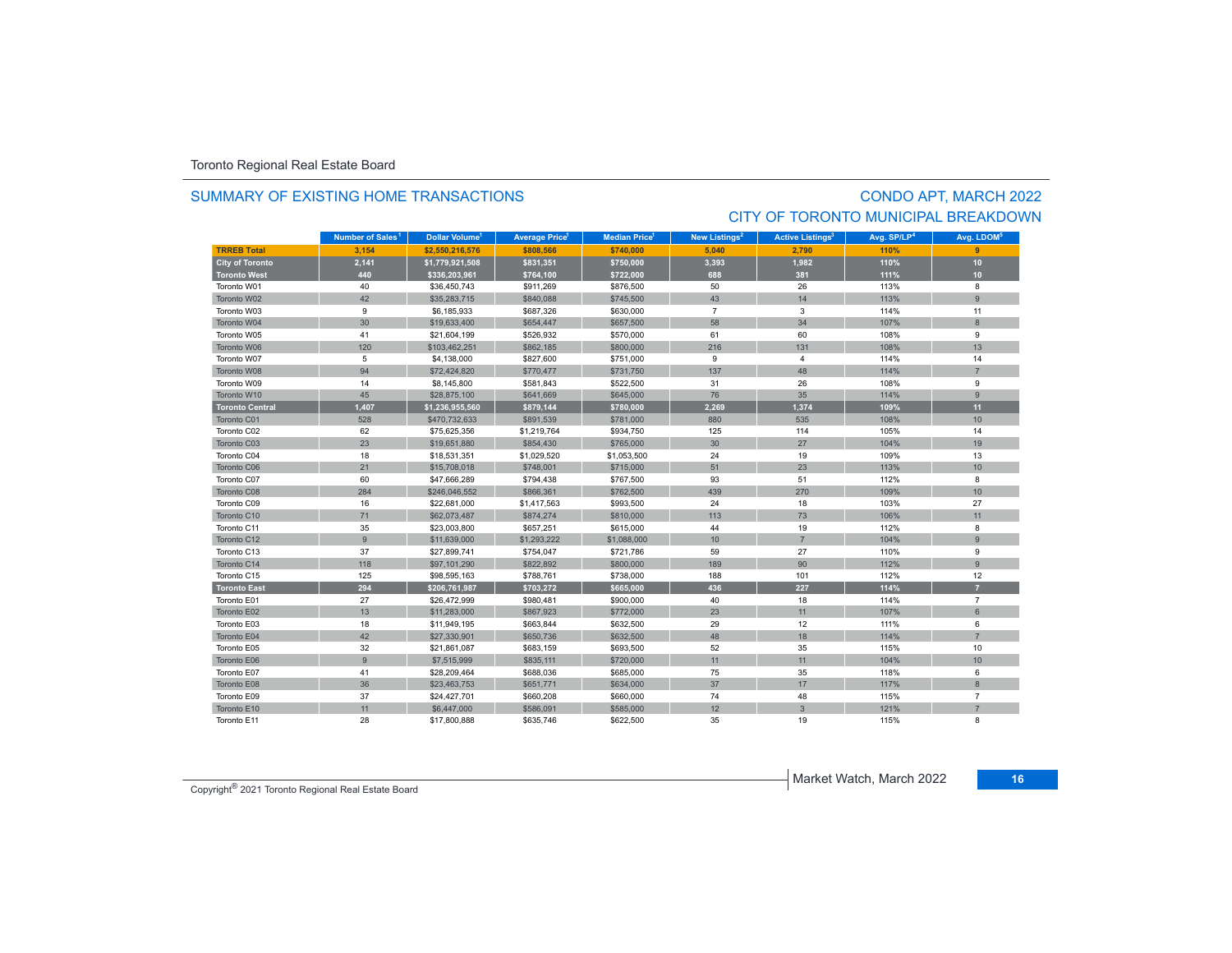#### **TRREB Total 66 \$79,066,576 \$1,197,978 \$1,203,000 136 62 117% 7 Halton Region 5 \$6,781,000 \$1,356,200 \$1,350,000 13 6 125% 4** Burlington 1 | \$1,115,000 \$1,115,000 \$1,115,000 \$1,115,000 \$1,115,000 2 1 1 124% 6 Halton Hills 0 \$0 \$0 - 0 0 - - Miltonn 1 \$1,200,000 \$1,200,000 \$1,200,000 3 1 133% 133% 1 Oakville<br>Peel Regio e 3 \$4,466,000 \$1,488,667 \$1,515,000 8 4 123%  $%$  4 **Peel Region 5 \$6,530,000 \$1,306,000 \$1,280,000 10 3 120% 6** Brampton 4 \$5,170,000 \$1,292,500 \$1,280,000 8 3 122% 5 Caledonn 1980 - 1980 - 1980 - 1981 - 1981 - 1982 - 1983 - 1984 - 1986 - 1986 - 1987 - 1988 - 1988 - 1988 - 1988 - 198 Mississauga 1 \$1,360,000 \$1,360,000 \$1,360,000 2 0 114% 11 **City of Toronto 7 \$8,415,888 \$1,202,270 \$1,250,000 15 7 116% 7** Toronto Westt and  $\sim$  1 \$975,000 \$975,000 \$975,000 2 1 108% 9 Toronto Central 2 \$2,485,000 \$1,242,500 \$1,242,500 2 0 100% 8 Toronto East 4 \$4,955,888 \$1,238,972 \$1,270,000 11 6 128% 7 **York Region 20 \$28,513,888 \$1,425,694 \$1,404,000 48 29 113% 10** Aurora 0 \$0 \$0 - 0 0 - - East Gwillimbury 0 \$0 \$0 - 0 0 - - Georgina 0 \$0 \$0 - 0 0 - - King the second term of the second term of the second term of the second term of the second term of the second Markhamm 13 \$18,925,000 \$1,455,769 \$1,410,000 34 22 114% 114% 11 Newmarket 0 \$0 \$0 - 0 0 - - Richmond Hill 4 \$5,905,000 \$1,476,250 \$1,507,500 11 6 121%121% 7 Vaughan 3 3 3 3,683,888 \$1,227,963 \$1,295,000 3 1 1 100% 900% 9 Whitchurch-Stouffvillee 0 \$0 \$0 - 0 0 - -**Durham Region 17 \$17,741,800 \$1,043,635 \$1,081,000 30 8 124% 5** Ajax 6 \$6,224,000 \$1,037,333 \$1,023,500 9 3 116% 5 Brock 0 \$0 \$0 - 0 0 - - Clarington 5 \$5,093,000 \$1,018,600 \$1,081,000 12 3 139% 4 Oshawaa dia 100 - 100 - 100 - 100 - 100 - 100 - 100 - 100 - 100 - 100 - 100 - 100 - 100 - 100 - 100 - 100 - 100 - 10 Pickering 1 \$1,050,000 \$1,050,000 \$1,050,000 1 0 117% 4 Scugog 1 \$950,000 \$950,000 \$950,000 1 0 112% 6 Uxbridge 1 \$1,150,000 \$1,150,000 \$1,150,000 1 0 146% 2 0/06/11/2000 11900 1191/2000 12000 131,091,600 1 \$1,153,800 1 5 1 110 119% 6 119% 6 100 110 119% 6 1 **Dufferin County 1 \$810,000 \$810,000 \$810,000 1 0 101% 9** Orangeville | 1 \$810,000 | \$810,000 | \$810,000 | 10 0 | 101% | 9 **Simcoe County 11 \$10,274,000 \$934,000 \$950,000 19 9 114% 6** Adjala-Tosorontio 0 \$0 \$0 - 0 0 - - Bradford West Gwillimbury 2 \$1,988,000 \$994,000 \$994,000 5 2 125% 4 Essaa 3 | 3 | \$2,939,000 | \$979,667 | \$979,000 | 7 | 4 | 109% 5 Innisfil 1 \$912,000 \$912,000 \$912,000 1 1 122% 5 New Tecumseth 5 \$4,435,000 \$887,000 \$865,000 6 2 112% 7 **Municipality Number of Sales Dollar Volume Average Price Median Price New Listings Active Listings Avg. SP/LP Avg. LDOM** LINK, MARCH 2022 ALL TRREB AREAS**Number of Sales<sup>1</sup> 1 1 1 2 3 4 5**

#### SUMMARY OF EXISTING HOME TRANSACTIONS

Copyright® 2021 Toronto Regional Real Estate Board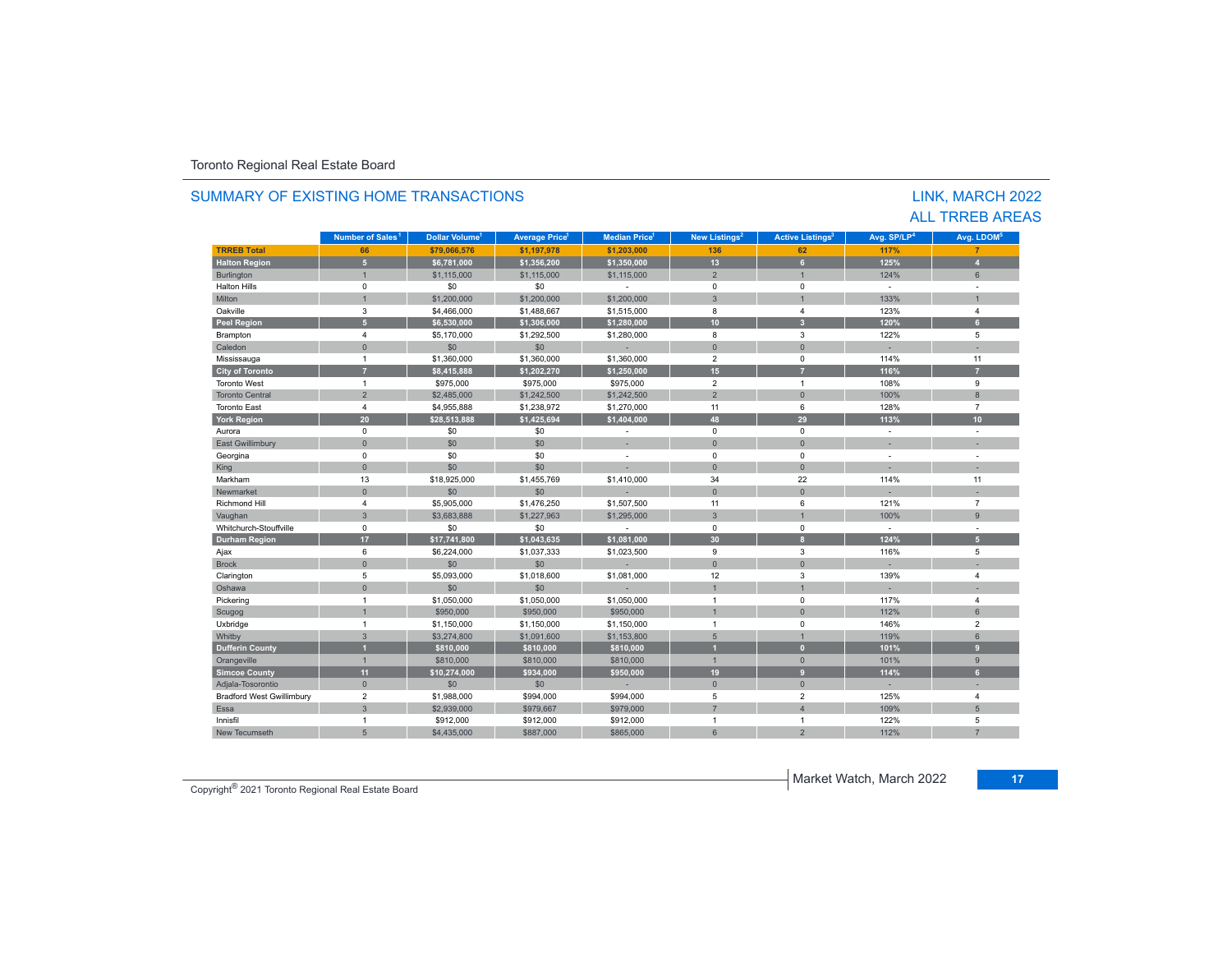# SUMMARY OF EXISTING HOME TRANSACTIONSCITY OF TORONTO MUNICIPAL BREAKDOWN

#### **TRREB Total 66 \$79,066,576 \$1,197,978 \$1,203,000 136 62 117% 7 City of Toronto 7 \$8,415,888 \$1,202,270 \$1,250,000 15 7 116% 7 Toronto West 1 \$975,000 \$975,000 \$975,000 2 1 108% 9** Toronto W01 $1$  and the contract of the contract of the contract of the contract of the contract of the contract of the contract of the contract of the contract of the contract of the contract of the contract of the contract of the c Toronto W022 - 1 0 - 1 - 50 - 50 - 50 - 1 - 0 - 1 - 0 - 1 - - 1 - -Toronto W03 $\begin{matrix} 3 \end{matrix}$  and the  $\begin{matrix} 0 \end{matrix}$  of  $\begin{matrix} 60 \end{matrix}$  ,  $\begin{matrix} 50 \end{matrix}$  ,  $\begin{matrix} 50 \end{matrix}$  , and  $\begin{matrix} 0 \end{matrix}$  , and  $\begin{matrix} 0 \end{matrix}$  , and  $\begin{matrix} 0 \end{matrix}$  , and  $\begin{matrix} 0 \end{matrix}$  , and  $\begin{matrix} 0 \end{matrix}$  , and  $\begin{matrix} 0 \end{matrix}$  , Toronto W044 0 0 0 \$0 \$0 \$0 0 - 0 0 0 0 - 1 Toronto W055 0 0 - 50 50 50 - 0 0 0 - 1 Toronto W066 - 1 0 - 1 - 50 - 50 - 50 - 50 - 0 - 0 - 0 - 1 - - 1 - -Toronto W07 $\begin{matrix}7\end{matrix}$  , the contract of the contract of the contract of the contract of the contract of the contract of the contract of the contract of the contract of the contract of the contract of the contract of the contract Toronto W088 - 1 0 | \$0 | \$0 | - - | 0 | 0 | - - | -Toronto W09 1 \$975,000 \$975,000 \$975,000 1 0 108% 9 Toronto W10 0 \$0 \$0 - 1 1 - - **Toronto Central 2 \$2,485,000 \$1,242,500 \$1,242,500 2 0 100% 8** Toronto C01 0 \$0 \$0 - 0 0 - - Toronto C02 0 \$0 \$0 - 0 0 - - Toronto C03 0 \$0 \$0 - 0 0 - - Toronto C04 0 \$0 \$0 - 0 0 - - Toronto C06 0 \$0 \$0 - 0 0 - - Toronto C077 1 \$1,275,000 \$1,275,000 \$1,275,000 1 0 111% 111% 7 Toronto C08 0 \$0 \$0 - 0 0 - - Toronto C09 0 \$0 \$0 - 0 0 - - Toronto C10 0 \$0 \$0 - 0 0 - - Toronto C11 $\begin{matrix}0\end{matrix} \hspace{1.5cm} \begin{matrix}0\end{matrix} \hspace{1.5cm} \begin{matrix}0\end{matrix} \hspace{1.5cm} \begin{matrix}0\end{matrix} \hspace{1.5cm} \begin{matrix}0\end{matrix} \hspace{1.5cm} \begin{matrix}0\end{matrix} \hspace{1.5cm} \begin{matrix}0\end{matrix} \hspace{1.5cm} \begin{matrix}0\end{matrix} \hspace{1.5cm} \begin{matrix}0\end{matrix} \hspace{1.5cm} \begin{matrix}0\end{matrix} \hspace{1.5cm} \begin{matrix}0\end{matrix} \hspace{1.5cm}$ Toronto C12 0 \$0 \$0 - 0 0 - - Toronto C13 $\begin{matrix}3\end{matrix}$  and the  $\begin{matrix}0\end{matrix}$  of  $\begin{matrix}50\end{matrix}$  ,  $\begin{matrix}50\end{matrix}$  ,  $\begin{matrix}0\end{matrix}$  ,  $\begin{matrix}0\end{matrix}$  ,  $\begin{matrix}0\end{matrix}$  ,  $\begin{matrix}0\end{matrix}$  ,  $\begin{matrix}0\end{matrix}$  ,  $\begin{matrix}0\end{matrix}$  ,  $\begin{matrix}0\end{matrix}$  ,  $\begin{matrix}0\end{matrix}$  ,  $\begin{matrix}0\end{matrix}$  ,  $\begin{$ Toronto C14 0 \$0 \$0 - 0 0 - - Toronto C15 1 \$1,210,000 \$1,210,000 \$1,210,000 1 0 91% 8 **Toronto East 4 \$4,955,888 \$1,238,972 \$1,270,000 11 6 128% 7** Toronto E01 $\begin{matrix}0\end{matrix}$  , and  $\begin{matrix}0\end{matrix}$  , and  $\begin{matrix}0\end{matrix}$  , and  $\begin{matrix}0\end{matrix}$  , and  $\begin{matrix}0\end{matrix}$  , and  $\begin{matrix}0\end{matrix}$  , and  $\begin{matrix}0\end{matrix}$  , and  $\begin{matrix}0\end{matrix}$  , and  $\begin{matrix}0\end{matrix}$  , and  $\begin{matrix}0\end{matrix}$  , and  $\begin{matrix}0\end{matrix}$  , and Toronto E02 0 \$0 \$0 - 0 0 - - Toronto E03 $\begin{matrix} 3 \end{matrix}$  and  $\begin{matrix} 0 \end{matrix}$  and  $\begin{matrix} 50 \end{matrix}$  and  $\begin{matrix} 50 \end{matrix}$  and  $\begin{matrix} 0 \end{matrix}$  and  $\begin{matrix} 0 \end{matrix}$  and  $\begin{matrix} 0 \end{matrix}$  and  $\begin{matrix} 0 \end{matrix}$  and  $\begin{matrix} 0 \end{matrix}$  and  $\begin{matrix} 0 \end{matrix}$  and  $\begin{matrix} 0 \end{matrix}$  and  $\begin{matrix} 0 \end$ Toronto E04 0 \$0 \$0 - 0 0 - - Toronto E05 3 \$3,705,888 \$1,235,296 \$1,290,000 5 2 128% 5 Toronto E066 - 1 0 - 1 30 30 30 - 1 0 0 0 0 - 1 - 1 Toronto E077 1 \$1,250,000 \$1,250,000 \$1,250,000 5 3 126% 126% 11 Toronto E088 - 0 - 1 - 50 - 50 - 50 - - 1 - 0 - 1 - 0 - 1 - - 1 - -Toronto E09 $0$  50 50 50 - 0 0 -  $1$ Toronto E10 0 \$0 \$0 - 0 0 - - Toronto E11 0 \$0 \$0 - 1 1 - - **Municipality Number of Sales Dollar Volume Average Price Median Price New Listings Active Listings Avg. SP/LP Avg. LDOM** Number of Sales<sup>1</sup> **1 1 1 2 3 4 5**

Copyright® 2021 Toronto Regional Real Estate Board

Market Watch, March 2022 **18**

LINK, MARCH 2022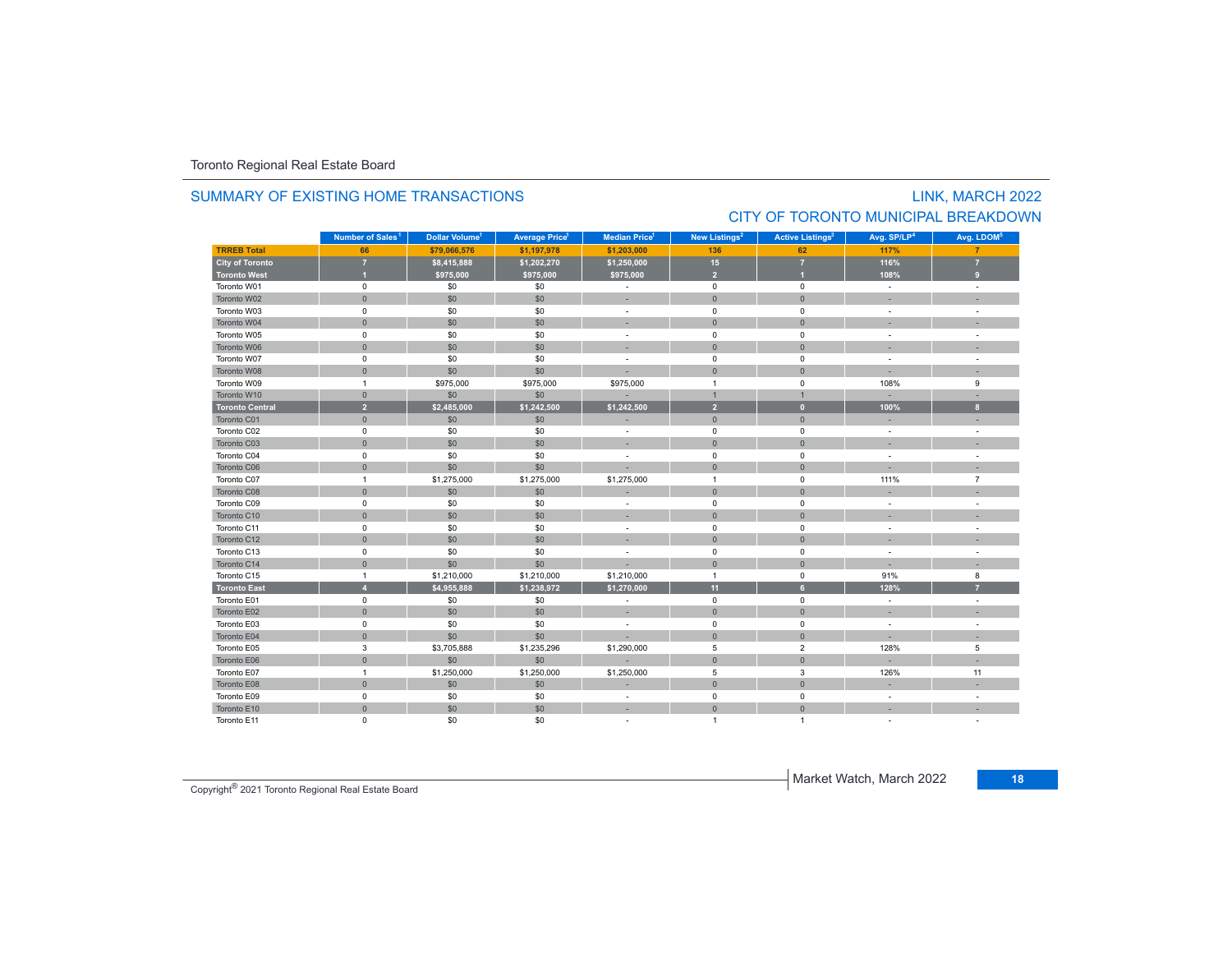#### **TRREB Total 11 \$6,820,000 \$620,000 \$600,000 14 18 105%105%** 19 **Halton Region 0 \$0 \$0 - 2 2 - -** Burlington 0 \$0 \$0 | = 2 | = | -= Halton Hills 0 \$0 \$0 - 0 0 - - Miltonn 1980 - 1991 - 1992 - 1993 - 1994 - 1994 - 1995 - 1996 - 1997 - 1998 - 1999 - 1999 - 1999 - 1999 - 1999 - 199 Oakville<br>Peel Region e 0 \$0 \$0 - 0 0 - -**Peel Region 0 \$0 \$0 - 0 1 - -** Brampton 0 \$0 \$0 - 0 0 - - Caledonn 1980 - 1980 - 1980 - 1981 - 1981 - 1982 - 1983 - 1984 - 1986 - 1986 - 1987 - 1988 - 1988 - 1988 - 1988 - 198 Mississauga 0 \$0 \$0 - 0 1 - - **City of Toronto 11 \$6,820,000 \$620,000 \$600,000 12 15 105% 19** Toronto West 3 \$1,420,000 \$473,333 \$450,000 3 5 102%102% 27<br>106% 18 Toronto Central 7. \$4,955,000 \$707,857 \$750,000 \$750,000 \$750,000 \$750,000 \$7 18 Toronto Eastt 1 \$445,000 \$445,000 \$445,000 2 1 106% 5 **York Region 0 \$0 \$0 - 0 0 - -** Aurora 0 \$0 \$0 - 0 0 - - East Gwillimbury 0 \$0 \$0 - 0 0 - - Georgina 0 \$0 \$0 - 0 0 - - King the second term of the second term of the second term of the second term of the second term of the second Markham 0 \$0 \$0 - 0 0 - - Newmarket 0 \$0 \$0 - 0 0 - - Richmond Hill 0 \$0 \$0 - 0 0 - - Vaughan 1980 (1980) (1980) (1980) (1980) (1980) (1980) (1980) (1980) (1980) (1980) (1980) (1980) (1980) (1980) Whitchurch-Stouffvillee 0 \$0 \$0 - 0 0 - -**Durham Region 0 \$0 \$0 - 0 0 - -** Ajax 0 \$0 \$0 - 0 0 - - Brock 0 \$0 \$0 - 0 0 - - Clarington 0 \$0 \$0 - 0 0 - - Oshawaa dia 1980 - Aniso ao amin'ny faritr'i Nouvelle-Aquitaine, ao amin'ny faritr'i Nouvelle-Aquitaine, ao amin'ny المال المسابق التي يقوم المسابق التي يقوم التي يقوم التي يقوم التي يقوم التي تعالى التي يقوم التي تعالى التي ي<br>التي يقوم التي يقوم التي يقوم التي يقوم التي يقوم التي يقوم التي يقوم التي يقوم التي يقوم التي يقوم التي يقوم Scugog 0 \$0 \$0 - 0 0 - - Uxbridge 0 \$0 \$0 - 0 0 - - Whitby 0 \$0 \$0 - 0 0 - - **Dufferin County 0 \$0 \$0 - 0 0 - -** Orangeville 0 \$0 \$0 - 0 0 - - **Simcoe County 0 \$0 \$0 - 0 0 - -** Adjala-Tosorontio 0 \$0 \$0 - 0 0 - - Bradford West Gwillimbury 0 \$0 \$0 - 0 0 - - Essaa dia 1980 - Aniso ao amin'ny faritr'i Nouvelle-Aquitaine, ao amin'ny faritr'i Nouvelle-Aquitaine, ao amin'ny Innisfil 0 \$0 \$0 - 0 0 - - New Tecumseth 0 \$0 \$0 - 0 0 - - **Municipality Number of Sales Dollar Volume Average Price Median Price New Listings Active Listings Avg. SP/LP Avg. LDOM** CO-OP APT, MARCH 2022 Number of Sales<sup>1</sup> **1** Dollar Volume<sup>1</sup> | Average Price<sup>1</sup> | Median Price<sup>1</sup> | New Listings<sup>2</sup> | Active Listings<sup>3</sup> | Avg. SP/LP<sup>4</sup> | Avg. LDOM<sup>5</sup>

#### SUMMARY OF EXISTING HOME TRANSACTIONS

ALL TRREB AREAS

Copyright® 2021 Toronto Regional Real Estate Board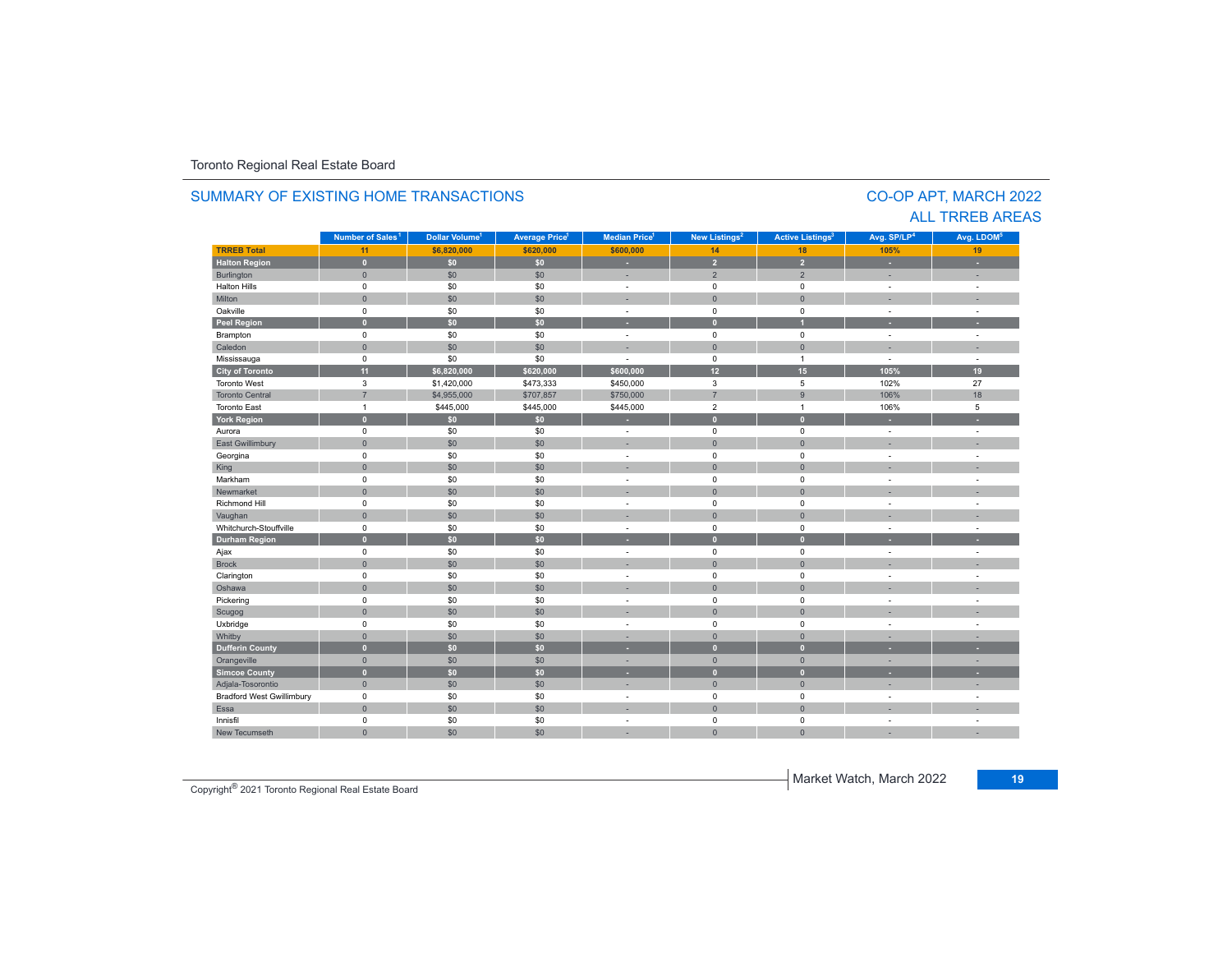#### SUMMARY OF EXISTING HOME TRANSACTIONS

# CO-OP APT, MARCH 2022 CITY OF TORONTO MUNICIPAL BREAKDOWN

|                        | Number of Sales <sup>1</sup> | Dollar Volume <sup>1</sup> | <b>Average Price<sup>1</sup></b> | <b>Median Price</b> <sup>1</sup> | New Listings <sup>2</sup> | <b>Active Listings<sup>3</sup></b> | Avg. SP/LP <sup>4</sup>  | Avg. LDOM <sup>5</sup>   |
|------------------------|------------------------------|----------------------------|----------------------------------|----------------------------------|---------------------------|------------------------------------|--------------------------|--------------------------|
| <b>TRREB Total</b>     | 11                           | \$6,820,000                | \$620,000                        | \$600,000                        | 14                        | 18                                 | 105%                     | 19                       |
| City of Toronto        | 11                           | \$6,820,000                | \$620,000                        | \$600,000                        | $12$                      | 15                                 | 105%                     | 19                       |
| <b>Toronto West</b>    | $\overline{\mathbf{3}}$      | \$1,420,000                | \$473,333                        | \$450,000                        | $\overline{\mathbf{3}}$   | 5 <sup>1</sup>                     | 102%                     | 27                       |
| Toronto W01            | $\overline{1}$               | \$600,000                  | \$600,000                        | \$600,000                        | $\mathbf 0$               | $\mathbf 0$                        | 95%                      | 36                       |
| Toronto W02            | $\mathbf{0}$                 | \$0                        | \$0                              | ÷                                | $\overline{0}$            | $\overline{0}$                     |                          |                          |
| Toronto W03            | $\mathsf 0$                  | \$0                        | \$0                              | $\sim$                           | $\mathsf 0$               | $\mathbf 0$                        | $\sim$                   | $\overline{\phantom{a}}$ |
| Toronto W04            | $\mathbf{0}$                 | \$0                        | \$0                              | ٠                                | $\mathbf{0}$              | $\overline{0}$                     |                          |                          |
| Toronto W05            | 0                            | \$0                        | \$0                              |                                  | $\overline{1}$            | $\mathbf{1}$                       | $\sim$                   | $\sim$                   |
| Toronto W06            | $\mathbf{1}$                 | \$370,000                  | \$370,000                        | \$370,000                        | $\mathbf{0}$              | $\overline{2}$                     | 98%                      | 37                       |
| Toronto W07            | $\mathsf 0$                  | \$0                        | \$0                              | ÷,                               | $\mathbf 0$               | $\mathbf 0$                        | $\sim$                   |                          |
| Toronto W08            | $\mathbf 0$                  | \$0                        | \$0                              | ÷                                | $\mathbf{0}$              | $\overline{1}$                     | $\sim$                   |                          |
| Toronto W09            | $\mathbf{1}$                 | \$450,000                  | \$450,000                        | \$450,000                        | $\overline{1}$            | 0                                  | 115%                     | 9                        |
| Toronto W10            | $\mathbf{0}$                 | \$0                        | \$0                              | ×.                               | $\mathbf{1}$              | $\mathbf{1}$                       |                          |                          |
| <b>Toronto Central</b> | $\overline{7}$               | \$4,955,000                | \$707,857                        | \$750,000                        | 7                         | 9                                  | 106%                     | 18                       |
| Toronto C01            | $\mathbf{1}$                 | \$488,000                  | \$488,000                        | \$488,000                        | $\overline{1}$            | $\mathbf{0}$                       | 122%                     | $\mathbf{0}$             |
| Toronto C02            | $\mathsf 0$                  | \$0                        | \$0                              | $\sim$                           | $\overline{1}$            | $\mathbf{1}$                       | $\sim$                   | $\sim$                   |
| Toronto C03            | $\overline{2}$               | \$1,123,000                | \$561,500                        | \$561,500                        | $\overline{1}$            | $\mathbf 0$                        | 107%                     | 10                       |
| Toronto C04            | $\mathbf 0$                  | \$0                        | \$0                              | $\sim$                           | $\mathbf 0$               | $\mathbf 0$                        | $\sim$                   | ÷.                       |
| Toronto C06            | $\mathsf{O}\xspace$          | \$0                        | \$0                              |                                  | $\mathsf{O}\xspace$       | $\mathsf{O}\xspace$                |                          |                          |
| Toronto C07            | $\mathbf{1}$                 | \$750,000                  | \$750,000                        | \$750,000                        | $\mathbf 0$               | $\mathbf 0$                        | 125%                     | 12                       |
| Toronto C08            | $\mathbf{0}$                 | \$0                        | \$0                              |                                  | $\mathbf{0}$              | $\overline{1}$                     |                          |                          |
| Toronto C09            | 3                            | \$2,594,000                | \$864,667                        | \$856,000                        | $\overline{4}$            | $\overline{7}$                     | 99%                      | 32                       |
| Toronto C10            | $\mathsf{O}\xspace$          | \$0                        | \$0                              | ۰                                | $\overline{0}$            | $\mathbf{0}$                       |                          |                          |
| Toronto C11            | $\mathsf 0$                  | \$0                        | \$0                              | ٠                                | $\mathsf 0$               | $\mathsf 0$                        | $\sim$                   |                          |
| Toronto C12            | $\mathsf{O}\xspace$          | \$0                        | \$0                              | ×,                               | $\mathbf 0$               | $\overline{0}$                     |                          |                          |
| Toronto C13            | $\mathbf 0$                  | \$0                        | \$0                              | $\overline{\phantom{a}}$         | $\mathbf 0$               | $\mathbf 0$                        | $\sim$                   | ÷.                       |
| Toronto C14            | $\mathsf{O}\xspace$          | \$0                        | \$0                              |                                  | $\mathbf{0}$              | $\overline{0}$                     |                          |                          |
| Toronto C15            | $\mathsf 0$                  | \$0                        | \$0                              |                                  | $\mathsf 0$               | $\mathsf 0$                        | $\overline{\phantom{a}}$ | ÷.                       |
| <b>Toronto East</b>    | $\overline{1}$               | \$445,000                  | \$445,000                        | \$445,000                        | $\overline{2}$            |                                    | 106%                     | 5 <sup>1</sup>           |
| Toronto E01            | $\mathbf 0$                  | \$0                        | \$0                              |                                  | $\mathbf 0$               | $\mathbf 0$                        |                          |                          |
| Toronto E02            | $\mathbf{0}$                 | \$0                        | \$0                              | ×,                               | $\mathbf{0}$              | $\overline{0}$                     |                          |                          |
| Toronto E03            | 0                            | \$0                        | \$0                              | $\overline{\phantom{a}}$         | 0                         | 0                                  |                          | $\sim$                   |
| Toronto E04            | $\mathbf 0$                  | \$0                        | \$0                              |                                  | $\overline{1}$            | $\overline{1}$                     |                          |                          |
| Toronto E05            | $\mathsf 0$                  | \$0                        | \$0                              | ٠                                | $\mathsf 0$               | $\mathsf 0$                        |                          |                          |
| Toronto E06            | $\mathbf{0}$                 | \$0                        | \$0                              |                                  | $\overline{0}$            | $\overline{0}$                     |                          |                          |
| Toronto E07            | $\mathbf 0$                  | \$0                        | \$0                              | ÷.                               | $\mathbf 0$               | $\mathbf 0$                        | $\sim$                   | ä,                       |
| Toronto E08            | $\mathsf{O}\xspace$          | \$0                        | \$0                              |                                  | $\mathbf{0}$              | $\mathbf{0}$                       |                          |                          |
| Toronto E09            | $\mathsf 0$                  | \$0                        | \$0                              |                                  | $\mathsf 0$               | $\mathsf 0$                        | $\sim$                   |                          |
| Toronto E10            | $\overline{1}$               | \$445,000                  | \$445,000                        | \$445,000                        |                           | $\overline{0}$                     | 106%                     | $5\phantom{.0}$          |
| Toronto E11            | 0                            | \$0                        | \$0                              |                                  | 0                         | 0                                  |                          |                          |

Copyright® 2021 Toronto Regional Real Estate Board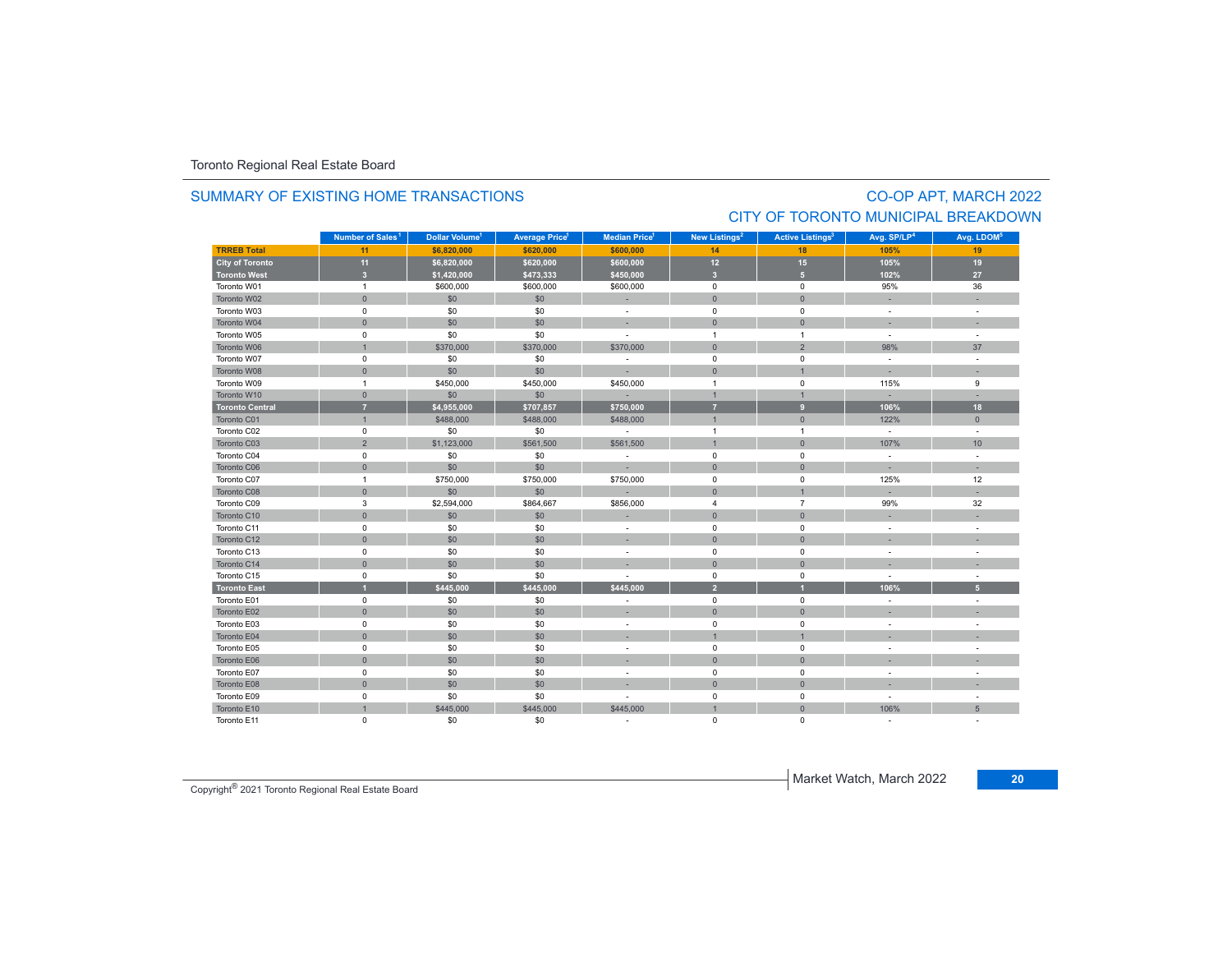#### **TRREB Total 10 \$13,322,000 \$1,332,200 \$1,242,500 16 9 113% 7 Halton Region 1 \$1,200,000 \$1,200,000 \$1,200,000 4 3 105% 25** Burlington 1 \$1,200,000 \$1,200,000 \$1,200,000 3 2 105% 25 Halton Hills 0 \$0 \$0 - 0 0 - - Miltonn 1980 - 1991 - 1992 - 1993 - 1994 - 1994 - 1995 - 1996 - 1997 - 1998 - 1999 - 1999 - 1999 - 1999 - 1999 - 199 Oakville<br>Peel Region e 0 \$0 \$0 - 1 1 - -**Peel Region 4 \$4,885,000 \$1,221,250 \$1,242,500 3 1 112% 7** Brampton 4 \$4,885,000 \$1,221,250 \$1,242,500 1 0 112% 7 Caledonn 1980 - 1980 - 1980 - 1981 - 1981 - 1982 - 1983 - 1984 - 1986 - 1986 - 1987 - 1988 - 1988 - 1988 - 1988 - 198 Mississauga 0 \$0 \$0 - 2 1 - - **City of Toronto 0 \$0 \$0 - 2 1 - -** Toronto West 0 \$0 \$0 - 0 0 - - Toronto Central 0 \$0 \$0 - 0 0 - - Toronto East 0 \$0 \$0 - 2 1 - - **York Region 3 \$5,090,000 \$1,696,667 \$1,600,000 2 2 117% 5** Aurora 0 \$0 \$0 - 0 0 - - East Gwillimbury 0 \$0 \$0 - 0 0 - - Georgina 0 \$0 \$0 - 0 0 - - King 0 \$0 \$0 - 0 0 - - Markham 2 \$3,160,000 \$1,580,000 \$1,580,000 2 2 122%122% 4 Newmarket 0 \$0 \$0 - 0 0 - - Richmond Hill 0 \$0 \$0 - 0 0 - - Vaughan 1 : 1 : 1 : 1,930,000 \$1,930,000 \$1,930,000 \$1,930,000 \$1,930,000 \$1,000 \$1,000 \$1,000 \$1,000 \$1,000 \$ Whitchurch-Stouffvillee 0 \$0 \$0 - 0 0 - -**Durham Region 0 \$0 \$0 - 0 0 - -** Ajax 0 \$0 \$0 - 0 0 - - Brock 0 \$0 \$0 - 0 0 - - Clarington 0 \$0 \$0 - 0 0 - - Oshawaa dia 1980 - Aniso ao amin'ny faritr'i Nouvelle-Aquitaine, ao amin'ny faritr'i Nouvelle-Aquitaine, ao amin'ny المال المسابق التي يقوم المسابق التي يقوم التي يقوم التي يقوم التي يقوم التي تعالى التي يقوم التي تعالى التي ي<br>التي يقوم التي يقوم التي يقوم التي يقوم التي يقوم التي يقوم التي يقوم التي يقوم التي يقوم التي يقوم التي يقوم Scugog 0 \$0 \$0 - 0 0 - - Uxbridge 0 \$0 \$0 - 0 0 - - Whitby 0 \$0 \$0 - 0 0 - - **Dufferin County 0 \$0 \$0 - 0 0 - -** Orangeville 0 \$0 \$0 - 0 0 - - **Simcoe County 2 \$2,147,000 \$1,073,500 \$1,073,500 5 2 111% 3** Adjala-Tosorontio 0 \$0 \$0 - 0 0 - - Bradford West Gwillimbury 0 \$0 \$0 - 0 0 - - Essaa dia 1980 - Aniso ao amin'ny faritr'i Nouvelle-Aquitaine, ao amin'ny faritr'i Nouvelle-Aquitaine, ao amin'ny Innisfil 0 \$0 \$0 - 0 0 - - New Tecumsethh | 2 \$2,147,000 \$1,073,500 \$1,073,500 5 2 111% **Municipality Number of Sales Dollar Volume Average Price Median Price New Listings Active Listings Avg. SP/LP Avg. LDOM Number of Sales<sup>1</sup> 1** Dollar Volume<sup>1</sup> | Average Price<sup>1</sup> | Median Price<sup>1</sup> | New Listings<sup>2</sup> | Active Listings<sup>3</sup> | Avg. SP/LP<sup>4</sup> | Avg. LDOM<sup>5</sup>

#### SUMMARY OF EXISTING HOME TRANSACTIONS

DET CONDO, MARCH 2022 ALL TRREB AREAS

Copyright® 2021 Toronto Regional Real Estate Board

Market Watch, March 2022 **21**

% 3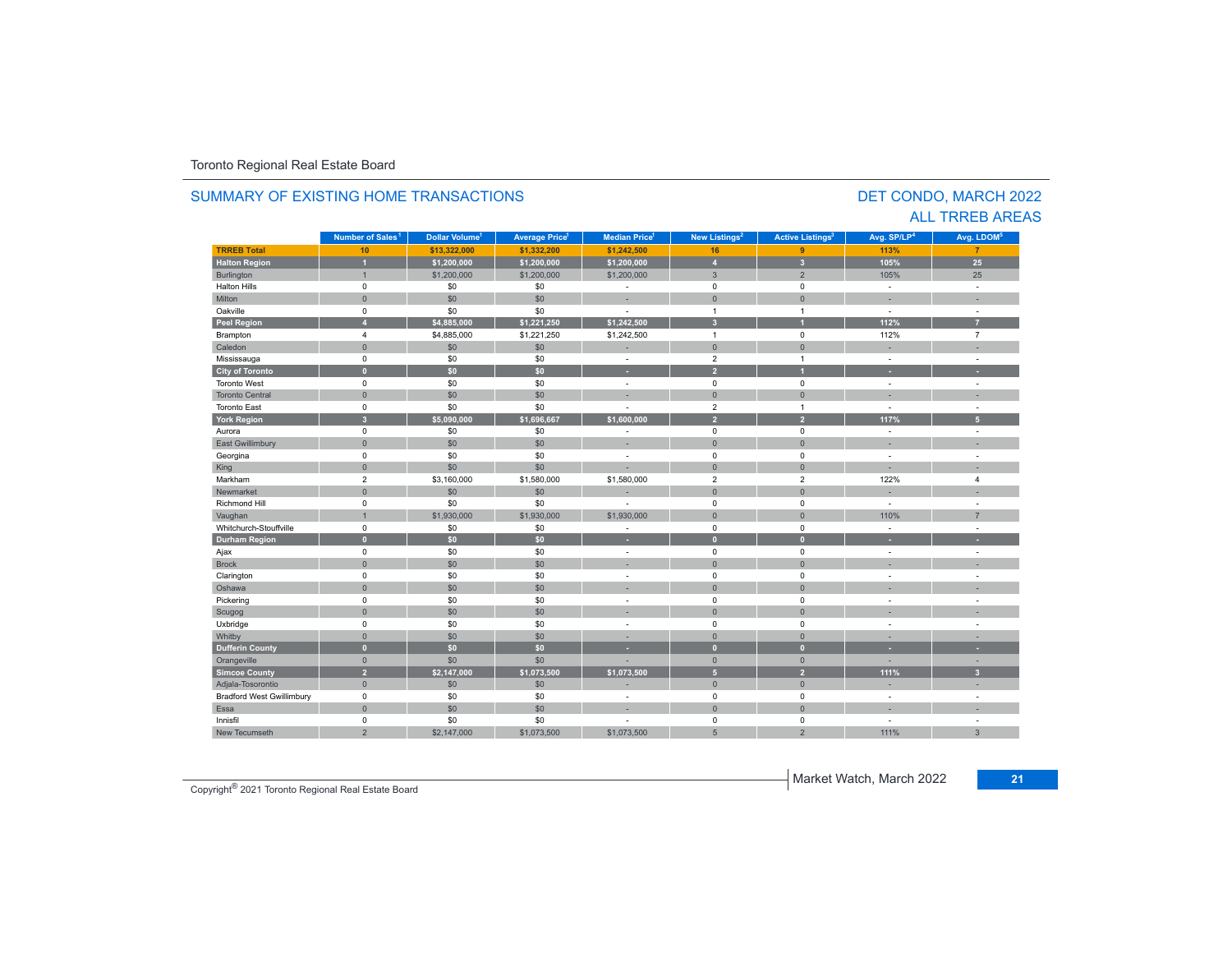#### **TRREB Total 10 \$13,322,000 \$1,332,200 \$1,242,500 16 9 113% 7 City of Toronto 0 \$0 \$0 - 2 1 - - Toronto West 0 \$0 \$0 - 0 0 - -** Toronto W01 $1$  and the contract of the contract of the contract of the contract of the contract of the contract of the contract of the contract of the contract of the contract of the contract of the contract of the contract of the c Toronto W022 - 1 0 - 1 - 50 - 50 - 50 - 1 - 0 - 1 - 0 - 1 - - 1 - -Toronto W03 $\begin{matrix} 3 \end{matrix}$  and the  $\begin{matrix} 0 \end{matrix}$  of  $\begin{matrix} 60 \end{matrix}$  ,  $\begin{matrix} 50 \end{matrix}$  ,  $\begin{matrix} 50 \end{matrix}$  , and  $\begin{matrix} 0 \end{matrix}$  , and  $\begin{matrix} 0 \end{matrix}$  , and  $\begin{matrix} 0 \end{matrix}$  , and  $\begin{matrix} 0 \end{matrix}$  , and  $\begin{matrix} 0 \end{matrix}$  , and  $\begin{matrix} 0 \end{matrix}$  , Toronto W044 0 0 0 \$0 \$0 \$0 0 - 0 0 0 0 - 1 Toronto W055 0 0 - 50 50 50 - 0 0 0 - 1 Toronto W066 - 1 0 - 1 - 50 - 50 - 50 - 50 - 0 - 0 - 0 - 1 - - 1 - -Toronto W07 $\begin{matrix}7\end{matrix}$  , the contract of the contract of the contract of the contract of the contract of the contract of the contract of the contract of the contract of the contract of the contract of the contract of the contract Toronto W088 - 1 0 | \$0 | \$0 | - - | 0 | 0 | - - | -Toronto W09 $\begin{matrix} 9 & 0 & 0 \end{matrix}$  , and  $\begin{matrix} 60 & 50 \end{matrix}$  , and  $\begin{matrix} 50 & 0 \end{matrix}$  , and  $\begin{matrix} 0 & 0 \end{matrix}$  , and  $\begin{matrix} 0 & 0 \end{matrix}$  , and  $\begin{matrix} 0 & 0 \end{matrix}$  , and  $\begin{matrix} 0 & 0 \end{matrix}$  , and  $\begin{matrix} 0 & 0 \end{matrix}$  , and  $\begin{matrix} 0 & 0 \end{matrix}$  , and Toronto W10 0 \$0 \$0 - 0 0 - - **Toronto Central 0 \$0 \$0 - 0 0 - -** Toronto C01 0 \$0 \$0 - 0 0 - - Toronto C02 0 \$0 \$0 - 0 0 - - Toronto C03 0 \$0 \$0 - 0 0 - - Toronto C04 0 \$0 \$0 - 0 0 - - Toronto C06 0 \$0 \$0 - 0 0 - - Toronto C07 0 \$0 \$0 - 0 0 - - Toronto C08 0 \$0 \$0 - 0 0 - - Toronto C09**Municipality Number of Sales Dollar Volume Average Price Median Price New Listings Active Listings Avg. SP/LP Avg. LDOM** DET CONDO, MARCH 2022 SUMMARY OF EXISTING HOME TRANSACTIONSCITY OF TORONTO MUNICIPAL BREAKDOWN**Number of Sales<sup>1</sup> 1** Dollar Volume<sup>1</sup> Average Price<sup>1</sup> | Median Price<sup>1</sup> | New Listings<sup>2</sup> | Active Listings<sup>3</sup> | Avg. SP/LP<sup>4</sup> | Avg. LDOM<sup>s</sup>

 $\begin{matrix}3\end{matrix}$  and the  $\begin{matrix}0\end{matrix}$  of  $\begin{matrix}0\end{matrix}$  ,  $\begin{matrix}0\end{matrix}$  ,  $\begin{matrix}0\end{matrix}$  ,  $\begin{matrix}0\end{matrix}$  ,  $\begin{matrix}0\end{matrix}$  ,  $\begin{matrix}0\end{matrix}$  ,  $\begin{matrix}0\end{matrix}$  ,  $\begin{matrix}0\end{matrix}$  ,  $\begin{matrix}0\end{matrix}$  ,  $\begin{matrix}0\end{matrix}$  ,  $\begin{matrix}0\end{matrix}$  ,  $\begin{matrix}$ 

 0 \$0 \$0 - 0 0 - - 0 \$0 \$0 - 0 0 - -  $\begin{matrix}0\end{matrix} \hspace{1.5cm} \begin{matrix}0\end{matrix} \hspace{1.5cm} \begin{matrix}0\end{matrix} \hspace{1.5cm} \begin{matrix}0\end{matrix} \hspace{1.5cm} \begin{matrix}0\end{matrix} \hspace{1.5cm} \begin{matrix}0\end{matrix} \hspace{1.5cm} \begin{matrix}0\end{matrix} \hspace{1.5cm} \begin{matrix}0\end{matrix} \hspace{1.5cm} \begin{matrix}0\end{matrix} \hspace{1.5cm} \begin{matrix}0\end{matrix} \hspace{1.5cm} \begin{matrix}0\end{matrix} \hspace{1.5cm}$ 0 \$0 \$0 - 0 0 - -

| Toronto C14         | $\mathbf{0}$ | \$0              | \$0 | $\sim$                   | $\Omega$ | $\mathbf{0}$ | $\overline{\phantom{a}}$ |  |
|---------------------|--------------|------------------|-----|--------------------------|----------|--------------|--------------------------|--|
| Toronto C15         |              | \$0              | \$0 | $\overline{\phantom{a}}$ |          | $\Omega$     | $\overline{\phantom{a}}$ |  |
| <b>Toronto East</b> |              | \$0 <sub>1</sub> | \$0 |                          |          |              |                          |  |
| Toronto E01         |              | \$0              | \$0 |                          |          |              |                          |  |
| Toronto E02         |              | \$0              | \$0 | $\overline{\phantom{a}}$ |          | $\Omega$     | -                        |  |
| Toronto E03         |              | \$0              | \$0 |                          |          | $\Omega$     |                          |  |
| Toronto E04         |              | \$0              | \$0 | $\overline{\phantom{a}}$ |          | $\mathbf{0}$ | $\overline{\phantom{a}}$ |  |
| Toronto E05         |              | \$0              | \$0 |                          |          |              |                          |  |
| Toronto E06         | n            | \$0              | \$0 | $\sim$                   | $\Omega$ | $\Omega$     | -                        |  |
| Toronto E07         |              | \$0              | \$0 |                          |          |              |                          |  |
| Toronto E08         |              | \$0              | \$0 |                          |          |              |                          |  |
| Toronto E09         |              | \$0              | \$0 |                          |          | O            |                          |  |
| Toronto E10         |              | \$0              | \$0 | $\sim$                   |          | $\Omega$     | $\overline{\phantom{a}}$ |  |
| Toronto E11         |              | \$0              | \$0 |                          |          |              |                          |  |

Copyright® 2021 Toronto Regional Real Estate Board

Toronto C10

Toronto C11

Toronto C12

Toronto C13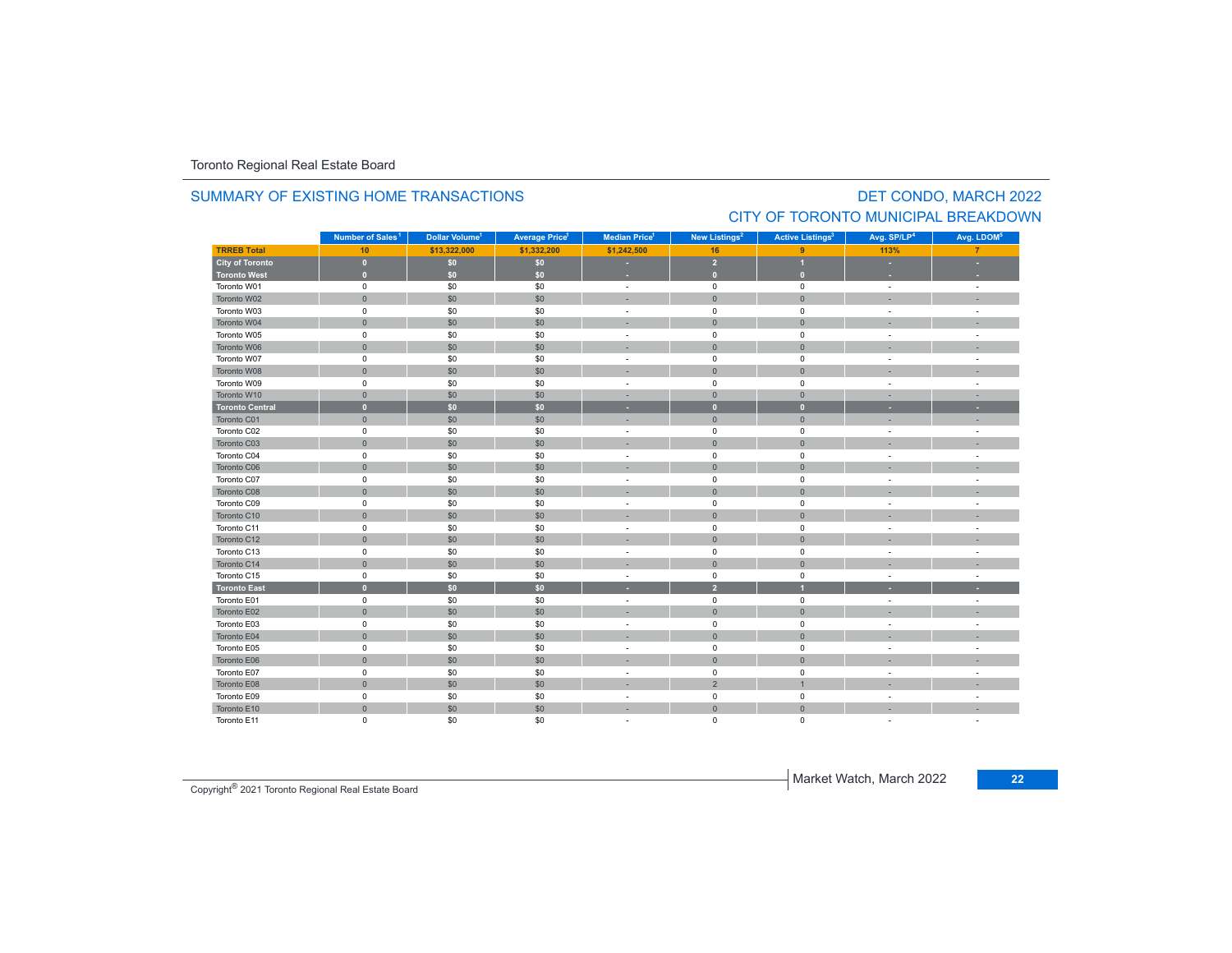#### **TR5EB Total 5 \$2,573,401 \$514,680 \$485,513 8 12 99% 29 Halton Region 0 \$0 \$0 - 0 0 - -** Burlington 0 \$0 \$0 | = 0 | = | = Halton Hills 0 \$0 \$0 - 0 0 - - Miltonn 1980 - 1991 - 1992 - 1993 - 1994 - 1994 - 1995 - 1996 - 1997 - 1998 - 1999 - 1999 - 1999 - 1999 - 1999 - 199 Oakville<br>Peel Region e 0 \$0 \$0 - 0 0 - -**Peel Region 0 \$0 \$0 - 0 0 - -** Brampton 0 \$0 \$0 - 0 0 - - Caledonn 1980 - 1980 - 1980 - 1981 - 1981 - 1982 - 1983 - 1984 - 1986 - 1986 - 1987 - 1988 - 1988 - 1988 - 1988 - 198 Mississauga 0 \$0 \$0 - 0 0 - - **City of Toronto 5 \$2,573,401 \$514,680 \$485,513 8 12 99% 29** Toronto Westt and  $\sim$  1 \$730,000 \$730,000 \$730,000 0 1 95%95% 31<br>101% 29 Toronto Central 4 \$1,843,401 \$460,850 \$472,757 8 11 101% 29 Toronto East 0 \$0 \$0 - 0 0 - - **York Region 0 \$0 \$0 - 0 0 - -** Aurora 0 \$0 \$0 - 0 0 - - East Gwillimbury 0 \$0 \$0 - 0 0 - - Georgina 0 \$0 \$0 - 0 0 - - King the second term of the second term of the second term of the second term of the second term of the second Markham 0 \$0 \$0 - 0 0 - - Newmarket 0 \$0 \$0 - 0 0 - - Richmond Hill 0 \$0 \$0 - 0 0 - - Vaughan 1980 (1980) (1980) (1980) (1980) (1980) (1980) (1980) (1980) (1980) (1980) (1980) (1980) (1980) (1980) Whitchurch-Stouffvillee 0 \$0 \$0 - 0 0 - -**Durham Region 0 \$0 \$0 - 0 0 - -** Ajax 0 \$0 \$0 - 0 0 - - Brock 0 \$0 \$0 - 0 0 - - Clarington 0 \$0 \$0 - 0 0 - - Oshawaa dia 1980 - Aniso ao amin'ny faritr'i Nouvelle-Aquitaine, ao amin'ny faritr'i Nouvelle-Aquitaine, ao amin'ny المال المسابق التي يقوم المسابق التي يقوم التي يقوم التي يقوم التي يقوم التي تعالى التي يقوم التي تعالى التي ي<br>التي يقوم التي يقوم التي يقوم التي يقوم التي يقوم التي يقوم التي يقوم التي يقوم التي يقوم التي يقوم التي يقوم Scugog 0 \$0 \$0 - 0 0 - - Uxbridge 0 \$0 \$0 - 0 0 - - Whitby 0 \$0 \$0 - 0 0 - - **Dufferin County 0 \$0 \$0 - 0 0 - -** Orangeville 0 \$0 \$0 - 0 0 - - **Simcoe County 0 \$0 \$0 - 0 0 - -** Adjala-Tosorontio 0 \$0 \$0 - 0 0 - - Bradford West Gwillimbury 0 \$0 \$0 - 0 0 - - Essaa dia 1980 - Aniso ao amin'ny faritr'i Nouvelle-Aquitaine, ao amin'ny faritr'i Nouvelle-Aquitaine, ao amin'ny Innisfil 0 \$0 \$0 - 0 0 - - New Tecumseth 0 \$0 \$0 - 0 0 - - **Municipality Number of Sales Dollar Volume Average Price Median Price New Listings Active Listings Avg. SP/LP Avg. LDOM Number of Sales<sup>1</sup> 1** Dollar Volume<sup>1</sup> | Average Price<sup>1</sup> | Median Price<sup>1</sup> | New Listings<sup>2</sup> | Active Listings<sup>3</sup> | Avg. SP/LP<sup>4</sup> | Avg. LDOM<sup>5</sup>

#### SUMMARY OF EXISTING HOME TRANSACTIONS

### CO-OWNERSHIP APT, MARCH 2022 ALL TRREB AREAS

Copyright® 2021 Toronto Regional Real Estate Board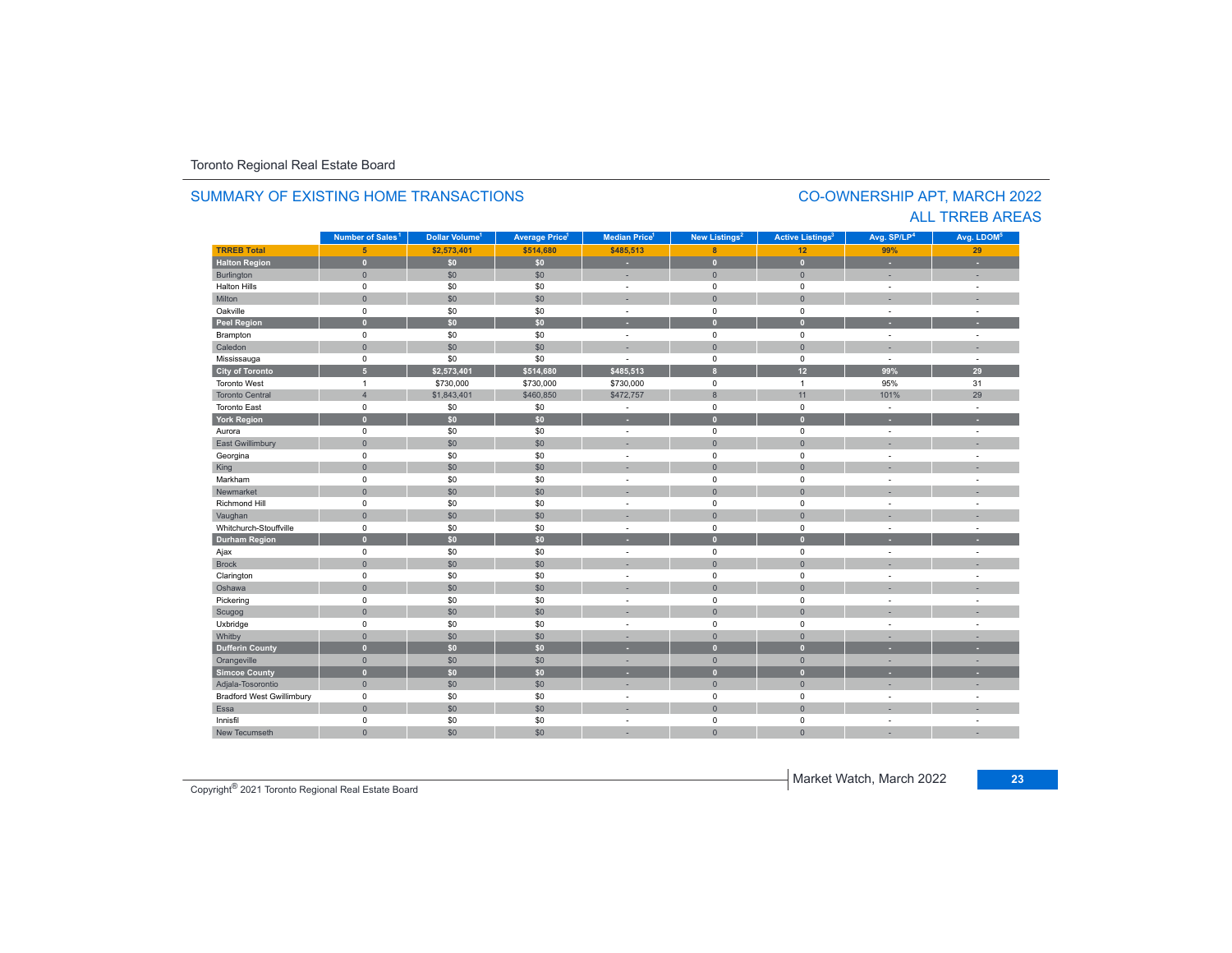#### SUMMARY OF EXISTING HOME TRANSACTIONS

## CO-OWNERSHIP APT, MARCH 2022 CITY OF TORONTO MUNICIPAL BREAKDOWN

|                        | Number of Sales <sup>1</sup> | Dollar Volume <sup>1</sup> | <b>Average Price<sup>1</sup></b> | Median Price <sup>1</sup> | New Listings <sup>2</sup> | <b>Active Listings<sup>3</sup></b> | Avg. SP/LP <sup>4</sup>  | Avg. LDOM <sup>5</sup> |
|------------------------|------------------------------|----------------------------|----------------------------------|---------------------------|---------------------------|------------------------------------|--------------------------|------------------------|
| <b>TRREB Total</b>     | 5 <sup>5</sup>               | \$2,573,401                | \$514,680                        | \$485,513                 | 8                         | 12                                 | 99%                      | 29                     |
| <b>City of Toronto</b> | $5\phantom{.0}$              | \$2,573,401                | \$514,680                        | \$485,513                 | 8                         | 12                                 | 99%                      | 29                     |
| <b>Toronto West</b>    | п                            | \$730,000                  | \$730,000                        | \$730,000                 | $\overline{0}$            |                                    | 95%                      | 31                     |
| Toronto W01            | $\pmb{0}$                    | \$0                        | \$0                              | $\sim$                    | $\mathsf 0$               | $\mathsf 0$                        | $\sim$                   | $\sim$                 |
| Toronto W02            | $\mathbf{1}$                 | \$730,000                  | \$730,000                        | \$730,000                 | $\overline{0}$            | $\overline{0}$                     | 95%                      | 31                     |
| Toronto W03            | $\mathbf 0$                  | \$0                        | \$0                              | $\overline{\phantom{a}}$  | $\mathbf 0$               | $\mathbf 0$                        | $\sim$                   | $\sim$                 |
| Toronto W04            | $\mathsf{O}\xspace$          | \$0                        | \$0                              | ×,                        | $\mathbf{0}$              | $\overline{0}$                     |                          |                        |
| Toronto W05            | 0                            | \$0                        | \$0                              | ٠                         | $\mathsf 0$               | 0                                  | $\sim$                   | ä,                     |
| Toronto W06            | $\mathbf{0}$                 | \$0                        | \$0                              | ×,                        | $\mathbf{0}$              |                                    |                          |                        |
| Toronto W07            | $\mathbf 0$                  | \$0                        | \$0                              | ٠                         | $\mathbf 0$               | 0                                  |                          |                        |
| Toronto W08            | $\mathbf{0}$                 | \$0                        | \$0                              | ۰                         | $\mathbf{0}$              | $\Omega$                           |                          |                        |
| Toronto W09            | $\mathsf 0$                  | \$0                        | \$0                              | $\overline{\phantom{a}}$  | $\mathsf 0$               | $\mathbf 0$                        | $\sim$                   | ÷.                     |
| Toronto W10            | $\mathbf{0}$                 | \$0                        | \$0                              |                           | $\overline{0}$            | $\mathbf{0}$                       |                          |                        |
| <b>Toronto Central</b> | $\overline{4}$               | \$1,843,401                | \$460.850                        | \$472,757                 | $\mathbf{8}$              | 11                                 | 101%                     | 29                     |
| Toronto C01            | $\mathbf{1}$                 | \$485,888                  | \$485,888                        | \$485,888                 | $\overline{0}$            | $\mathbf{0}$                       | 97%                      | 57                     |
| Toronto C02            | $\overline{1}$               | \$412,000                  | \$412,000                        | \$412,000                 | $\overline{2}$            | $\overline{2}$                     | 104%                     | 21                     |
| Toronto C03            | $\mathbf{0}$                 | \$0                        | \$0                              | ÷                         | $\overline{1}$            | $\overline{2}$                     |                          |                        |
| Toronto C04            | $\mathsf 0$                  | \$0                        | \$0                              | ÷.                        | $\mathsf 0$               | $\mathbf{1}$                       | $\sim$                   | ÷.                     |
| Toronto C06            | $\mathsf{O}\xspace$          | \$0                        | \$0                              | ×.                        | $\mathsf{O}\xspace$       | $\pmb{0}$                          |                          |                        |
| Toronto C07            | $\mathbf 0$                  | \$0                        | \$0                              | ÷                         | $\mathbf 0$               | $\mathbf 0$                        |                          |                        |
| Toronto C08            | $\mathbf{0}$                 | \$0                        | \$0                              |                           | $\Omega$                  | $\Omega$                           |                          |                        |
| Toronto C09            | 0                            | \$0                        | \$0                              | $\overline{\phantom{a}}$  | $\overline{1}$            | 1                                  |                          |                        |
| Toronto C10            | $\mathbf 0$                  | \$0                        | \$0                              |                           | $\mathbf{0}$              | $\mathbf 0$                        |                          |                        |
| Toronto C11            | $\mathbf 0$                  | \$0                        | \$0                              | ٠                         | $\mathbf 0$               | $\mathbf 0$                        |                          |                        |
| Toronto C12            | $\mathbf 0$                  | \$0                        | \$0                              |                           | $\overline{0}$            | $\overline{0}$                     | $\overline{\phantom{a}}$ | ×.                     |
| Toronto C13            | $\overline{2}$               | \$945,513                  | \$472,757                        | \$472,757                 | $\mathbf 0$               | $\mathbf 0$                        | 101%                     | 19                     |
| Toronto C14            | $\mathsf{O}\xspace$          | \$0                        | \$0                              |                           | $\mathbf{3}$              | $\overline{4}$                     |                          |                        |
| Toronto C15            | $\mathsf 0$                  | \$0                        | \$0                              | $\overline{\phantom{a}}$  | $\overline{1}$            | $\mathbf{1}$                       | $\sim$                   | ÷.                     |
| <b>Toronto East</b>    | $\bullet$                    | \$0                        | \$0                              | ٠                         | $\overline{0}$            | $\mathbf{0}$                       | ×.                       | н                      |
| Toronto E01            | $\mathbf 0$                  | \$0                        | \$0                              | ٠                         | $\mathbf 0$               | $\mathbf 0$                        |                          |                        |
| Toronto E02            | $\mathbf{0}$                 | \$0                        | \$0                              |                           | $\mathbf{0}$              | $\overline{0}$                     |                          |                        |
| Toronto E03            | $\mathsf 0$                  | \$0                        | \$0                              | ÷                         | 0                         | 0                                  |                          | $\sim$                 |
| Toronto E04            | $\mathbf 0$                  | \$0                        | \$0                              |                           | $\bullet$                 | $\mathbf{0}$                       |                          |                        |
| Toronto E05            | $\mathsf 0$                  | \$0                        | \$0                              | ٠                         | $\mathsf 0$               | $\mathsf 0$                        |                          |                        |
| Toronto E06            | $\mathsf{O}\xspace$          | \$0                        | \$0                              |                           | $\mathbf{0}$              | $\overline{0}$                     |                          |                        |
| Toronto E07            | $\mathbf 0$                  | \$0                        | \$0                              | ٠                         | $\mathbf 0$               | $\mathbf 0$                        | $\sim$                   | ÷                      |
| Toronto E08            | $\mathsf{O}\xspace$          | \$0                        | \$0                              |                           | $\mathbf{0}$              | $\overline{0}$                     |                          |                        |
| Toronto E09            | $\mathsf 0$                  | \$0                        | \$0                              | ÷.                        | $\mathsf 0$               | $\mathbf 0$                        |                          |                        |
| Toronto E10            | $\mathsf{O}\xspace$          | \$0                        | \$0                              | ×                         | $\mathsf{O}\xspace$       | $\overline{0}$                     |                          |                        |
| Toronto E11            | 0                            | \$0                        | \$0                              |                           | 0                         | 0                                  |                          |                        |

Copyright® 2021 Toronto Regional Real Estate Board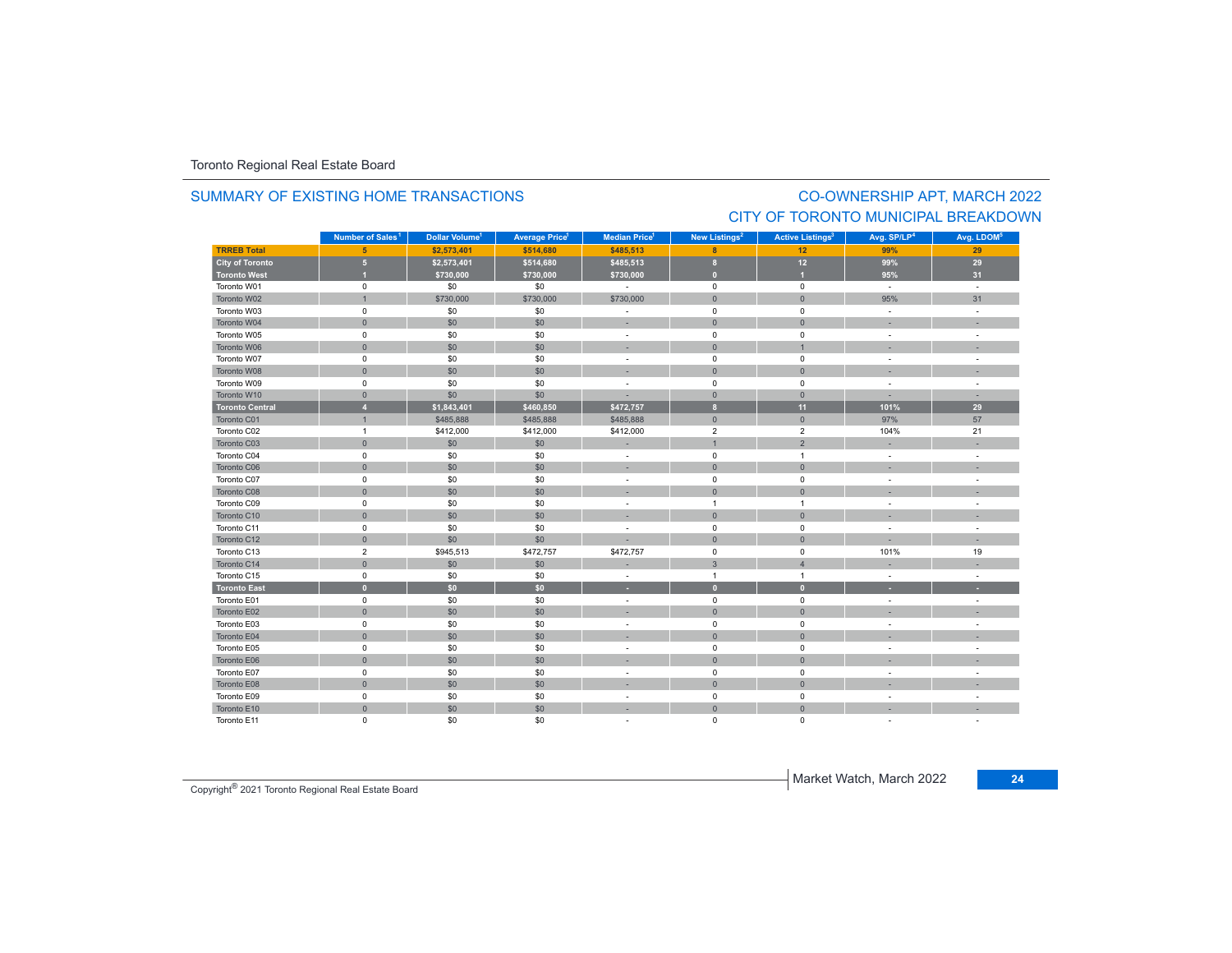#### FOCUS ON THE MLS HOME PRICE INDEX

# INDEX AND BENCHMARK PRICE, MARCH 2022

|                                  | <b>Composite</b> |                  |                |       | <b>Single Family Detached</b> |                         |        | <b>Single Family Attached</b> |                          |        | <b>Townhouse</b> |               |                          | <b>Apartment</b> |                         |
|----------------------------------|------------------|------------------|----------------|-------|-------------------------------|-------------------------|--------|-------------------------------|--------------------------|--------|------------------|---------------|--------------------------|------------------|-------------------------|
|                                  | Index            | <b>Benchmark</b> | Yr./Yr. % Chg. | Index |                               | Benchmark Yr./Yr. % Chg | Index  |                               | Benchmark Yr./Yr. % Chg. | Index  | <b>Benchmark</b> | Yr./Yr. % Chg | Index                    |                  | Benchmark Yr./Yr. % Chg |
| <b>TRREB Total</b>               | 450.4            | \$1.376.000      | 34.81%         | 457.6 | \$1.711.900                   | 34.67%                  | 475.9  | \$1,340,600                   | 35.24%                   | 446.8  | \$961.800        | 34.54%        | 411.6                    | \$815.100        | 33.85%                  |
| <b>Halton Region</b>             | 478.9            | \$1,475,100      | 32.62%         | 477.9 | \$1,743,900                   | 31.08%                  | 508.5  | \$1.287.000                   | 34.81%                   | 477.9  | \$920.800        | 30.01%        | 432.9                    | \$819.200        | 32.26%                  |
| Burlington                       | 479.6            | \$1,383,700      | 30.57%         | 486.2 | \$1,673,400                   | 29.24%                  | 522.7  | \$1,274,300                   | 31.10%                   | 488.0  | \$911,900        | 31.08%        | 443.6                    | \$732,300        | 32.97%                  |
| <b>Halton Hills</b>              | 483.2            | \$1,425,200      | 34.71%         | 473.7 | \$1,545,000                   | 34.77%                  | 501.0  | \$1,116,400                   | 35.41%                   | 516.3  | \$822,000        | 34.10%        | 439.1                    | \$670,500        | 34.28%                  |
| Milton                           | 486.6            | \$1,481,100      | 38.75%         | 483.6 | \$1,781,300                   | 36.76%                  | 505.7  | \$1,219,100                   | 37.98%                   | 458.6  | \$786,600        | 29.26%        | 410.5                    | \$844,500        | 32.63%                  |
| Oakville                         | 472.4            | \$1,595,300      | 30.79%         | 469.7 | \$1,904,600                   | 28.90%                  | 505.9  | \$1,410,200                   | 33.27%                   | 463.3  | \$1,052,200      | 28.66%        | 425.5                    | \$850,000        | 30.88%                  |
| <b>Peel Region</b>               | 463.8            | \$1,314,400      | 39.45%         | 461.7 | \$1,635,100                   | 39.61%                  | 480.3  | \$1,227,300                   | 39.58%                   | 445.9  | \$942,800        | 35.57%        | 452.3                    | \$773,400        | 41.21%                  |
| Brampton                         | 485.1            | \$1,235,600      | 42.09%         | 476.5 | \$1,403,900                   | 42.45%                  | 495.8  | \$1,157,900                   | 41.58%                   | 460.2  | \$832,100        | 37.41%        | 471.3                    | \$695,100        | 50.00%                  |
| Caledon                          | 438.6            | \$1,602,800      | 43.85%         | 444.3 | \$1,688,900                   | 44.16%                  | 476.6  | \$1,177,400                   | 40.01%                   | 419.8  | \$908,700        | 42.84%        | $\overline{\phantom{a}}$ | ×.               | ×                       |
| Mississauga                      | 446.9            | \$1,319,400      | 36.67%         | 445.4 | \$1,779,000                   | 34.89%                  | 453.5  | \$1,250,700                   | 36.06%                   | 440.1  | \$972,700        | 34.71%        | 448.5                    | \$787,400        | 39.46%                  |
| <b>City of Toronto</b>           | 414.2            | \$1,365,700      | 28.00%         | 422.4 | \$1,908,600                   | 25.42%                  | 436.7  | \$1,475,300                   | 23.01%                   | 411.4  | \$975,800        | 30.35%        | 401.6                    | \$819,400        | 30.30%                  |
| <b>York Region</b>               | 455.5            | \$1,551,900      | 38.87%         | 462.6 | \$1,788,400                   | 36.14%                  | 471.8  | \$1,363,600                   | 40.29%                   | 417.3  | \$1,079,900      | 39.33%        | 393.2                    | \$853,600        | 43.56%                  |
| Aurora                           | 441.2            | \$1,459,300      | 37.15%         | 438.8 | \$1,648,600                   | 35.27%                  | 480.3  | \$1,238,600                   | 41.89%                   | 411.5  | \$1,114,700      | 39.30%        | 382.7                    | \$821,100        | 38.86%                  |
| East Gwillimbury                 | 447.8            | \$1,532,300      | 39.11%         | 447.4 | \$1,596,300                   | 37.28%                  | 497.8  | \$1,041,300                   | 47.76%                   | $\sim$ | $\sim$           | ÷             | . —                      | $\sim$           |                         |
| Georgina                         | 481.2            | \$933,800        | 37.25%         | 492.5 | \$950,100                     | 37.22%                  | 476.4  | \$939,000                     | 43.80%                   | ×.     |                  |               | ä,                       |                  |                         |
| King                             | 447.7            | \$2,083,700      | 35.46%         | 453.1 | \$2,123,600                   | 34.81%                  | 462.8  | \$1,419,400                   | 44.85%                   | ÷      |                  | ÷             | 353.4                    | \$873,600        | 37.35%                  |
| Markham                          | 469.8            | \$1,651,400      | 42.41%         | 484.9 | \$2,030,100                   | 37.02%                  | 491.5  | \$1,463,200                   | 42.09%                   | 414.5  | \$1,118,700      | 44.58%        | 411.8                    | \$948,400        | 48.66%                  |
| Newmarket                        | 436.5            | \$1,285,400      | 41.22%         | 438.1 | \$1,476,600                   | 40.69%                  | 450.6  | \$1,061,300                   | 43.46%                   | 451.5  | \$934,400        | 38.92%        | 386.7                    | \$661,800        | 38.90%                  |
| <b>Richmond Hill</b>             | 463.7            | \$1,666,100      | 36.42%         | 490.4 | \$2,094,700                   | 33.73%                  | 463.6  | \$1,409,500                   | 36.80%                   | 365.2  | \$925,800        | 31.75%        | 397.5                    | \$804,300        | 41.51%                  |
| Vaughan                          | 434.9            | \$1,587,400      | 36.85%         | 425.2 | \$1,806,600                   | 33.25%                  | 454.5  | \$1,379,900                   | 37.48%                   | 431.7  | \$1,193,800      | 36.40%        | 374.3                    | \$864,400        | 41.41%                  |
| <b>Whitchurch-Stouffville</b>    | 487.7            | \$1,699,000      | 41.20%         | 483.8 | \$1,784,500                   | 40.60%                  | 513.0  | \$1,280,000                   | 46.70%                   | 490.2  | \$870,100        | 31.21%        | 380.4                    | \$761.200        | 37.53%                  |
| <b>Durham Region</b>             | 496.0            | \$1,158,100      | 42.49%         | 481.0 | \$1,255,200                   | 41.97%                  | 517.6  | \$1,032,300                   | 42.00%                   | 525.4  | \$826,700        | 44.06%        | 486.8                    | \$807.800        | 49.10%                  |
| Ajax                             | 492.9            | \$1,215,600      | 43.79%         | 491.1 | \$1,317,500                   | 44.57%                  | 516.2  | \$1,113,900                   | 44.11%                   | 459.2  | \$862,900        | 36.54%        | 436.1                    | \$700,400        | 46.59%                  |
| <b>Brock</b>                     | 451.1            | \$760,800        | 41.37%         | 450.5 | \$767.400                     | 41.27%                  | 458.6  | \$925,000                     | 43.99%                   | ×.     | ÷                | ÷             | $\sim$                   | $\sim$           | ÷                       |
| Clarington                       | 484.7            | \$1,023,700      | 40.41%         | 469.8 | \$1,131,500                   | 40.45%                  | 482.8  | \$922,300                     | 38.62%                   | 529.3  | \$855,000        | 45.69%        | 414.8                    | \$611,300        | 46.52%                  |
| Oshawa                           | 526.3            | \$1,000,800      | 43.45%         | 500.5 | \$1,068,100                   | 42.11%                  | 571.5  | \$956,500                     | 42.13%                   | 594.1  | \$753,000        | 49.42%        | 516.9                    | \$584,800        | 59.19%                  |
| Pickering                        | 486.4            | \$1,297,400      | 40.90%         | 457.8 | \$1,426,200                   | 40.21%                  | 487.7  | \$1,138,000                   | 38.75%                   | 494.2  | \$843,200        | 38.51%        | 618.9                    | \$1,165,800      | 49.46%                  |
| Scugog                           | 425.5            | \$1,092,400      | 35.68%         | 418.7 | \$1,109,900                   | 36.07%                  | 445.8  | \$828,700                     | 39.66%                   | ÷      |                  | $\sim$        | ۰.                       |                  |                         |
| Uxbridge                         | 427.8            | \$1,425,400      | 37.42%         | 428.2 | \$1,478,900                   | 37.02%                  | 411.7  | \$954,700                     | 35.87%                   | 434.6  | \$791,400        | 39.07%        | 372.9                    | \$890,500        | 44.53%                  |
| Whitby                           | 494.6            | \$1,285,000      | 44.37%         | 493.5 | \$1,419,300                   | 43.84%                  | 511.5  | \$1,126,800                   | 43.04%                   | 464.6  | \$780,600        | 42.87%        | 387.2                    | \$718,900        | 47.17%                  |
| <b>Dufferin County</b>           | 502.1            | \$1,108,100      | 36.37%         | 521.5 | \$1,188,500                   | 34.44%                  | 500.5  | \$937.900                     | 33.68%                   | 491.9  | \$650.300        | 50.84%        | 498.6                    | \$731,400        | 49.59%                  |
| Orangeville                      | 502.1            | \$1,108,100      | 36.37%         | 521.5 | \$1,188,500                   | 34.44%                  | 500.5  | \$937.900                     | 33.68%                   | 491.9  | \$650,300        | 50.84%        | 498.6                    | \$731.400        | 49.59%                  |
| <b>Simcoe County</b>             | 444.2            | \$970,400        | 34.32%         | 428.6 | \$983,300                     | 36.45%                  | 506.3  | \$945,600                     | 40.60%                   | 436.0  | \$688,400        | 46.70%        | 422.6                    | \$668,300        | 43.45%                  |
| Adjala-Tosorontio                | 412.3            | \$1,102,300      | 32.36%         | 412.8 | \$1,105,200                   | 32.35%                  | $\sim$ |                               |                          | $\sim$ |                  | ٠             | $\overline{\phantom{a}}$ |                  |                         |
| <b>Bradford West Gwillimbury</b> | 471.2            | \$1,179,600      | 38.06%         | 440.7 | \$1,257,400                   | 38.15%                  | 522.3  | \$1,100,500                   | 41.16%                   | 477.6  | \$775,600        | 45.52%        | 386.0                    | \$651,200        | 39.65%                  |
| Essa                             | 476.8            | \$954,500        | 35.11%         | 456.9 | \$966,800                     | 40.84%                  | 520.0  | \$820,600                     | 45.82%                   | 459.9  | \$733,500        | 36.11%        | $\sim$                   |                  |                         |
| Innisfil                         | 428.9            | \$845,900        | 29.85%         | 421.9 | \$857,700                     | 34.15%                  | 527.9  | \$807,200                     | 35.12%                   | 422.3  | \$355,200        | 61.49%        | 388.3                    | \$763,000        | 38.33%                  |
| Barrie                           | $\sim$           |                  |                | ÷     |                               |                         | $\sim$ |                               | ٠                        | ÷      |                  |               | ÷                        |                  |                         |
| New Tecumseth                    | 426.7            | \$1,002,300      | 37.42%         | 409.8 | \$1,066,900                   | 33.88%                  | 470.9  | \$857,500                     | 35.12%                   | 428.6  | \$866,200        | 45.73%        | 450.3                    | \$702,300        | 45.26%                  |

#### ALL TRREB AREAS

Copyright® 2021 Toronto Regional Real Estate Board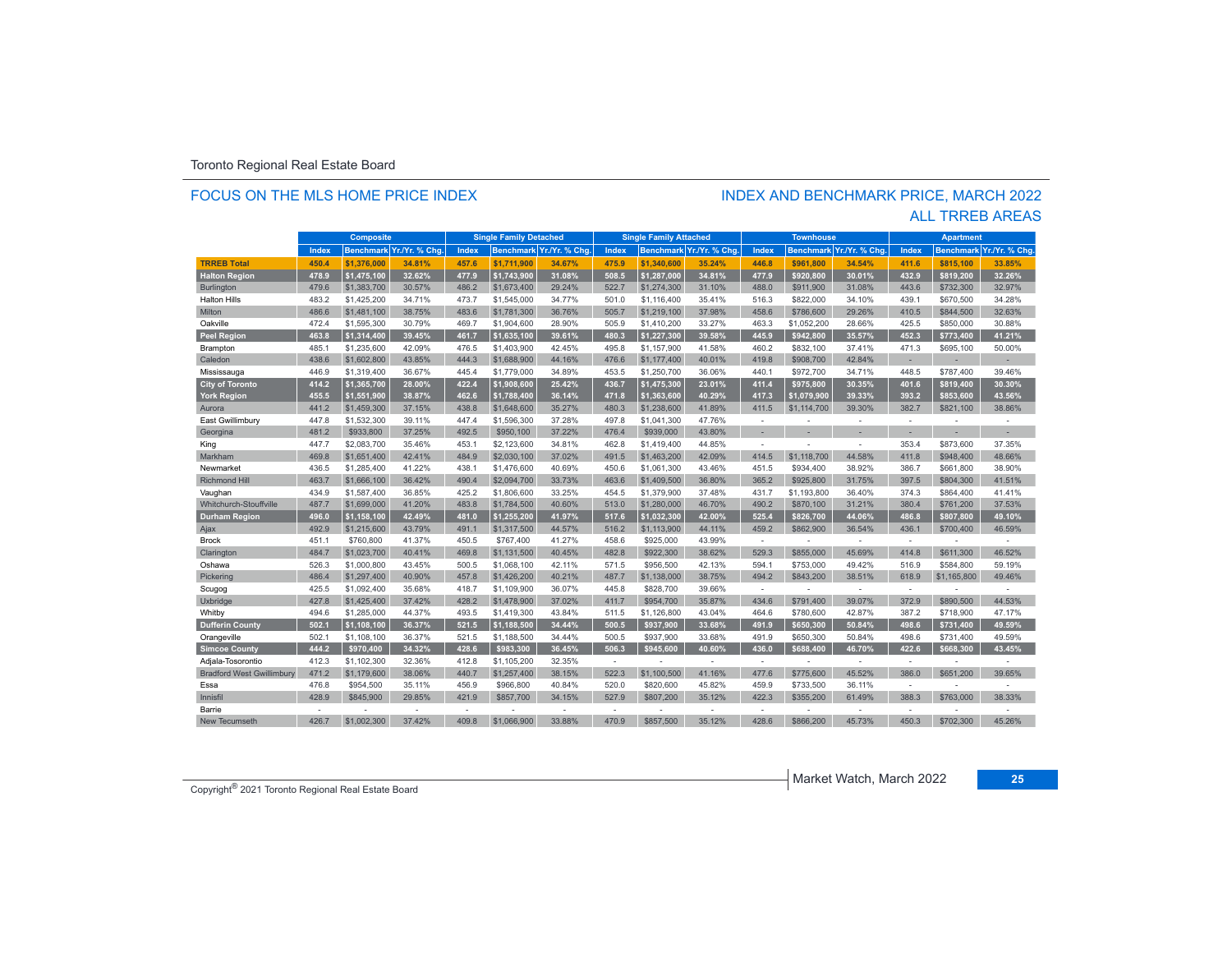#### FOCUS ON THE MLS HOME PRICE INDEX

#### CITY OF TORONTO INDEX AND BENCHMARK PRICE, MARCH 2022

|                        |       | <b>Composite</b> |                         | <b>Single Family Detached</b> |                  |                | <b>Single Family Attached</b> |                  |               | <b>Townhouse</b>         |                  |               | <b>Apartment</b> |                  |                |
|------------------------|-------|------------------|-------------------------|-------------------------------|------------------|----------------|-------------------------------|------------------|---------------|--------------------------|------------------|---------------|------------------|------------------|----------------|
|                        | Index |                  | Benchmark Yr./Yr. % Chg | Index                         | <b>Benchmark</b> | Yr./Yr. % Chg. | Index                         | <b>Benchmark</b> | Yr./Yr. % Chg | Index                    | <b>Benchmark</b> | Yr./Yr. % Chg | <b>Index</b>     | <b>Benchmark</b> | Yr./Yr. % Chg. |
| <b>TRREB Total</b>     | 450.4 | \$1,376,000      | 34.81%                  | 457.6                         | \$1,711,900      | 34.67%         | 475.9                         | \$1,340,600      | 35.24%        | 446.8                    | \$961.800        | 34.54%        | 411.6            | \$815.100        | 33.85%         |
| <b>City of Toronto</b> | 414.2 | \$1,365,700      | 28.00%                  | 422.4                         | \$1,908,600      | 25.42%         | 436.7                         | \$1,475,300      | 23.01%        | 411.4                    | \$975.800        | 30.35%        | 401.6            | \$819.400        | 30.30%         |
| Toronto W01            | 383.8 | \$1,638,300      | 24.89%                  | 395.0                         | \$2,200,200      | 18.19%         | 413.7                         | \$1,644,300      | 18.40%        | 344.5                    | \$1,036,500      | 30.20%        | 374.9            | \$847,600        | 28.52%         |
| Toronto W02            | 454.9 | \$1,620,700      | 23.65%                  | 430.4                         | \$1,881,300      | 18.76%         | 481.8                         | \$1,432,700      | 19.46%        | 490.9                    | \$955,900        | 32.57%        | 432.4            | \$928.200        | 29.31%         |
| Toronto W03            | 464.3 | \$1,197,200      | 24.14%                  | 473.3                         | \$1,281,000      | 22.46%         | 476.9                         | \$1,221,700      | 23.01%        | 359.5                    | \$881,500        | 30.82%        | 437.7            | \$747,900        | 33.08%         |
| Toronto W04            | 425.4 | \$1,091,800      | 26.08%                  | 412.6                         | \$1,305,700      | 24.46%         | 401.3                         | \$1,140,500      | 22.65%        | 371.0                    | \$854,000        | 31.42%        | 451.7            | \$666,400        | 27.67%         |
| Toronto W05            | 394.6 | \$937,400        | 26.11%                  | 410.3                         | \$1,375,900      | 27.50%         | 395.0                         | \$1,147,400      | 28.79%        | 362.6                    | \$658,400        | 22.87%        | 404.9            | \$534,900        | 23.90%         |
| Toronto W06            | 358.2 | \$1,049,100      | 28.71%                  | 455.7                         | \$1,440,000      | 21.36%         | 406.9                         | \$1,370,200      | 22.34%        | 433.3                    | \$1,284,800      | 33.45%        | 297.8            | \$747.000        | 32.59%         |
| Toronto W07            | 371.7 | \$1,643,700      | 20.88%                  | 402.7                         | \$1,846,800      | 22.85%         | 386.0                         | \$1,604,600      | 24.12%        | 282.7                    | \$1,039,200      | 13.22%        | 215.8            | \$875,100        | 21.71%         |
| Toronto W08            | 359.3 | \$1,523,000      | 26.69%                  | 369.8                         | \$2,073,400      | 23.06%         | 395.4                         | \$1,486,900      | 22.38%        | 415.3                    | \$998,800        | 32.22%        | 341.5            | \$711,100        | 28.87%         |
| Toronto W09            | 393.6 | \$1,027,000      | 30.29%                  | 396.0                         | \$1,535,700      | 25.71%         | 422.6                         | \$1,165,700      | 28.06%        | 319.9                    | \$888,500        | 31.21%        | 408.3            | \$537,900        | 36.83%         |
| Toronto W10            | 467.2 | \$1,067,300      | 34.52%                  | 429.7                         | \$1,289,000      | 28.31%         | 411.5                         | \$1,053,000      | 23.02%        | 518.1                    | \$932,700        | 27.23%        | 499.9            | \$712,200        | 42.91%         |
| Toronto C01            | 419.5 | \$1,052,500      | 25.45%                  | 471.5                         | \$1,847,300      | 16.05%         | 466.0                         | \$1,702,800      | 16.27%        | 412.3                    | \$1,175,200      | 30.76%        | 414.5            | \$862,900        | 26.14%         |
| Toronto C02            | 379.8 | \$1,913,500      | 23.35%                  | 364.3                         | \$3,074,800      | 18.90%         | 379.5                         | \$2,126,900      | 17.67%        | 368.3                    | \$1,851,900      | 24.01%        | 377.6            | \$1,075,700      | 26.63%         |
| Toronto C03            | 443.8 | \$2,571,600      | 20.66%                  | 423.5                         | \$2,871,100      | 19.53%         | 438.4                         | \$1,691,600      | 18.10%        |                          |                  |               | 477.6            | \$1,249,300      | 26.82%         |
| Toronto C04            | 365.1 | \$2,354,700      | 27.12%                  | 378.8                         | \$2,772,900      | 26.86%         | 394.6                         | \$1.845.400      | 32.28%        | $\overline{\phantom{a}}$ |                  | $\sim$        | 304.7            | \$815,100        | 24.77%         |
| Toronto C06            | 395.3 | \$1,592,800      | 26.70%                  | 397.7                         | \$1,770,700      | 22.07%         | 375.5                         | \$1,384,100      | 21.76%        | 360.6                    | \$967,100        | 26.04%        | 395.6            | \$850,800        | 31.25%         |
| Toronto C07            | 415.0 | \$1,418,400      | 29.00%                  | 430.1                         | \$2,047,700      | 19.31%         | 359.2                         | \$1,354,600      | 27.02%        | 357.3                    | \$1,007,100      | 23.63%        | 416.4            | \$867,700        | 36.03%         |
| Toronto C08            | 373.6 | \$970,100        | 26.52%                  | 377.2                         | \$2,208,600      | 14.16%         | 395.6                         | \$1,887,200      | 17.18%        | 379.3                    | \$980,900        | 19.28%        | 372.0            | \$796,800        | 27.62%         |
| Toronto C09            | 314.3 | \$2,254,800      | 23.40%                  | 331.4                         | \$4,272,700      | 25.72%         | 333.8                         | \$3.159.400      | 24.04%        | 356.4                    | \$2,104,900      | 26.56%        | 291.8            | \$966.700        | 21.38%         |
| Toronto C10            | 400.4 | \$1,582,600      | 30.81%                  | 364.6                         | \$2,251,000      | 23.47%         | 360.6                         | \$1,781,500      | 24.86%        | 350.9                    | \$1,176,200      | 28.44%        | 419.1            | \$1,000,800      | 33.56%         |
| Toronto C11            | 432.5 | \$1,569,000      | 24.07%                  | 405.8                         | \$2,921,800      | 25.32%         | 434.5                         | \$2,014,800      | 22.74%        | 370.9                    | \$642,500        | 34.24%        | 447.2            | \$649,300        | 23.30%         |
| Toronto C12            | 348.4 | \$3,009.900      | 25.69%                  | 340.4                         | \$3,690,700      | 23.47%         | 409.1                         | \$1,682,000      | 22.63%        | 290.2                    | \$1,161,100      | 27.79%        | 404.9            | \$1,269,500      | 30.70%         |
| Toronto C13            | 401.6 | \$1,503,900      | 28.51%                  | 390.6                         | \$2,174.500      | 20.26%         | 380.6                         | \$1,187,000      | 25.12%        | 350.7                    | \$1,013,900      | 26.79%        | 414.8            | \$847.400        | 36.45%         |
| Toronto C14            | 409.0 | \$1,388,300      | 33.70%                  | 429.4                         | \$2,583,200      | 20.96%         | 361.3                         | \$1,865,400      | 33.27%        | 454.9                    | \$1,225,000      | 33.60%        | 398.6            | \$1,003,800      | 37.02%         |
| Toronto C15            | 425.6 | \$1,378,300      | 36.41%                  | 417.7                         | \$1,961,200      | 26.38%         | 366.5                         | \$1,191,600      | 33.56%        | 412.0                    | \$986.100        | 30.63%        | 436.8            | \$1,005,600      | 41.96%         |
| Toronto E01            | 482.2 | \$1,500,800      | 20.91%                  | 487.5                         | \$1,717,300      | 15.77%         | 498.2                         | \$1,571,300      | 18.45%        | 570.2                    | \$1,042,900      | 22.15%        | 390.0            | \$872,400        | 31.45%         |
| Toronto E02            | 442.2 | \$1,650,900      | 23.28%                  | 387.4                         | \$1,753,200      | 22.05%         | 464.3                         | \$1,553,800      | 20.01%        | 442.2                    | \$1,273,600      | 24.60%        | 412.2            | \$1,171,200      | 33.14%         |
| Toronto E03            | 435.8 | \$1,355,700      | 22.93%                  | 440.5                         | \$1,497,300      | 21.79%         | 420.7                         | \$1,404,200      | 21.06%        | $\overline{\phantom{a}}$ | $\sim$           | ×.            | 437.0            | \$653.200        | 36.35%         |
| Toronto E04            | 444.3 | \$1,095,800      | 27.53%                  | 436.3                         | \$1,286,300      | 28.74%         | 452.9                         | \$1,091,400      | 29.14%        | 394.0                    | \$837,700        | 30.51%        | 479.3            | \$730.900        | 24.82%         |
| Toronto E05            | 393.5 | \$1,045,500      | 31.30%                  | 437.2                         | \$1,539,600      | 31.89%         | 435.4                         | \$1,199,800      | 36.23%        | 394.7                    | \$858,400        | 26.55%        | 338.0            | \$693,800        | 29.60%         |
| Toronto E06            | 448.3 | \$1,246,700      | 28.90%                  | 456.9                         | \$1,305,100      | 26.99%         | 452.7                         | \$1,076,700      | 25.89%        | 431.2                    | \$953,000        | 34.00%        | 405.4            | \$834.600        | 37.10%         |
| Toronto E07            | 443.3 | \$1,086,600      | 36.65%                  | 449.4                         | \$1,473,000      | 36.80%         | 438.6                         | \$1,146,800      | 37.02%        | 381.8                    | \$827.100        | 18.72%        | 447.3            | \$766,000        | 38.91%         |
| Toronto E08            | 447.0 | \$1,030,500      | 29.42%                  | 438.7                         | \$1,367,400      | 29.87%         | 393.7                         | \$1,020,700      | 32.20%        | 427.4                    | \$783,600        | 39.22%        | 466.1            | \$636,000        | 25.84%         |
| Toronto E09            | 455.7 | \$1,088,100      | 38.85%                  | 458.9                         | \$1,303,000      | 36.90%         | 433.4                         | \$1,060,000      | 31.85%        | 492.5                    | \$886,600        | 41.77%        | 448.8            | \$841,800        | 40.78%         |
| Toronto E10            | 471.1 | \$1.321.200      | 37.95%                  | 454.4                         | \$1,455,900      | 37.12%         | 459.7                         | \$1.192.000      | 36.57%        | 548.1                    | \$894,100        | 44.31%        | 418.8            | \$675.700        | 33.04%         |
| Toronto E11            | 469.4 | \$1,001.100      | 29.24%                  | 478.3                         | \$1,330,300      | 32.57%         | 494.6                         | \$1,120,400      | 32.28%        | 374.9                    | \$735,800        | 38.39%        | 539.9            | \$684,400        | 23.66%         |

Copyright® 2021 Toronto Regional Real Estate Board